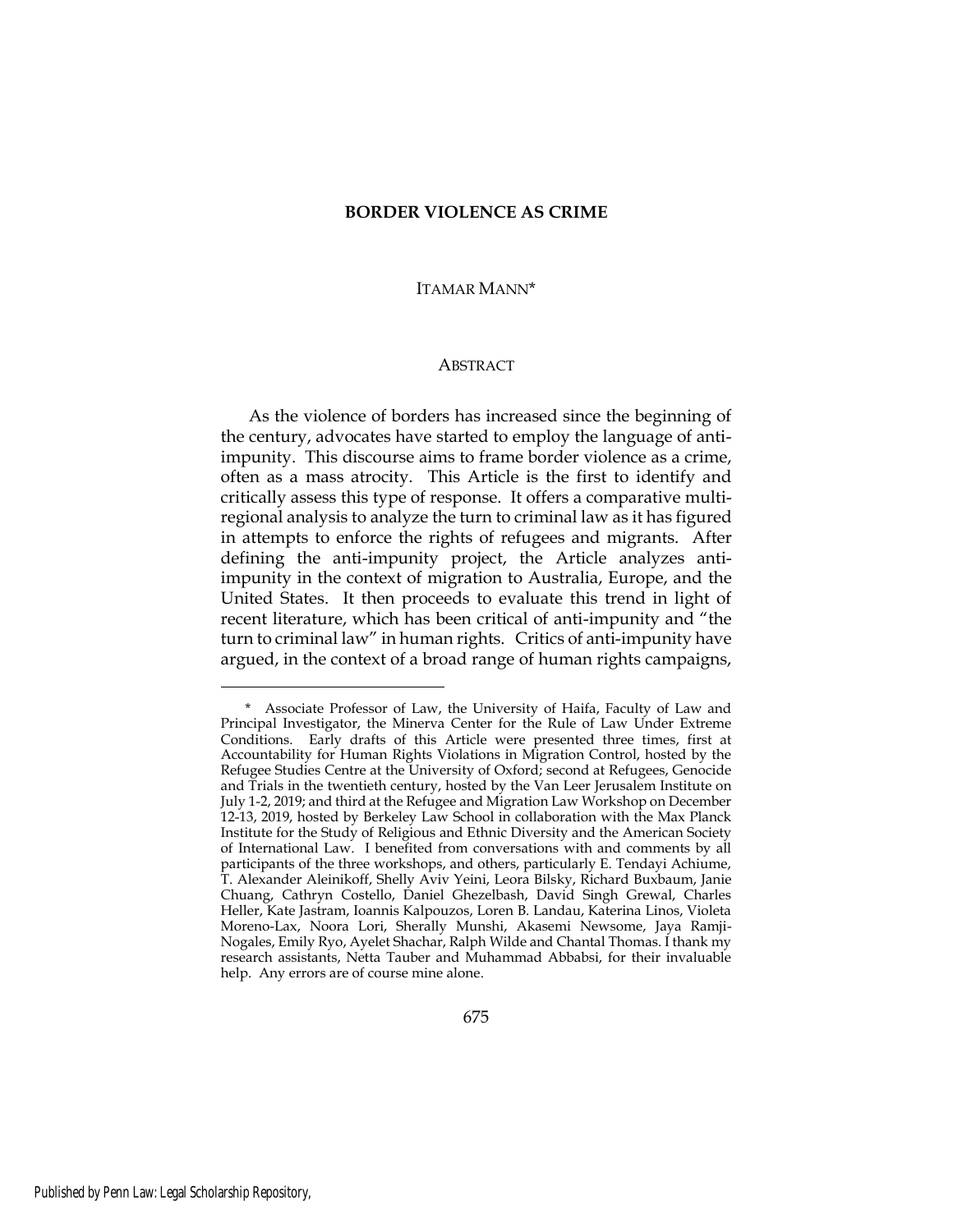that the criminal law vocabulary diverts attention from underlying structural issues, including economic inequality. This Article presents a defense of the criminal law framing of border violence, as one instrument within a broader toolbox of strategic litigation, and of transformative political action. I argue the atrocity framing, common to contemporary progressive movements around the world, is an attempt to employ criminal law to counter violence rooted in global inequality.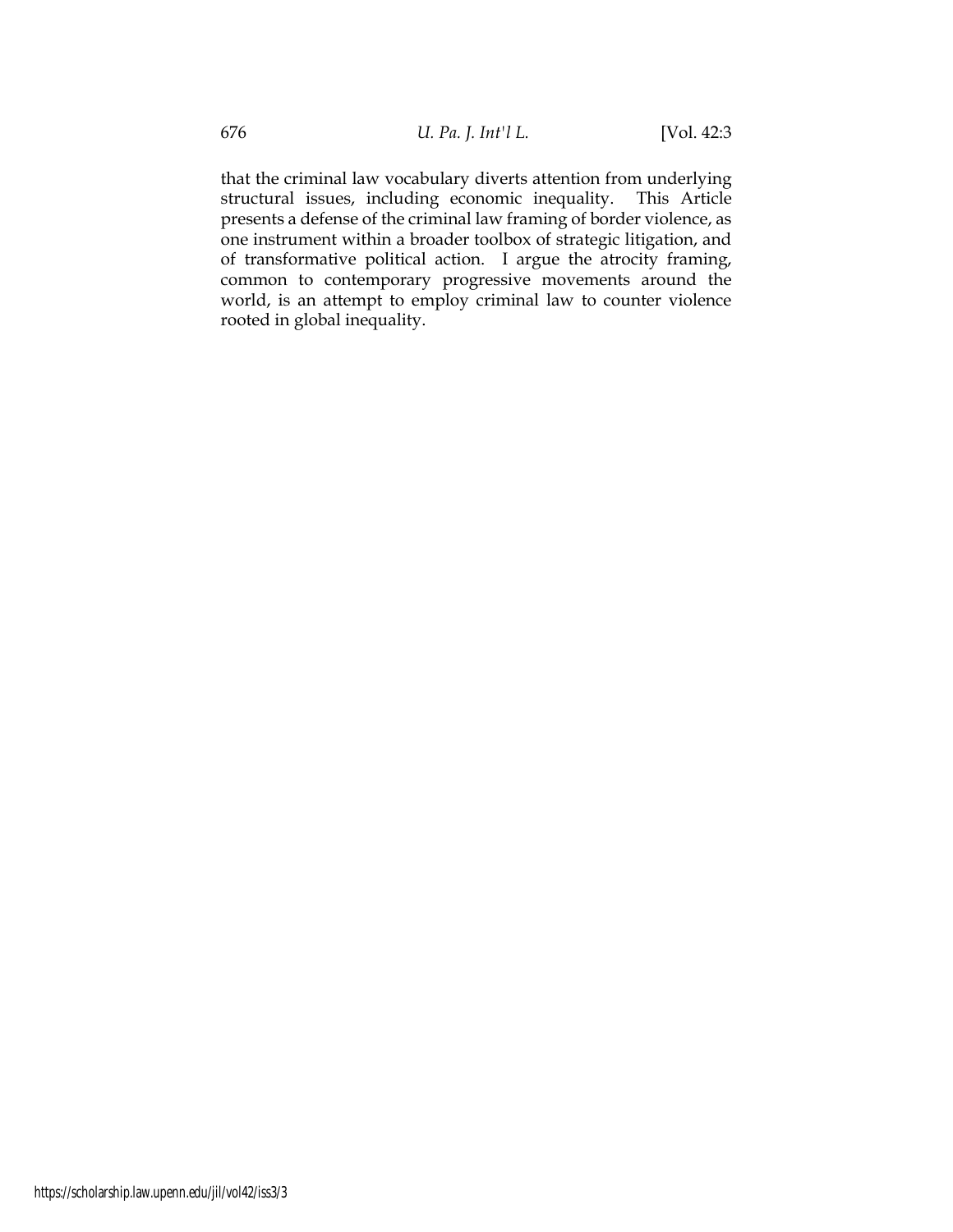# TABLE OF CONTENTS

| Ι.  |                                                                 |  |
|-----|-----------------------------------------------------------------|--|
| II. |                                                                 |  |
| HI. |                                                                 |  |
|     | Foundational Obligations Towards Migrants686<br>$\mathfrak{a}.$ |  |
|     | $\overline{i}$ .                                                |  |
|     |                                                                 |  |
|     | 111.                                                            |  |
|     | $h_{-}$                                                         |  |
| IV. |                                                                 |  |
|     | $\mathfrak{a}.$                                                 |  |
|     | h.                                                              |  |
|     | $\mathcal{C}$ .                                                 |  |
|     | d.                                                              |  |
| V.  |                                                                 |  |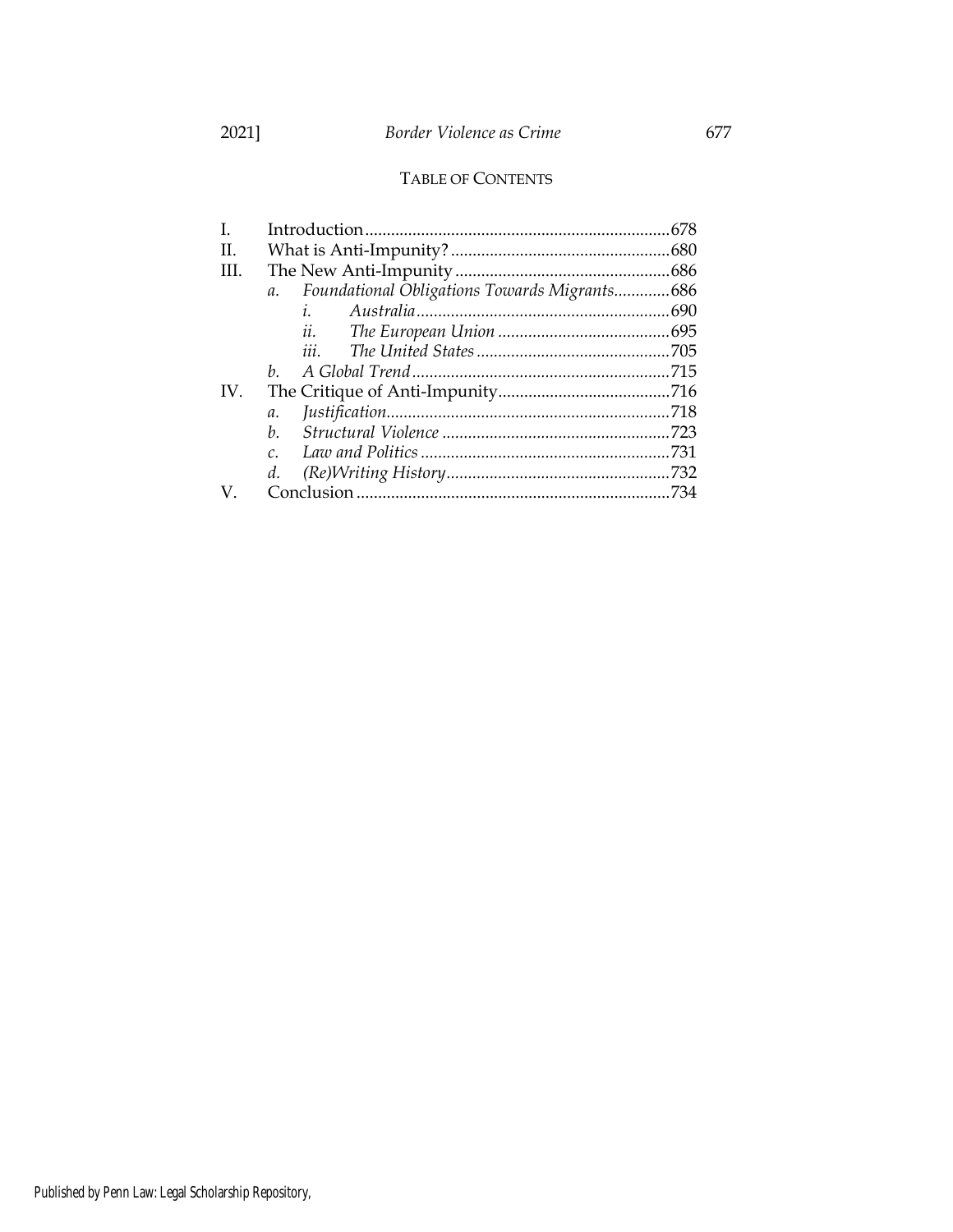## <span id="page-3-1"></span>I. INTRODUCTION

On August 9, 2018, Ben Ferencz, the last surviving prosecutor at the Nuremberg trials, opined that Donald Trump committed "a crime against humanity" against migrants and refugees.<sup>1</sup> Neither the 99-year-old lawyer nor the former President of the United States are alone in their respective roles as the accuser and the accused. Around the world, advocates have increasingly appealed to criminal law, including international criminal law, to establish liability for border violence. Protest movements and progressive politicians have stressed analogies between contemporary abuses against migrants and historical mass atrocities—including, but not limited to, concentration camps. As politicians in many developed countries introduce cruel measures against migrants, activists have turned towards criminal law and a discourse of *anti-impunity*. 2 Celebrities have echoed this discourse on Twitter.<sup>3</sup>

<span id="page-3-0"></span>As a legal program, anti-impunity holds that a central mechanism of ensuring accountability for gross violations of human rights is criminal law.<sup>4</sup> If domestic institutions fail to hold violators accountable, an international body should proceed, instead. Scholars identified a turn to criminal law in human rights in the

<sup>1</sup> Mythili Sampathkumar, *Last Surviving Prosecutor at Nuremberg Trials Says Trump's Family Separation Policy is 'Crime Against Humanity'*, INDEPENDENT (Oct. 16, 2018), https://www.independent.co.uk/news/world/americas/trump-bordercrisis-nazis-nuremberg-trial-ben-ferencz-family-separation-migrants-un-a8485606. html [https://perma.cc/5CNU-3BSD].

<sup>2</sup> On anti-impunity generally, see M. Cherif Bassiouni, *Combating Impunity for International Crimes*, 71 U. COLO. L. REV. 409, 421 (2000); Payam Akhavan, *Beyond Impunity: Can International Criminal Justice Prevent Future Atrocities*, 95 AM. J. INT'L L. 7, 16 (2001). In the context of migration, see, for example, ANA GONZÁLEZ-PÁRAMO, THE WIDESPREAD IMPUNITY OVER MIGRANT DEATHS (2017), http://www.statewatch.org/analyses/no-321-migrant-deaths-impunity.pdf [https://perma.cc/NLN4-W78A]; Ryan Goodman (@rgoodlaw), TWITTER (June 22, 2019, 6:54 PM), https://twitter.com/rgoodlaw/status/1142566649465397250 [https://perma.cc/MQS2-JJYB].

<sup>3</sup> *See e.g.*, Marissa J. Lang (@Marissa\_Jae), TWITTER (July 16, 2019, 11:46 AM), https://twitter.com/Marissa\_Jae/status/1151234786217857028; Andrea Pitzer (@andreapitzer), TWITTER (June 25, 2019, 5:07 PM), https://twitter.com/andreapitzer/status/1143626892660097026/photo/1 [https://perma.cc/6G3A-PZDR].

<sup>4</sup> *See* Karen Engle, *Anti-Impunity and the Turn to Criminal Law in Human Rights*, 100 CORNELL L. REV. 1069, 1077-78 (2015) (explaining the reasons why early antiimpunity advocates looked to "individual criminal responsibility" to hold human rights abusers accountable).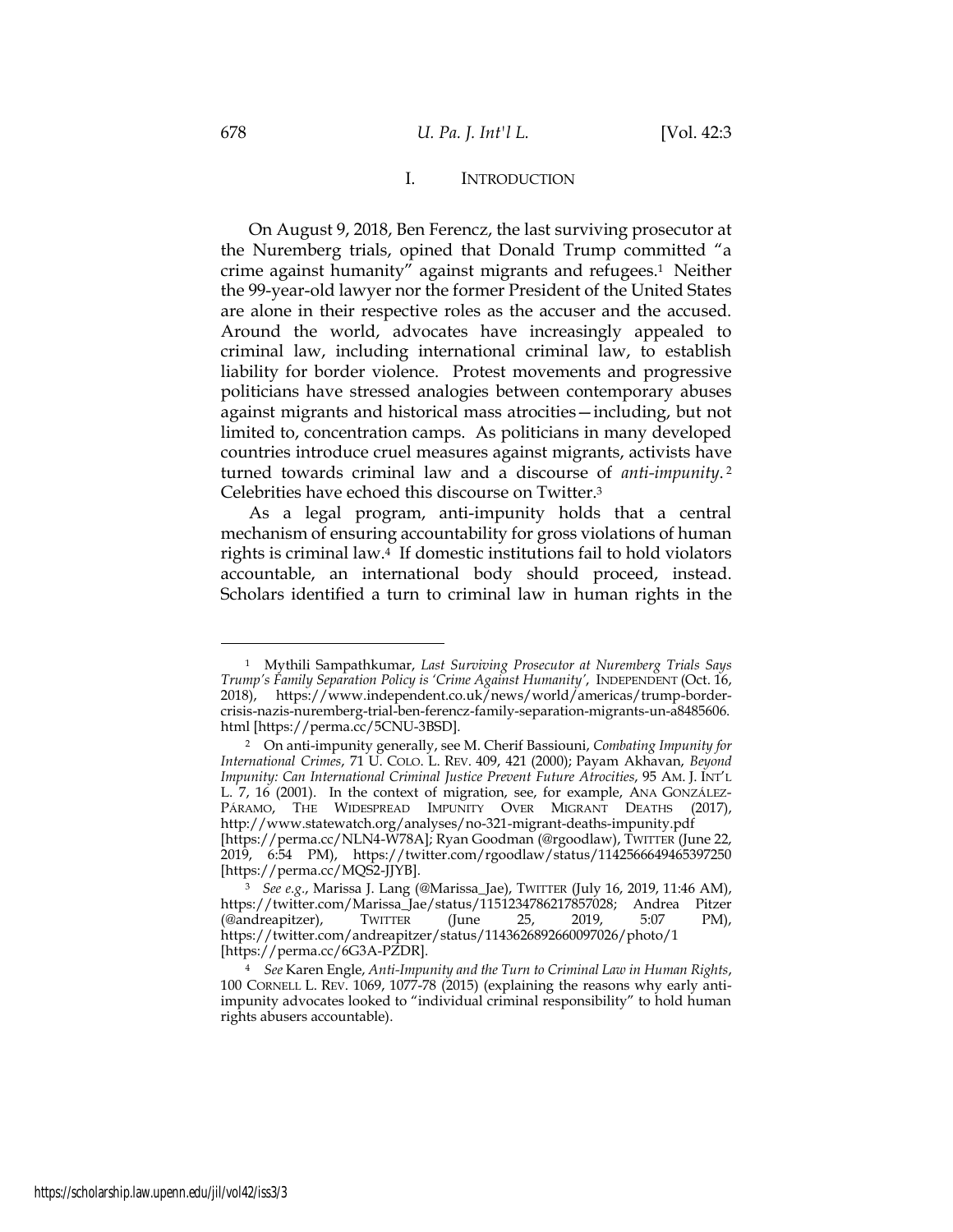1990s, and criminal law has since become central to human rights. 5 Yet anti-impunity goes beyond a set of legal agendas. It also refers to rhetoric in which gross human rights violations are analogized to past atrocities. The turn to criminal law is part of a discourse on mass atrocity, characteristically grounded in the context of war and authoritarianism, and often advanced under the banner "never again."<sup>6</sup>

<span id="page-4-2"></span>This Article offers a comparative multi-regional analysis to assess the turn to criminal law and to anti-impunity as it has figured in attempts to enforce the rights of refugees and migrants. Karen Engle has advanced the critique of anti-impunity in an article titled *Anti-Impunity and the Turn to Criminal Law in Human Rights*. 7 Alongside her co-editors Zinaida Miller and D.M. Davis, she has also collected critiques of this turn in an illuminating edited volume, *Anti-Impunity and the Human Rights Agenda*. <sup>8</sup> This Article engages the critiques of anti-impunity primarily through a consideration of these sources. Among the various contributions to the latter collection, I especially spend argumentative energy pushing back against Samuel Moyn's essay *Anti-Impunity as Deflection of Argument*. <sup>9</sup> I believe he raises an important philosophical challenge; one that is ultimately misguided.

<span id="page-4-0"></span>As the turn to criminal law in the protection of refugees and migrants is still rather inchoate, the scholars involved in this critique typically do not address refugees and migration.<sup>10</sup> At the same time, this area of human rights has become one of the most divisive in public opinion in developed countries. <sup>11</sup> This Article, therefore,

<span id="page-4-1"></span><sup>5</sup> *Id.*

<sup>6</sup> For a description of the rhetorical role of this phrase, see, for example, Michelle D. Bonner, *'Never Again': Transitional Justice and Persistent Police Violence in Argentina*, 8 INT'L J. TRANSITIONAL JUST. 235 *passim* (2014); Charles Davison, Special Report, *Never Again!!*, 26 LAWNOW 32, 35 (2001); Karinne Coombes, *Universal Jurisdiction: A Means to End Impunity or a Threat to Friendly International Relations?*, 43 GEO. WASH. INT'L L. REV. 419, 420 (2011).

<sup>7</sup> Engle, *supra* not[e 4.](#page-3-0)

<sup>8</sup> ANTI-IMPUNITY AND THE HUMAN RIGHTS AGENDA (Karen Engle, Zinaida Miller & D.M. Davis eds., 2016).

<sup>9</sup> Samuel Moyn, *Anti-Impunity as Deflection of Argument*, *in* ANTI-IMPUNITY AND THE HUMAN RIGHTS AGENDA, *supra* note 8, at 68, 68.

<sup>10</sup> An exception to this, discussed below, is Janie Chuang's important critique of criminalization in the context of trafficking. *See* Janie A. Chuang, *Exploitation Creep and the Unmaking of Human Trafficking Law*, 108 AM.J.INT'L L. 609 *passim* (2014).

<sup>11</sup> *See, e.g.,* Anthony Heath et al., *Contested Terrain: Explaining Divergent Patterns of Public Opinion Towards Immigration within Europe*, 46 J. ETHNIC &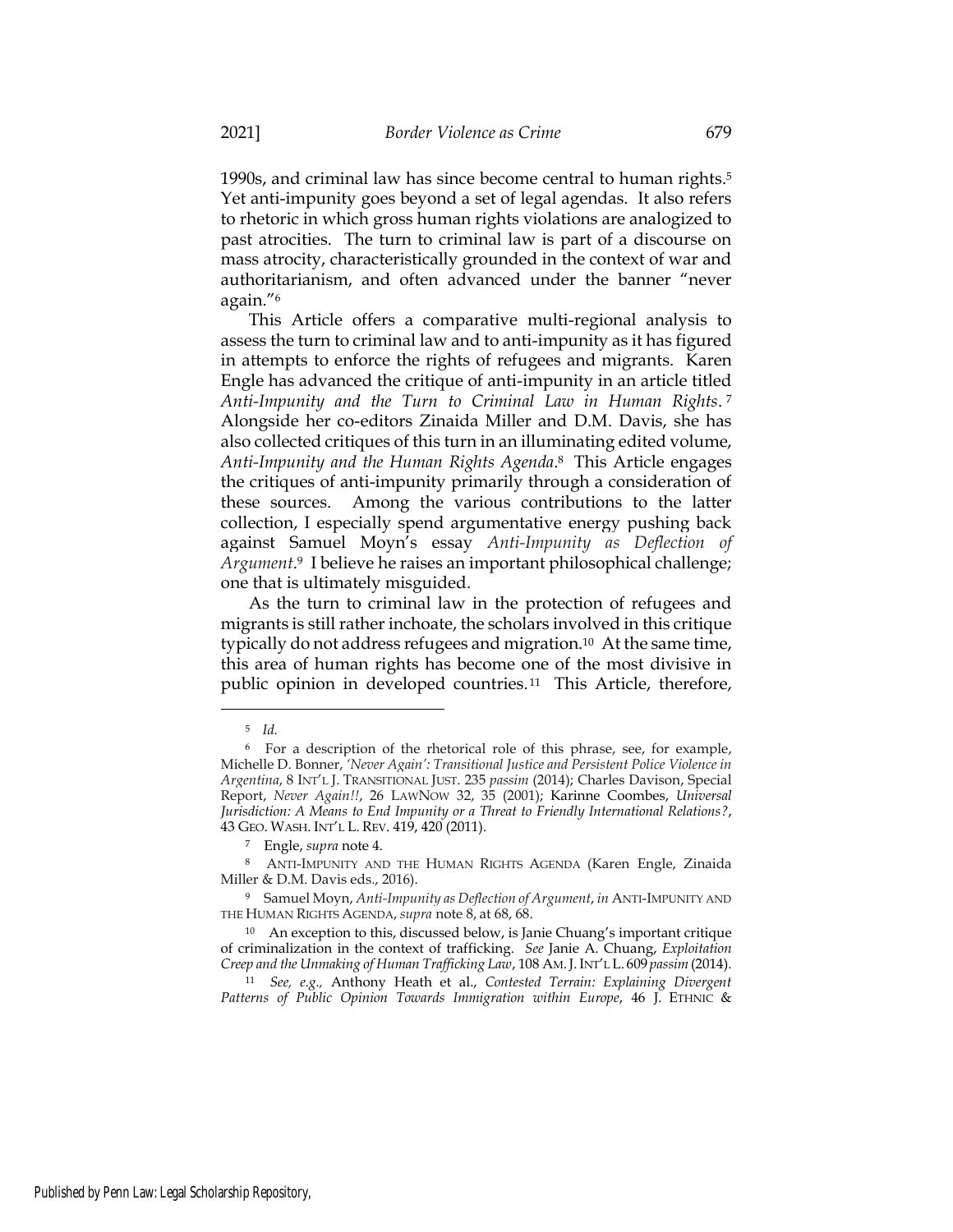seeks to determine to what extent the critique the literature raises is applicable to the burgeoning anti-impunity discourse on migrants and refugees. As I have been involved in several of the initiatives described below, I do not argue from a purely academic perspective. My perspective is one of engaged academic and lawyer.

Part II briefly explains what anti-impunity is. Part III identifies the emergence of what I call *the new anti-impunity*. I describe how the discourse appeared in refugee and migration policy conversations in three regional contexts: Australia, the external borders of the EU, and the United States. Part IV summarizes a set of critiques scholars have raised in recent years against the human rights movement's turn to anti-impunity. As advocates, should we extend anti-impunity discourse toward migrant and refugee struggles? Or should the critique—originally directed at perceived shortcomings of anti-impunity in responding to war crimes and authoritarianism—serve as a warning against anti-impunity's futility or adverse consequences? While highlighting the value of the critique, I offer a qualified defense for strategies grounded in anti-impunity. Part V concludes by providing an assessment of the merits, as well as the potential pitfalls, of the turn to criminal law in struggles for refugee and migrant rights.

# <span id="page-5-0"></span>II. WHAT IS ANTI-IMPUNITY?

The Rome Statute came into force in 2002 and established the International Criminal Court ("ICC"). <sup>12</sup> The Statute's preamble declares the aspirations that motivated its drafting process: "that the most serious crimes of concern to the international community as a whole must not go unpunished  $\dots$ ."<sup>13</sup> The drafters were "[d]etermine[d] to put an end to impunity for the perpetrators of these crimes . . . ."<sup>14</sup> In Samuel Moyn's words, perceptive if mildly overstated, the ICC has come to symbolize "the new dream of individual criminal accountability as a central feature—perhaps the central feature—of our current vision of international or global

MIGRATION STUD. 475, 475 (2019) (observing that "public opposition to immigration has become a major disruptive force in developed democracies, with the emergence of a new family of political parties, the populist radical right").

<sup>12</sup> Rome Statute of the International Criminal Court, July 17, 1998, 2187 U.N.T.S. 90 (entered into force July 1, 2002) [hereinafter Rome Statute].

<sup>13</sup> *Id.* at pmbl.

<sup>14</sup> *Id.*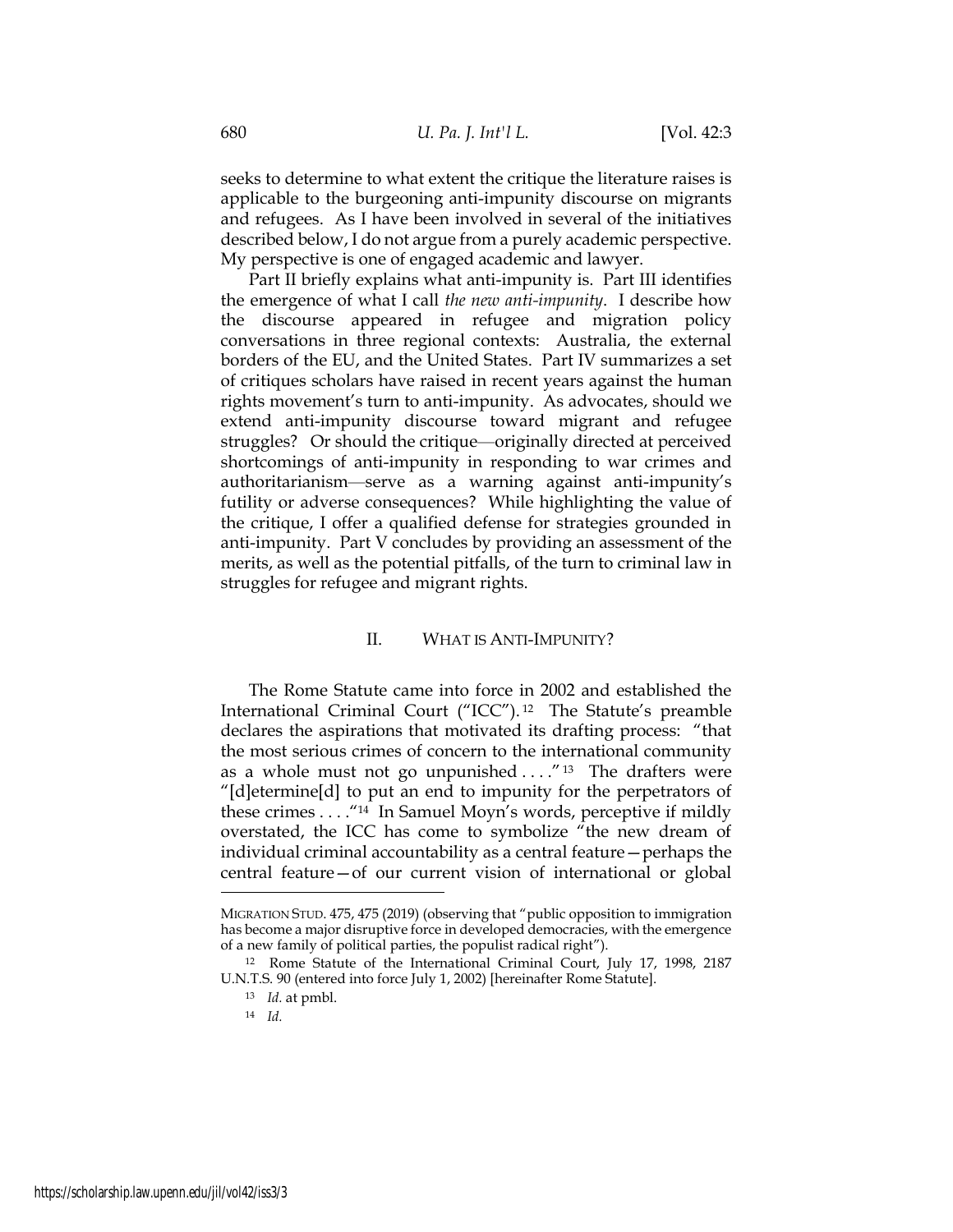justice."<sup>15</sup> This Article argues against the view that criminal law is occluding other vocabularies of global justice, and instead argues that in the migration context, anti-impunity is part of a wider progressive vision.

Commentators locate the sources of anti-impunity as a genre of legal rhetoric long before the Rome Statute. The popular historical narrative often begins with the Nuremberg trials, continues with the establishment of *ad-hoc* tribunals,<sup>16</sup> and culminates with the Rome Statute.<sup>17</sup> Other iconic instances in which anti-impunity discourse has been central are Argentina's "dirty war" trials; the debate surrounding South Africa's Truth and Reconciliation Commission; and the discussion on how to measure justice against peace in war crimes cases in which Colombian paramilitary and guerrilla groups have been charged.18 Anti-impunity has been central to debates on transitional justice, a field pioneered against the backdrop of postauthoritarian accountability efforts. <sup>19</sup> Recall anti-impunity's Argentinian *cri de cœur*: "Nunca Más!"20 Anti-impunity's focus on

<span id="page-6-0"></span><sup>15</sup> Moyn, *supra* not[e 9,](#page-4-0) at 69.

<sup>16</sup> *See, e.g.*, U.N. SCOR, 3217th mtg. at 2, U.N. Doc. S/RES/827 (May 25, 1993) (establishing the International Criminal Tribunal for the Former Yugoslavia ("ICTY")); U.N. SCOR, 3453 mtg. at 2, U.N. Doc. S/RES/955 (Nov. 8, 1994) (establishing the International Criminal Tribunal for Rwanda ("ICTR")).

<sup>17</sup> Vasuki Nesiah, *Doing History with Impunity*, *in* ANTI-IMPUNITY AND THE HUMAN RIGHTS AGENDA, *supra* note 8, at 95, 110 (providing a critique of historical progress among atrocity trials).

<sup>&</sup>lt;sup>18</sup> For literature focusing specifically on historical examples of anti-impunity in international criminal law and atrocity trials see, Karen Engle, *A Genealogy of the Criminal Turn in Human Rights*, *in* ANTI-IMPUNITY AND THE HUMAN RIGHTS AGENDA, *supra* note 8, at 15, 39; Zinaida Miller, *Anti-Impunity Politics in Post-Genocide Rwanda*, *in* ANTI-IMPUNITY AND THE HUMAN RIGHTS AGENDA, *supra* note 8, at 149, 149; Louise Mallinder, *The End of Amnesty or Regional Overreach: Interpreting the Erosion of South America's Amnesty Laws*, 65 INT'L & COMPAR. L.Q. 645 (2016); Engle, *supra* note [4](#page-3-0) at 1101 n.131; Natalie Sedacca, *The 'Turn' to Criminal Justice in Human Rights Law: An Analysis in the Context of the 2016 Colombian Peace Agreement*, 19 HUM. RTS. L. REV. 315 (2019); Rodolfo Mattarollo, *Impunity and International Law*, 11 REVUE QUÉBÉCIOSE DE DROIT INTERNATIONAL 81, 94 (1998).

<sup>19</sup> *See* David Dyzenhaus, *Transitional Justice*, 1 INT'L J. CONST. L. 163, 164 (2003) (book review) (discussing the history of the concept of transitional justice); Paige Arthur, *How "Transitions" Reshaped Human Rights: A Conceptual History of Transitional Justice*, 31 HUM. RTS. Q. 321, 323-24 (2009) ("This essay examines the shift . . . from the recognition of new practical dilemmas to the development of a knowledge-base to address those dilemmas through the emergence of a new field called 'transitional justice.'").

<sup>20</sup> *See* Jamal Benomar, *Confronting the Past: Justice After Transitions*, 4 J. DEMOCRACY 3, 11 (1993) (referencing a government-commissioned report that revealed the atrocities committed by Argentina's military regime in the 1970s and 1980s).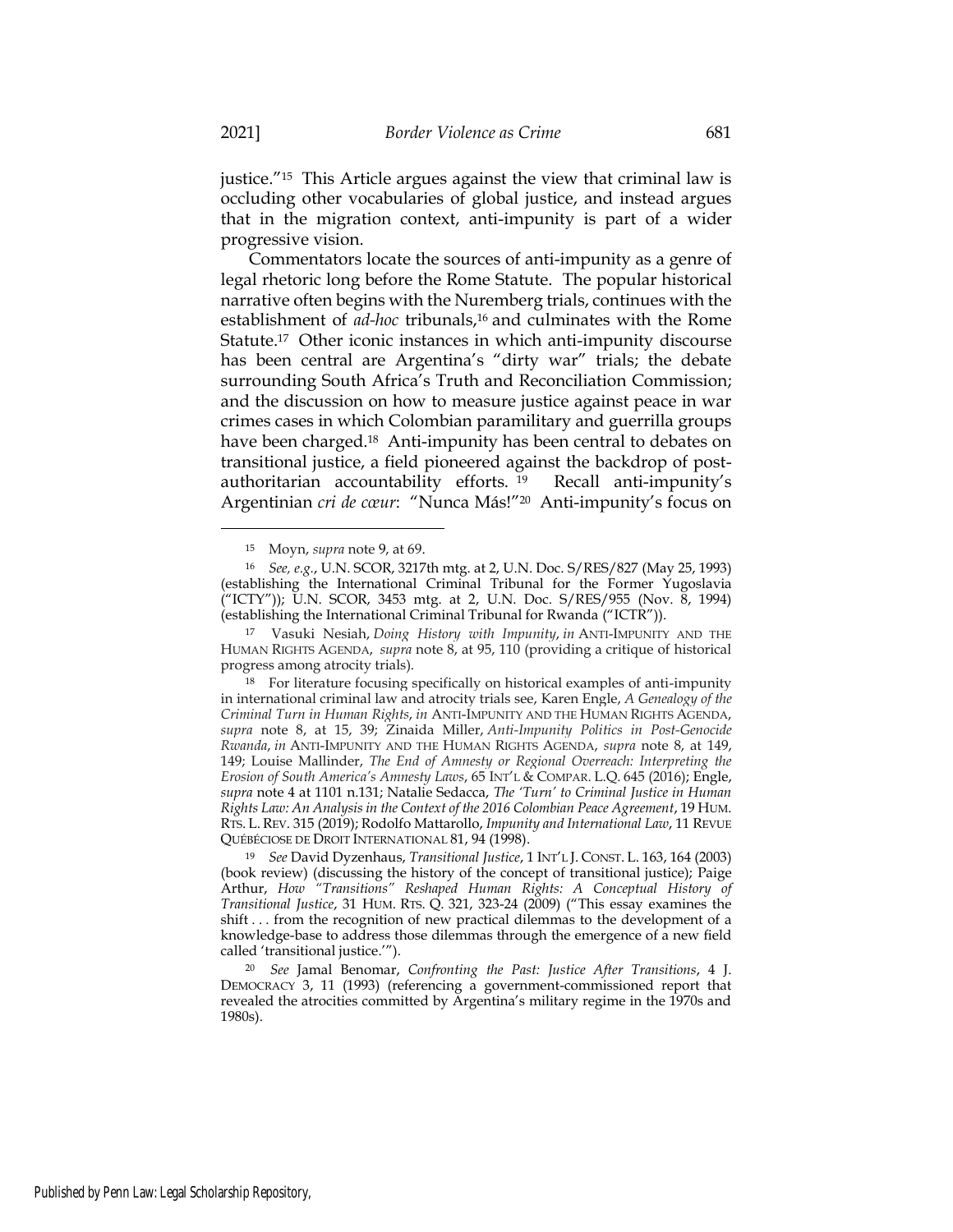criminal law and on punishment has been dominant in campaigns against human rights violations in war and under authoritarian government throughout the twenty-first century.<sup>21</sup>

Lawyers have often expressed the view that the "impunity gap" should constantly be "narrow[ed]," culminating in impunity's ultimate "eradicat[ion]."22 It is this kind of rhetoric that will later become the backdrop for a critique that criminal justice has expanded disproportionately, somehow "colonizing" the global moral-political imagination.23 Indeed, the turn to criminal law in the human rights agenda has expanded far beyond the instances noted above. For example, the rhetoric of anti-impunity has become central for certain feminists and is perhaps most familiarly associated with the work of Catherine MacKinnon. <sup>24</sup> As Janie Chuang has documented, a watershed moment in the human rights agenda's turn to criminal law was the framing of the Trafficking Protocol of 2000.<sup>25</sup> Citing previous work by Anne Gallagher, Chuang explains how "the Trafficking Protocol, developed as a protocol to the UN Convention on Transnational Organized Crime . . . 'unceremoniously plucked' the trafficking mandate out of the human rights realm and reframed it as a criminal justice issue."<sup>26</sup>

In 2008, MacKinnon was appointed Special Gender Adviser to the Prosecutor of the ICC, with the expectation that she helps the court speak for the victims of sexual violence.<sup>27</sup> In an address soon after her appointment, MacKinnon explained: "The campaign of violence against women well-documented around the world, with substantial variation but also substantial impunity, is the longest-

<sup>21</sup> ANTI-IMPUNITY AND THE HUMAN RIGHTS AGENDA, *supra* note 8, at 1.

<sup>22</sup> *See, e.g.*, Helen Duffy, *Toward Eradicating Impunity: The Establishment of an International Criminal Court*, 26 SOC. JUST. 115, 116 (1999) ("To suggest that the creation of an ICC will single-handedly eradicate impunity would be fanciful, but as an essential part of the emerging system of international justice, it will make a real contribution to narrowing the impunity gap.").

<sup>23</sup> *See* discussion *infra* Part IV.

<sup>24</sup> Janie Chuang calls this group the "neo-abolitionists", emphasizing the analogy they drew between trafficking and slavery. *See* Chuang, *supra* note [10,](#page-4-1) at 615-16.

<sup>25</sup> *Id*. at 614-16.

<sup>26</sup> *Id*. (citing ANNE T. GALLAGHER, THE INTERNATIONAL LAW OF HUMAN TRAFFICKING 62 n. 48 (2012)).

<sup>27</sup> Fatou Bensouda, Prosecutor-elect, Int'l Crim. Ct., "Gender Justice and the ICC: Progress and Reflections": International Conference: 10 Years Review of the ICC. Justice for All? The International Criminal Court 3 (Feb. 14, 2012).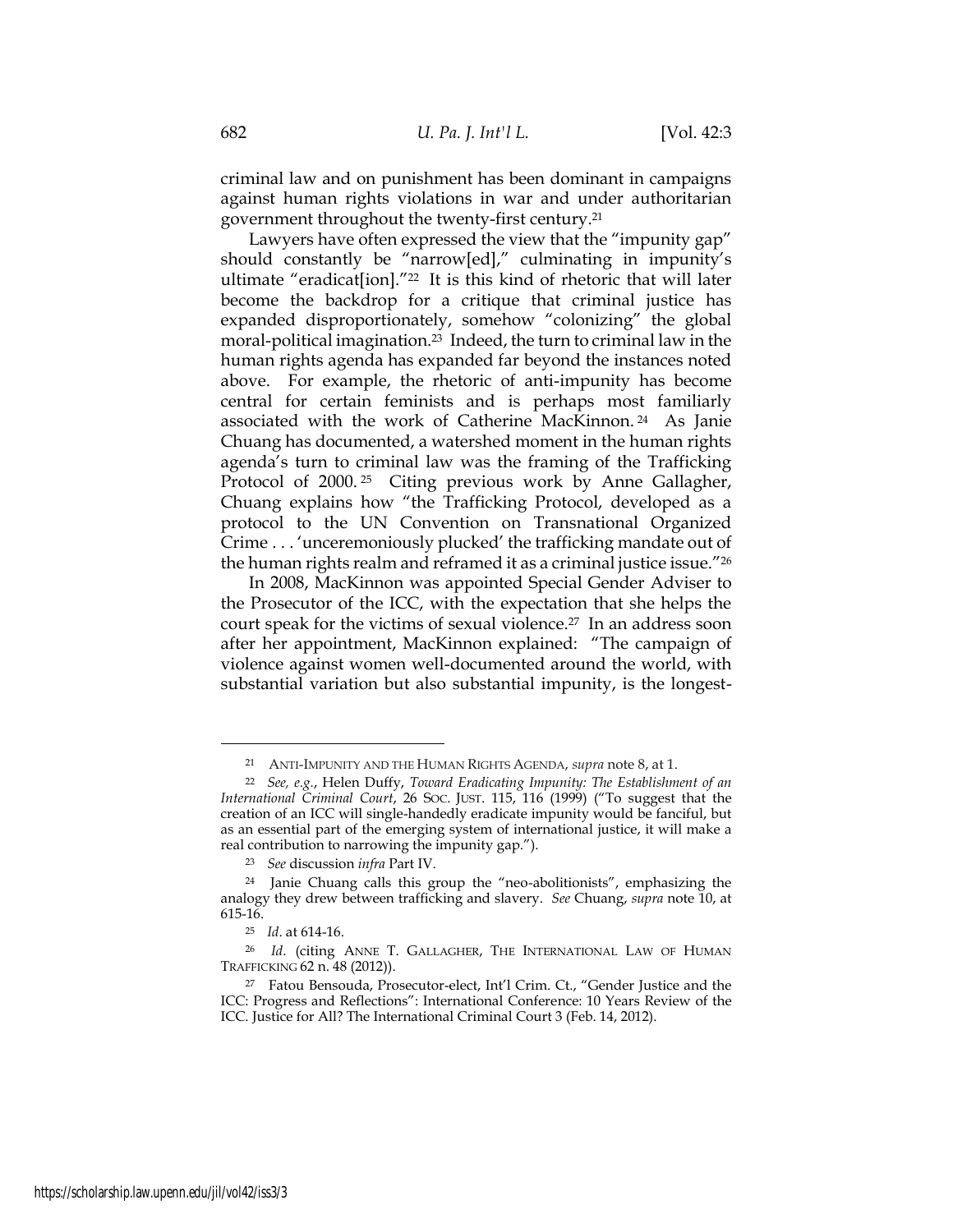running siege of crimes against humanity in the real sense." <sup>28</sup> Comparable to the yet-to-evolve rhetoric in the migration context, examined below, MacKinnon charged that societies and their leaders have been complicit in a worldwide criminal scheme.<sup>29</sup>

The new frontiers of anti-impunity go further, arguably including the global fight against climate change.30 For example, Philip Alston has recently warned of a "climate apartheid."<sup>31</sup> The categorization of something as an "apartheid" aims to trigger fundamental rejection. It is one of those words that should presumably make us say "never again." At a Democratic presidential debate in November 2019, Senator Bernie Sanders reiterated his proposal to criminally prosecute fossil fuel executives "who knowingly destroyed the planet."32 Senator Sanders appealed to the sentiment human rights scholars have termed anti-impunity.

Such views may suggest that anti-impunity is exclusively associated with liberal and progressive political agendas. The truth is, however, that the legal and rhetorical strategy of anti-impunity can serve different masters. Conservative agendas are just as likely as progressive ones.<sup>33</sup> A newfound anti-impunity agenda among conservatives seeking to criminalize abortions, for example,

<sup>30</sup> *See* Itamar Mann, *Eichmann's Mistake: The Problem of Thoughtlessness in International Criminal Law*, 33 CANADIAN J.L. & JURIS. 145 *passim* (2020) (noting that knowingly taking actions that are detrimental to the environment could, in some points of view, be construed as international actions).

<sup>28</sup> Catharine Mackinnon, Special Gender Adviser to the Prosecutor of the Int'l Crim. Ct., The Int'l Crim. Ct. and Gender Crimes, Address at Consultative Conference on International Criminal Justice (Sept. 11, 2009).

<sup>29</sup> *Id.* Other feminists have stressed the limits of international criminal law in achieving substantive changes. *See* Doris Buss, *Performing Legal Order: Some Feminist Thoughts on International Criminal Law*, 11 INT'L CRIM. L. REV. 409, 409 (2011) (arguing that criminal law is an inherently limited arena for advocating for "feminist-inspired social change"); Fionnuala Ní Aoláin, Dina Francesca Haynes & Naomi Cahn, *Criminal Justice for Gendered Violence and Beyond*, 11 INT'L CRIM. L. REV. 425, 426 (2011) (arguing that international criminal law alone cannot adequately address the underlying systemic causes of gender-based violence).

<sup>&</sup>lt;sup>31</sup> Philip Alston (Special Rapporteur on Extreme Poverty and Hum. Rts.), *Climate Change and Poverty*, ¶ 50, U.N. Doc./HRC/41/39 (June 25, 2019).

<sup>32</sup> Bernie Sanders (@BernieSanders), TWITTER (Nov. 20, 2019, 10:11 PM), https://twitter.com/BernieSanders/status/1197351780604141569?ref\_src=twsrc% 5Etfw%7Ctwcamp%5Etweetembed%7Ctwterm%5E1197351780604141569&ref\_url =https%3A%2F%2Fwww.vox.com%2F2019%2F11%2F12%2F20959293%2Fberniesanders-climate-lawsuit-exxon-juliana-sinnok [https://perma.cc/RWY2-ZU5Z].

<sup>33</sup> Political agendas that are possibly not consonant with an agenda of antiimpunity are those that oppose criminal law as such (this may be true about certain libertarian or anarchistic tendencies). *See* Mann, *supra* note 30, at 159.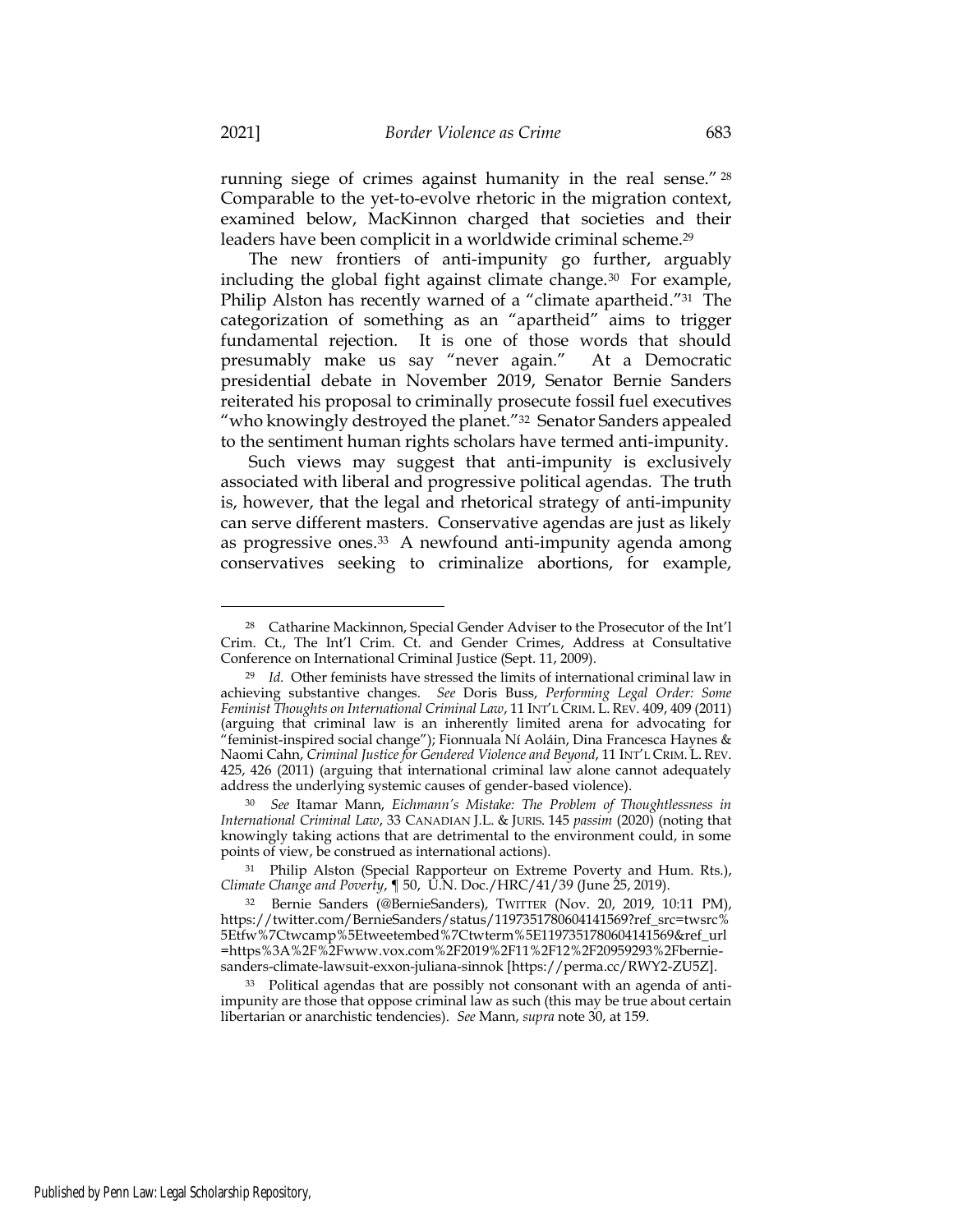<span id="page-9-0"></span>illustrates that it is not necessarily liberal. <sup>34</sup> A particularly remarkable case-in-point is Supreme Court Justice Clarence Thomas's comparison between birth control and eugenics, and its historical motivation "to exterminate" the black population.<sup>35</sup> Just like with the concentration camps example, which I will discuss below in some detail, the anti-impunity vocabulary's tendency to return to loaded historical examples is clear. Other conservatives have called for prosecuting those responsible for abortion clinics.<sup>36</sup> Whether their aspirations—or Sanders'—are closer to political realities, remains to be seen.

Alongside climate change, the struggle against impunity for violations against refugees and migrants is another new frontier associated with liberal and progressive views. Be their political orientation as they may, the novel developments continue previous campaigns against impunity in the contexts of war and authoritarianism and build upon them. Considering the old leftist critique according to which criminal law enforces an unequal distribution of private property,<sup>37</sup> anti-impunity's endurance within the progressive camp should not be taken for granted. Around the world, criminal law has often been used to disproportionally incarcerate racially discriminated against or politically disfavored groups. <sup>38</sup> Curiously, these new articulations of anti-impunity have developed precisely when optimism about the ICC as a forum for accountability has generally waned. <sup>39</sup> Rather than protecting

<sup>35</sup> *Box*, 139 S. Ct. at 1788 (citing *Birth Control or Race Control? Sanger and the Negro Project*, Margaret Sanger Papers Project Newsletter #28 (2001), http://www.nyu.edu/projects/sanger/articles/bc\_or\_race\_control.php [https://perma.cc/L6KS-72ER]).

<sup>39</sup> For information on how the expectations of the ICC are now generally more modest than they were at its founding see, ANTI-IMPUNITY AND THE HUMAN RIGHTS AGENDA, *supra* not[e 8,](#page-4-2) at 4; Engle, *supra* not[e 4,](#page-3-0) at 1116-17, 1125-26; Moyn, *supra* note

<sup>34</sup> For Justice Thomas's recent opinion on that matter, which engages antiimpunity rhetoric, see Box v. Planned Parenthood of Ind. & Ky., Inc., 139 S. Ct. 1780 (2019) (discussing the history of birth control as it relates to eugenics and forced sterilization). *See also* Helena Alviar García & Karen Engle, *The Distributive Politics of Impunity and Anti-Impunity: Lessons from Four Decades of Colombian Peace Negotiations*, *in* ANTI-IMPUNITY AND THE HUMAN RIGHTS AGENDA, supra note 8, at 216, 226 (noting that in Colombia, "[a]nti-impunity became the cry of both the left and the right, albeit not always at the same time").

<sup>36</sup> *See* Mann, *supra* note 30, at 166-70.

<sup>37</sup> For a more nuanced account, see Paul Q. Hirst, *Marx and Engels on Law, Crime and Morality*, 1 ECON. & SOC'Y 28 *passim* (1972) (articulating and emphasizing the transformations in Marx's theory of law, and thus highlighting its complexities).

<sup>38</sup> *See* Engle, *supra* not[e 4,](#page-3-0) at 1125-26.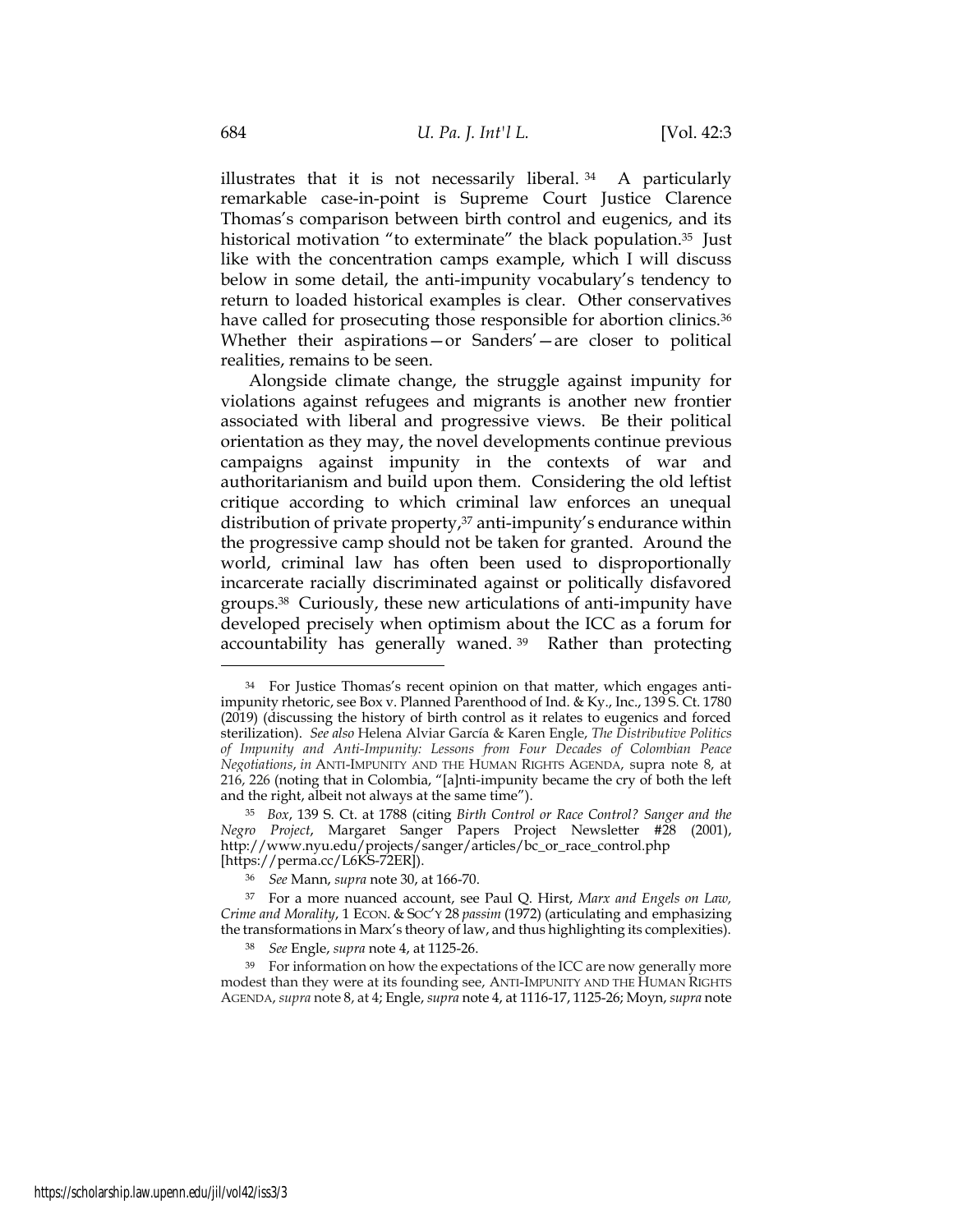<span id="page-10-0"></span>refugees and migrants, criminal law is applied ever more frequently to block access to asylum.40 What is the lasting appeal of criminal law among liberal and progressive advocates working in the field of migration?

At the center of the international human rights system lie multilateral conventions, sometimes equipped with monitoring systems or quasi-constitutional tribunals, designed to discipline states.41 The anti-impunity discourse, however, goes beyond this focus on states. In the international law sphere, anti-impunity reflects a proclivity towards sources of law that seem not to require explicit state consent, i.e., those of *jus cogens*. It adopts the language of absolute prohibition binding upon all ("*erga omnes*"). <sup>42</sup> Antiimpunity's emphasis on criminal accountability, particularly but not only in the guise of *international* criminal justice, relates to its reliance on such absolute imperatives.<sup>43</sup>

Both the vocabulary of *jus cogens* and that of criminal law are exceptional in the international human rights law environment, in which states are still the dominant actors. The two emphasize the

<sup>42</sup> *See* M. Cherif Bassiouni, *International Crimes:* Jus Cogens *and* Obligatio Erga Omnes*,* 59 L. & CONTEMP. PROBS. 63 *passim* (1996) (arguing that when an international crime achieves *jus cogens* status, states should be obligated to proceed against perpetrators of such crimes).

[<sup>9,</sup>](#page-4-0) at 71; David Luban, *After the Honeymoon: Reflections on the Current State of International Criminal Justice*, 11 J. INT'L CRIM. JUST. 505 *passim* (2013).

<sup>40</sup> *See, e.g.,* Cathryn Costello & Michelle Foster, *Non-refoulement as Custom and Jus Cogens? Putting the Prohibition to the Test*, 46 NETH. Y.B. INT'L L. 273, 275 (2016); SARAH HAMMERL, UNITED AGAINST INHUMANITY, ASYLUM CRIMINALISATION IN EUROPE AND ITS HUMANITARIAN IMPLICATIONS 2 (2019); UN Special Rapporteur Attacks "International Regime of Impunity" Over Migrant Deaths, U.N. HUM. RTS. OFF. HIGH COMM'R (Oct. 27, 2017) (referencing a UN-commissioned report on the EU's criminalization of asylum seekers), https://www.ohchr.org/EN/NewsEvents/Pages/DisplayNews.aspx?NewsID=2 2322&LangID=E [https://perma.cc/WP6D-2VS2]. For additional information, see the below discussion on "crimmigration," *infra* note 123 (citing the Special Rapporteur on Extrajudicial, Summary or Arbitrary Executions' report critiquing the international community for failing to protect migrants and refugees).

<sup>41</sup> *See, e.g.*, International Convention on the Elimination of All Forms of Racial Discrimination, *opened for signature* Mar. 7, 1966, 660 U.N.T.S. 195 (entered into force Jan. 4, 1969); International Covenant on Civil and Political Rights, *opened for signature* Dec. 19, 1966, 999 U.N.T.S 171 (entered into force Mar. 23, 1976); International Covenant on Economic, Social and Cultural Rights, *opened for signature* Dec. 19, 1966, 993 U.N.T.S 3 (entered into force Jan. 3, 1966); Convention against Torture and Other Cruel, Inhuman or Degrading Treatment or Punishment, *opened for signature* Dec. 10, 1984, 1465 U.N.T.S 85 (entered into force June 26, 1987).

<sup>43</sup> *See* Akhavan*, supra* not[e 2,](#page-3-1) at 9 (explaining how the ICTY and ICTR helped introduce a structure for criminal accountability in the international criminal justice system).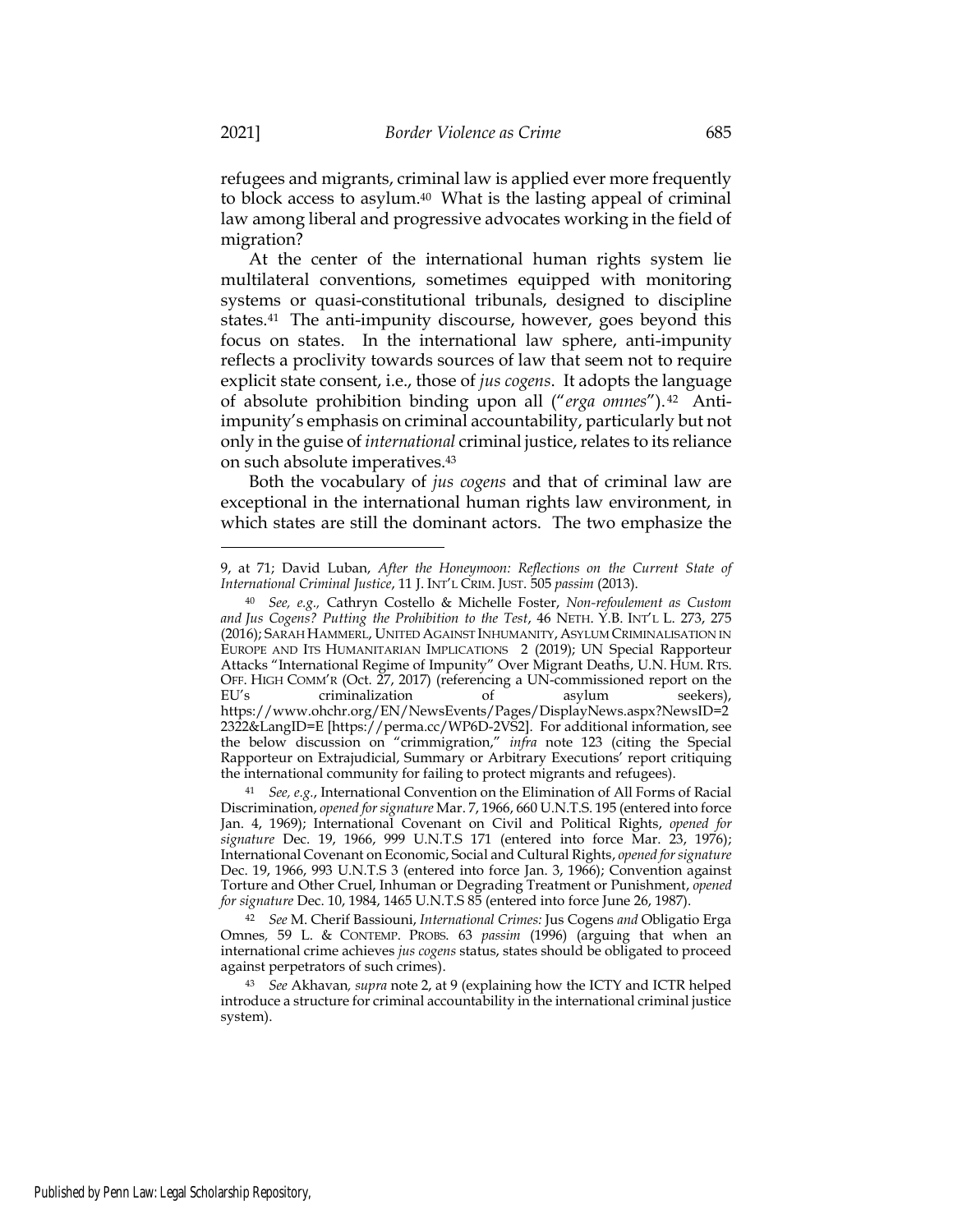<span id="page-11-0"></span>responsibility of individuals rather than stopping at the responsibilities of states.44 Some argue that corporations should be held criminally liable for their actions, too; once again going beyond international law's traditional focus.45 In a world in which violators include for-profit corporations, part of the appeal of criminal law emanates from an expectation that it can fill an accountability deficit.46 The new anti-impunity that has emerged in the context of migration has been drawn, considerably, by this effort to extend international accountability from states to individuals and corporations.

In my scholarship, I have identified a structural accountability deficit when it comes to irregular migrants, which I have argued is hard-wired in international law.<sup>47</sup> Among scholars and activists seeking to defend migrants from border violence, extending accountability to individuals and corporations has sometimes seemed like a compelling way to potentially fill that deficit. But what do the concrete examples of "the new anti-impunity" look like? Before discussing the strategic and philosophical underpinnings of this orientation to law, I first need to demonstrate that the phenomenon *exists*.

#### <span id="page-11-1"></span>III. THE NEW ANTI-IMPUNITY

# *a. Foundational Obligations Towards Migrants*

For a couple of decades, commentators have argued that the duty of *non-refoulement*—barring the return of refugees to where they may suffer persecution—has attained the status of *jus cogens*: it

<sup>44</sup> *See id.* at 27 (discussing the ICC's role in ensuring that member states "impose individual accountability for international crimes."); Thomas Weatherall, Jus Cogens *and Sovereign Immunity: Reconciling Divergence in Contemporary Jurisprudence*, 46 GEO. J. INT'L L. 1151, 1154-55 (2015) ("Individual responsibility is at the core of the legal regime of *jus cogens* . . . .").

<sup>45</sup> *See* Mordechai Kremnitzer, A *Possible Case for Imposing Criminal Liability on Corporations in International Criminal Law*, 8 J. INT'L CRIM. JUST. 909, 909 (2010).

<sup>46</sup> On migration and accountability generally, see Cathryn Costello & Itamar Mann, *Border Justice: Migration and Accountability for Human Rights Violations*, GERMAN L.J. 311 (2020).

<sup>47</sup> Itamar Mann, *Maritime Legal Black Holes: Migration and Rightlessness in International Law*, 29 EUR. J. INT'L L. 347, 357, 368 (2018).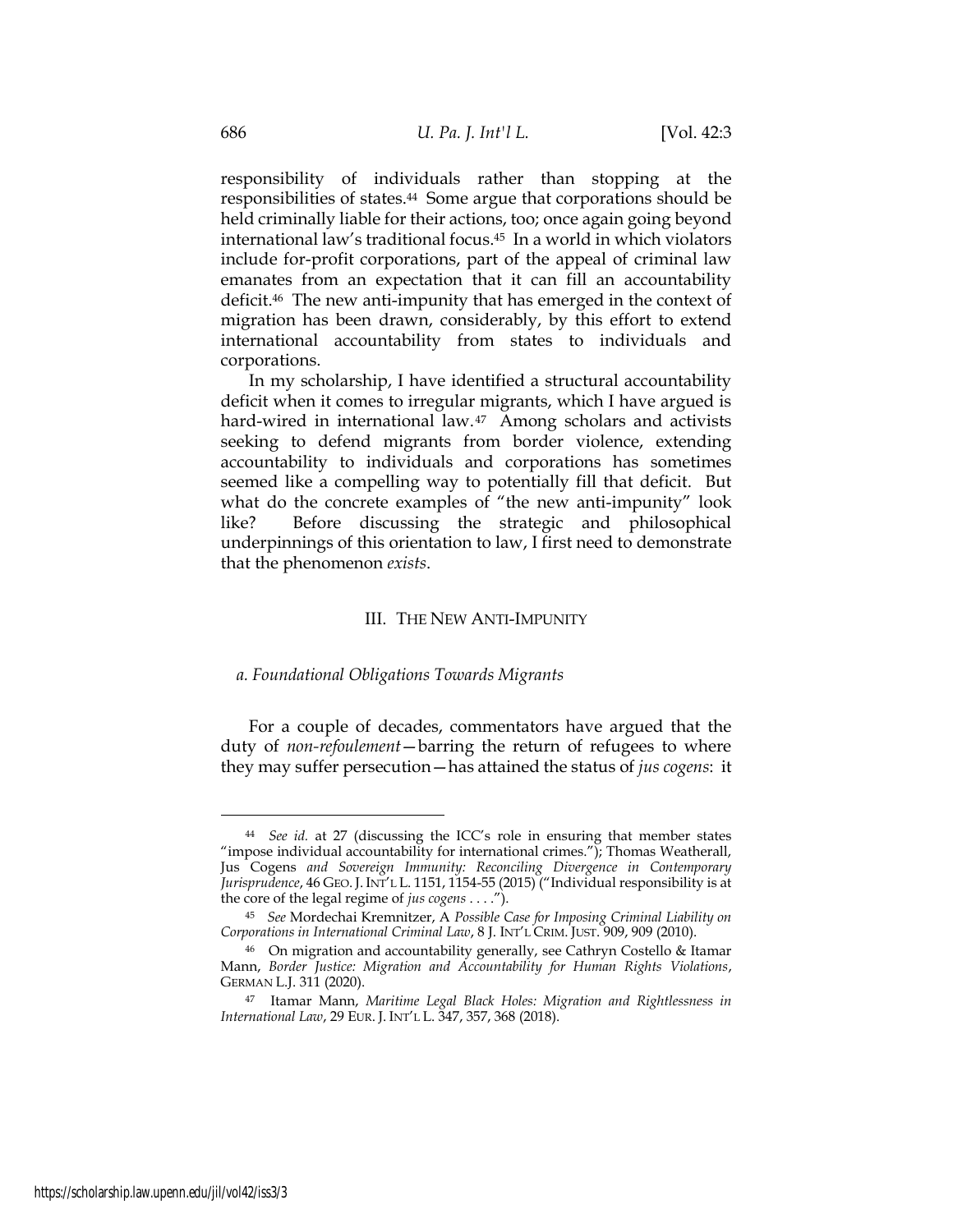has become a peremptory norm of international law, binding upon all regardless of state consent.<sup>48</sup>

Though the claim has often been questioned, its very prevalence is indicative. For some groups, *non-refoulement* has been part of a moral vocabulary experienced as a kind of "higher law." <sup>49</sup> Consider, for example, the "sanctuary" tradition practiced in churches and other religious organizations to protect refugees in danger of deportation. "When Churches and their congregations confer 'sanctuary,'" wrote Richard Falk in 1988, "they are interposing their bodies and lives between the government and these beleaguered individuals from overseas."  $50$  These acts of solidarity are of course not criminal law measures. They do not reflect, in and of themselves, an impetus towards punishment. Indeed, rather than a strong crime-and-punishment discourse, they belong to a vocabulary of civil disobedience.<sup>51</sup> They therefore may seem odd as a starting point for a discussion of anti-impunity in the migration and refugee contexts.

<span id="page-12-0"></span>Yet, the perception that *non-refoulement* has become *jus cogens* has been an important pre-condition for the new anti-impunity. First, *jus cogens* obligations are thought of as binding upon *individuals*. Such obligations thus help transform questions of fundamental rights and state duties into questions of individual responsibility. Second, they have often rested on an analogy to historic heroic acts in the face of atrocity, such as hiding members of persecuted groups from Nazi persecutors. <sup>52</sup> They, therefore, encourage an analogy between historic atrocities and present policies. Third, they reflect an aspiration to break free from the

<sup>48</sup> *See, e.g.*, Costello & Foster, *supra* not[e 40,](#page-10-0) at 307-08.

<sup>49</sup> For an account of the place of moral imperatives towards migrants and refugees in international law, see ITAMAR MANN, HUMANITY AT SEA: MARITIME MIGRATION AND THE FOUNDATIONS OF INTERNATIONAL LAW (2016). *See also* MORITZ BAUMGÄRTEL, DEMANDING RIGHTS: EUROPE'S SUPRANATIONAL COURTS AND THE DILEMMA OF MIGRANT VULNERABILITY 137-52 (Cambridge Univ. Press 2019).

<sup>50</sup> Richard Falk, *Accountability, Asylum, and Sanctuary: Challenging Our Political and Legal Imagination*, 16 DENV. J. INT'L L. & POL'Y 199, 201 (1988). *See also* MANN, *supra* note 49, at 211 (commenting on Falk's observations); Jon Sharman, *Pilots Stop 222 Asylum Seekers Being Deported from Germany by Refusing to Fly*, INDEP. (Dec. 5, 2017), https://www.independent.co.uk/news/world/europe/german-pilotsrefuse-deport-asylum-seekers-lufthansa-angela-merkel-migrants-a8092276.html [https://perma.cc/H57H-KH98] (providing another example of such instances of civil disobedience).

<sup>51</sup> *See* Itamar Mann, *The Right to Perform Rescue at Sea: Jurisprudence and Drowning*, 21 GERMAN L.J. 598, 614-18 (2020).

<sup>52</sup> *See, e.g.*, sources cited *infra* notes 208[, 255.](#page-47-0)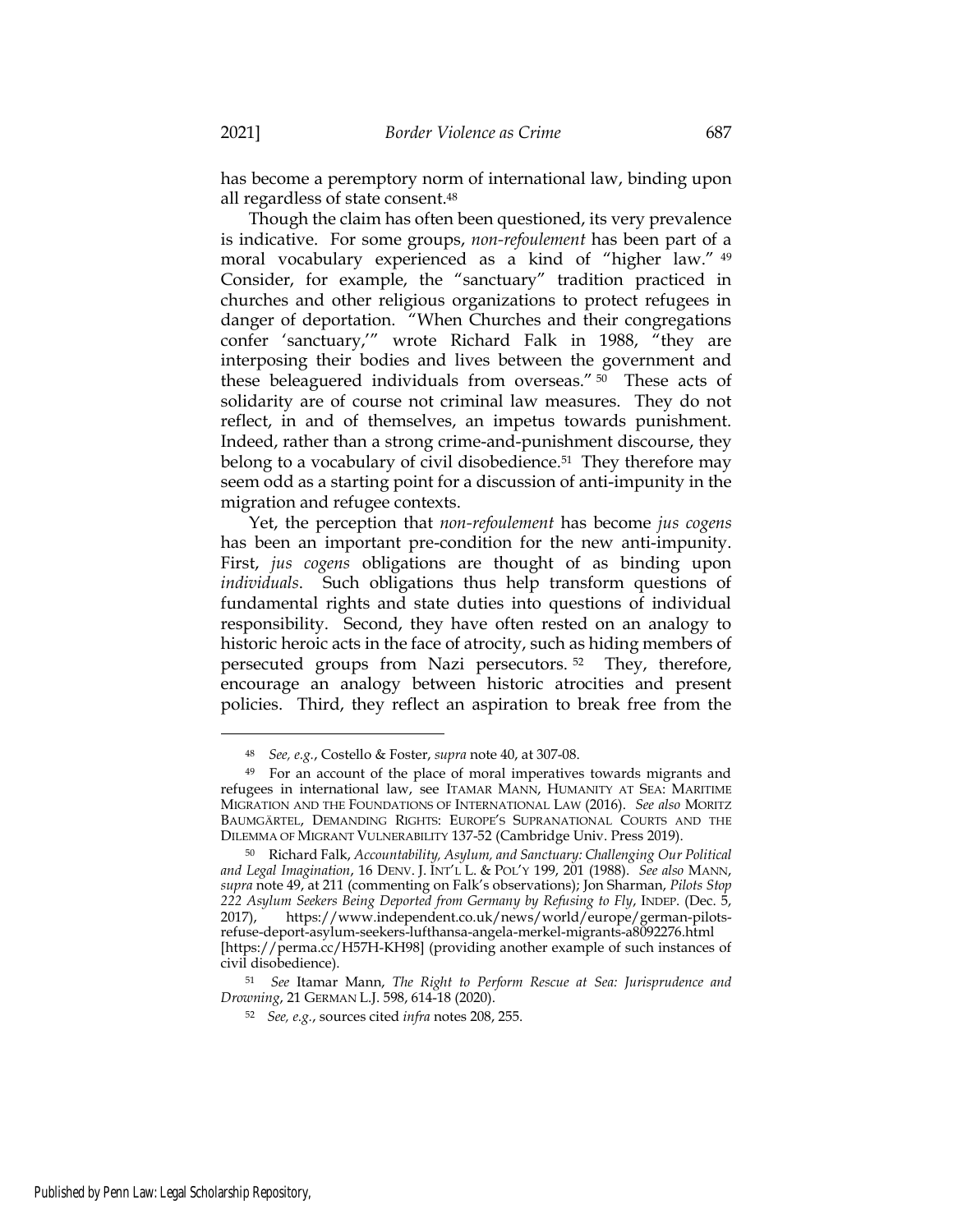strictures of extant political conditions and transcend them altogether: rather than a vision of political transformation through majoritarian institutions, the paradigm is one of direct action. <sup>53</sup> These three aspects of the sanctuary tradition prepared the ground for a turn to impunity in the context of refugee and migrant rights and have remained its central tenets. To the extent that we can talk of migration anti-impunity as a *movement*, the three remain its distinct characteristics.

<span id="page-13-0"></span>Starting from the first decade of the twenty-first century, human rights organizations began to report on human rights violations against asylum seekers in detention. Little by little, we started to see invocations of stricter legal standards, particularly the prohibition of torture and inhuman and degrading treatment. <sup>54</sup> Contrary to previous human rights reporting on refugees, which directed allegations of torture nearly exclusively against past events in states producing refugees, now the "host" states were sometimes alleged culprits.55 The new allegations of torture are often also directed against border enforcement agencies and corporations implementing border policies for developed countries.<sup>56</sup>

<sup>53</sup> *See generally* Costello & Foster, supra note [40,](#page-10-0) at 276 n. 42 (discussing the "custom plus" approach to identify norms of customary international law that have achieved *jus cogens* status); Georg Schwarzenberger, *International* Jus Cogens*?*, 43 TEX. L. REV. 455, 456 (1965) (explaining the features of *jus cogens*); Weatherall, *supra*  note [44,](#page-11-0) at 1154-55 (comparing *jus cogens* and the tradition of international law in conjunction with Nuremberg prosecutions); Jens David Ohlin, *In Praise of* Jus Cogens*' Conceptual Incoherence*, 63 MCGILL L.J. 701, 711, 718 (2018) (demonstrating how *jus cogens* is a compromise and justifying it based on a theory of fiduciary duties).

<sup>54</sup> *See, e.g*., Claire Henderson, *Australia's Treatment of Asylum Seekers: From Human Rights Violations to Crimes Against Humanity,* 12 J. INT'L CRIM. JUST. 1161, 1175 (2014) (noting that Australia's treatment of asylum seekers is likely not in compliance with multiple multilateral conventions).

<sup>55</sup> *See* Priscilla Alvarez, *Exclusive: Watchdog Finds Detainees 'Standing on Toilets' for Breathing Room at Border Facility Holding 900 People in Space Meant for 125*, CNN (May 31, 2019), https://edition.cnn.com/2019/05/31/politics/inspector-generalwarns-overcrowded-conditions/index.html (describing "'dangerous overcrowding' and unsanitary conditions at an El Paso, Texas, Border Patrol processing facility"); The Ed. Bd., *Children Shouldn't Be Dying at the Border. Here's How You Can Help*, N.Y. TIMES (June 24, 2019), https://www.nytimes.com/2019/06/24/opinion/border-kids-immigration-help. html [https://perma.cc/WAX2-S7MF] (exposing the treatment of child asylum seekers at the border by US immigration officials).

<sup>56</sup> *See, e.g.*, Zolan Kanno-Youngs, *Squalid Conditions at Border Detention Centers, Government Report Finds*, N.Y. TIMES (July 2, 2019), https://www.nytimes.com/2019/07/02/us/politics/border-center-migrant-dete ntion.html?smid=nytcore-ios-share [https://perma.cc/L25M-QC8S] (describing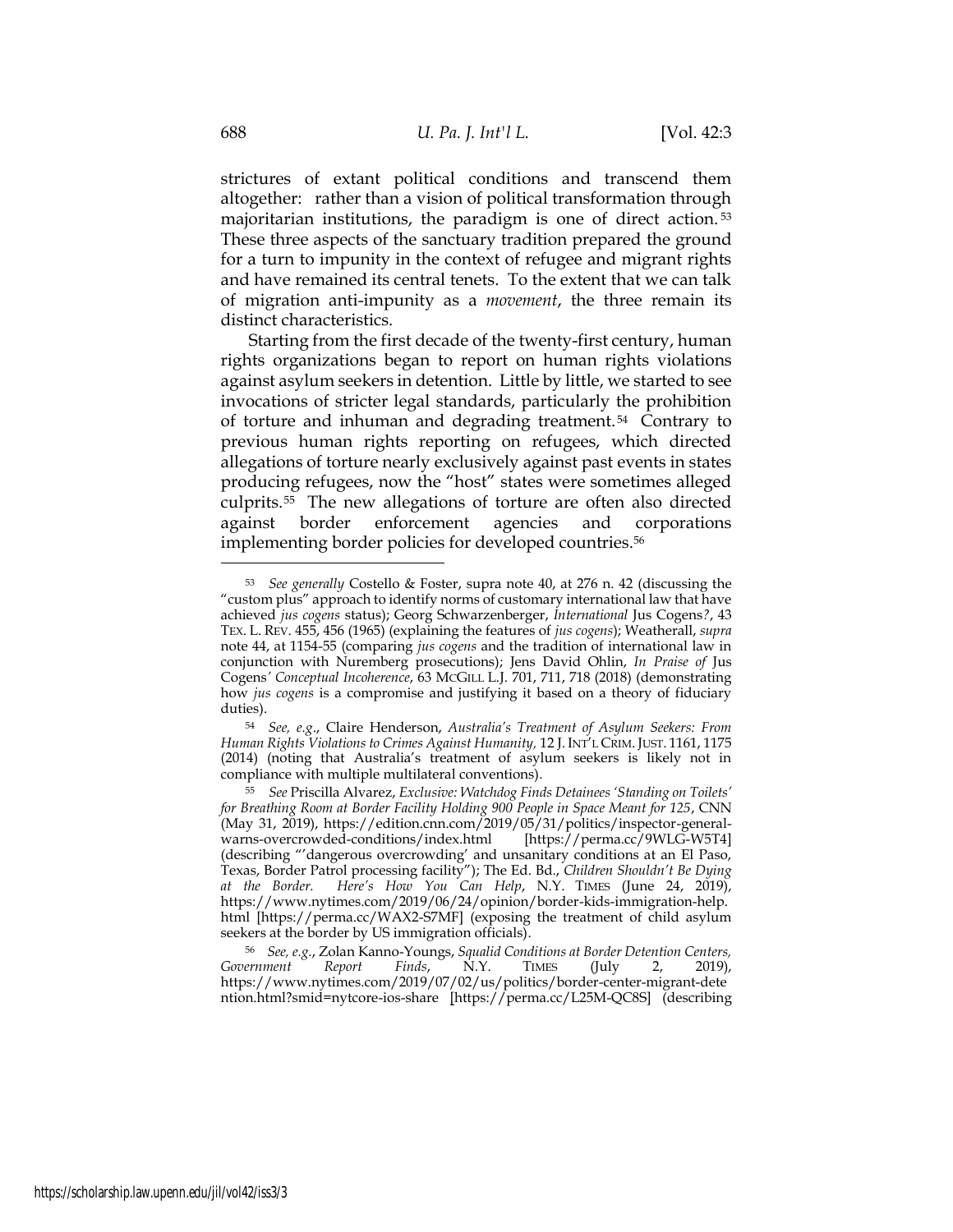Under customary international law as well as under the Convention Against Torture ("CAT"), "[n]o exceptional circumstances whatsoever, whether a state of war or a threat of war, internal political instability or any other public emergency, may be invoked as a justification of torture."57 International law imposes such prohibitions on states, but criminal law too proscribes them, both in the domestic and in the international spheres. <sup>58</sup> As for international criminal law, the Rome Statute tells us the foundational status granted to torture includes other related behaviors, in a list of categories that is not positively *finite*. While systematized torture is defined as a crime against humanity in Article 7(1)(e), Article 7(1)(e) similarly criminalizes imprisonment "in violation of fundamental rules of international law;" and Article  $7(1)(k)$  refers to "other inhumane acts."<sup>59</sup> The three provisions illustrate the "open texture" of international criminal law.60 Such a texture suggests that forms of violence not previously considered international crimes can be added.<sup>61</sup>

Through the doctrinal avenue of "crimes against humanity" and the notion that some legal rules cannot be compromised, advocates have made the transition from state responsibility to individual criminal liability. This is the basic component of anti-impunity rhetoric. In the following subsections, I trace how the transition has been made in three different regional contexts: Australia, the EU, and the U.S.

the findings of an official watchdog report revealing "overcrowded, squalid conditions" in U.S. migrant centers); Chantal Da Silva, *U.S. Border Patrol Accused of Forcing Migrant Families Sleeping Outside to Wake Up and Stand Every Three Hours*, NEWSWEEK (Apr. 2, 2019), https://www.newsweek.com/us-border-patrolaccused-forcing-migrant-families-sleeping-outside-wake-stand-1382858

<sup>[</sup>https://perma.cc/RFM4-T7WS] (discussing accusations that border patrol agents committed inhumane abuses against asylum seekers in holding areas); Tendayi E. Achiume et al., *The Situation in Nauru and Manus Island: Liability for Crimes against Humanity in the Detention of Refugees and Asylum Seekers*, https://www-cdn.law.stanford.edu/wp-content/uploads/2017/02/Communiqu %C3%A9-to-Office-Prosecutor-IntlCrimCt-Art15RomeStat-14Feb2017.pdf [https://perma.cc/X4YT-WBHM].

<sup>57</sup> Convention against Torture and Other Cruel, Inhuman or Degrading Treatment or Punishment, *supra* note 41, art. 2(2).

<sup>58</sup> Indeed, the criminalisation of torture is obligatory under the Convention Against Torture. *See id.*, art. 4.

<sup>59</sup> Rome Statute, *supra* note 12, art. 7(1)(e)-(f), (k).

<sup>60</sup> On the "open texture of law," see H.L.A. HART, THE CONCEPT OF LAW 124- 128 (3d ed. 2012).

<sup>61</sup> This of course raises a concern in terms of the principle of legality, *nullum crimen sine lege.*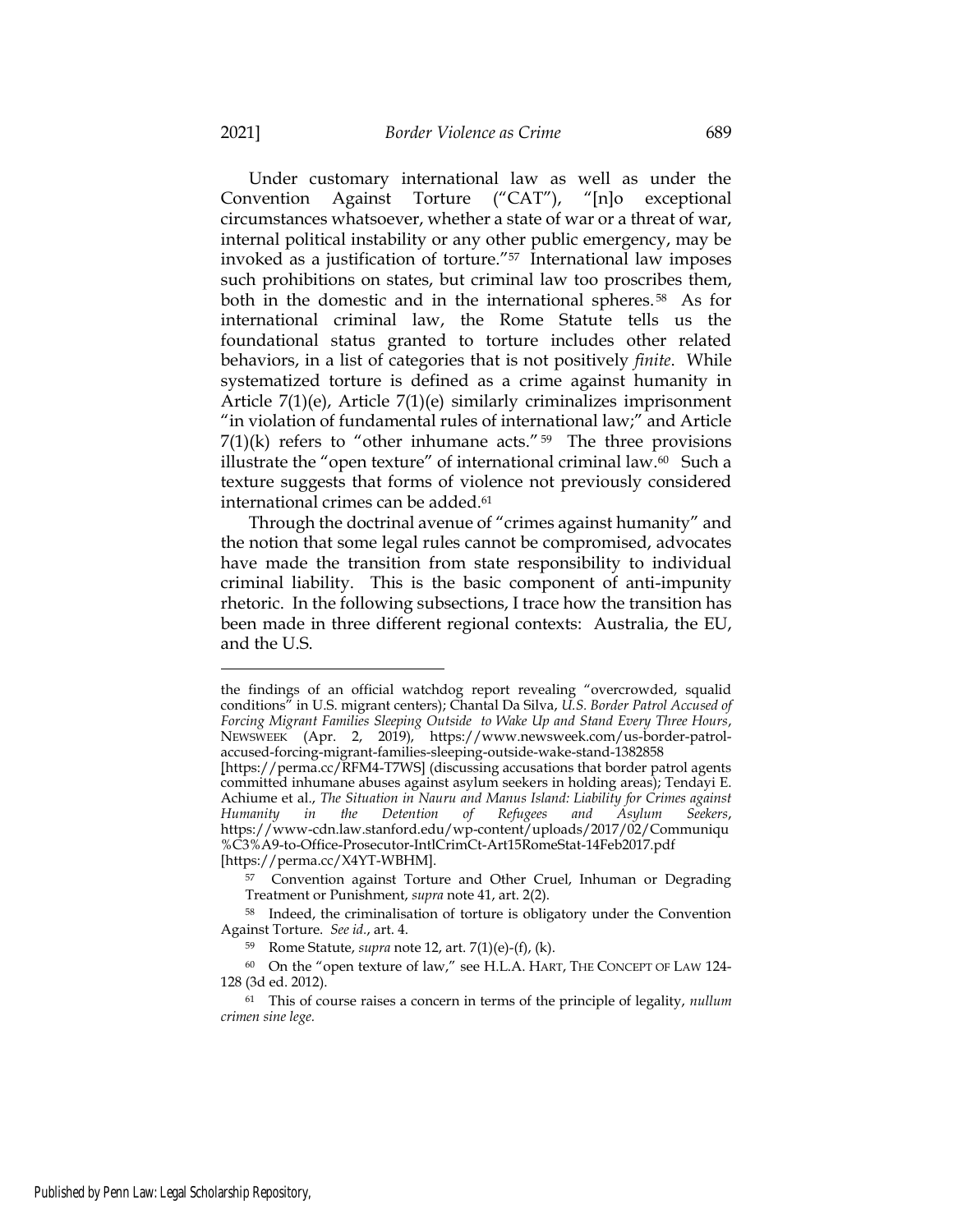# *i. Australia*

In 2001, Australia introduced the "Pacific Solution," whereby refugees seeking asylum were sent for "processing" in Australianfunded detention centers in Nauru and Manus Island, Papua New Guinea.62 Modeled on the United States' earlier offshore treatment of asylum seekers in Guantanamo Bay, Australian offshore detention stretched rule of law principles.<sup>63</sup>

Scholar and activist responses to the Pacific Solution arguably pioneered the new anti-impunity. Influenced by reports on human rights violations in Nauru and Papua New Guinea, Penny Green and Mike Grewcock argued in 2002 that "the failure by states to positively embrace the right to asylum . . . have resulted in the systematic and organised breach of human rights, . . . which can usefully be defined as state crime."64 While the Australian model was the most draconian, the authors also pointed their fingers towards Europe: "the new Europe is not just a fortress, but a bastion of state crime." <sup>65</sup> The "state crime" paradigm, anchored in criminology (rather than law), rests on an analogy between state policies and crimes.66 It is thus not *per se* a criminal allegation—the latter can be directed towards an individual or a corporation, but not

<sup>62</sup> *See* Ishan Ashutosh & Alison Mountz, *Migration Management for the Benefit of Whom? Interrogating the Work of the International Organization for Migration*, 15 CITIZENSHIP STUD. 21, 31 (2011) (noting the role of the International Organization of Migration ("IOM") in putting in place this infrastructure); Itamar Mann, *Dialectic of Transnationalism: Unauthorized Migration and Human Rights 1993-2013*, 54 HARV. INT'L L.J. 315, 334 (2013).

<sup>63</sup> *See* DANIEL GHEZELBASH, REFUGE LOST: ASYLUM IN AN INTERDEPENDENT WORLD 130-133 (2018); *see also* Tania Penovic & Azadeh Dastyari, *Boatloads of Incongruity: The Evolution of Australia's Offshore Processing Regime* 13 AUSTL. J. HUM. RTS. 33, 34 (2007); Mann, *supra* note 62.

<sup>64</sup> Penny Green & Mike Grewcock, *The War Against Illegal Immigration: State Crime and the Construction of a European Identity*, 14 CURRENT ISSUES CRIM. JUST. 87, 88 (2002).

<sup>65</sup> *Id.* at 88, 98. Coming from the perspective of criminology, the authors explain that state crime refers to instances when the state engages in violence that would be criminal "if performed by 'individual citizens.'" *Id.* at 98. They therefore rely on a kind of hypothetical and do not necessary imply that suspects should be investigated and perhaps prosecuted under extant law. *Id.*

<sup>66</sup> For background on the "state crime" paradigm in criminology, see Herman Schwendinger & Julia Schwendinger, *Defenders of Order or Guardians of Human Rights?* 5 ISSUES CRIMINOLOGY 123, 141 (1970); Stanley Cohen, *Human Rights and Crimes of the State: The Culture of Denial*, 26 AUSTL. & N.Z. J. CRIMINOLOGY 97, 97-103 (1993).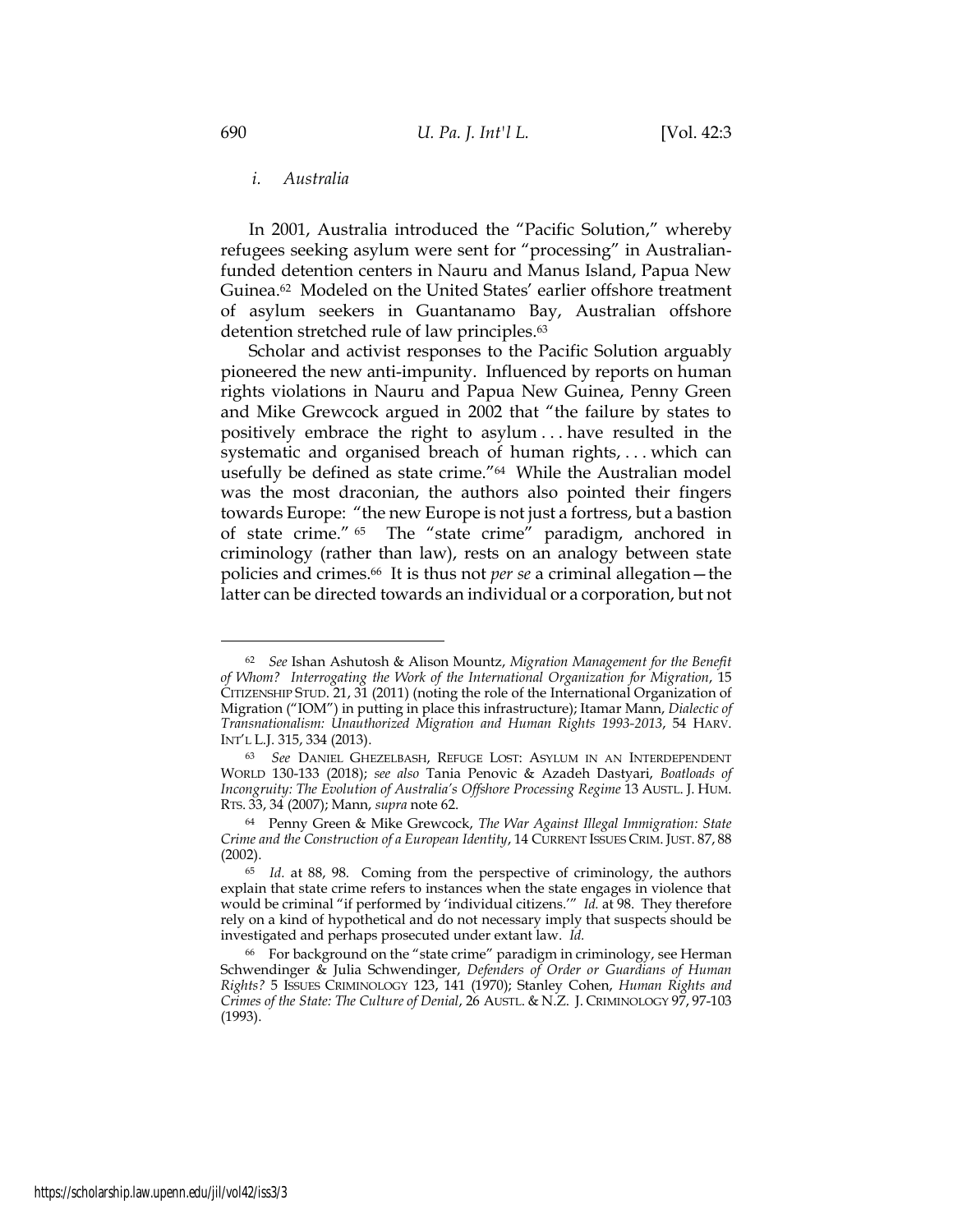towards a state.67 Certainly, it sets in motion a way of thinking in which migrants and refugees are the victims of guilty acts (*actus rei*), perpetrated by actors who entertain criminal intent (*mens rea*).<sup>68</sup>

Such concerns were partially assuaged when, in 2008, Australia temporarily ceased its offshore detention. <sup>69</sup> But following Australia's return to the scheme in 2012,<sup>70</sup> Member of Parliament Andrew Wilkie took an additional step, demanding that the ICC investigate Tony Abbott's government for crimes against asylum seekers.71 Wilkie prepared a communication under Article 15 of the Rome Statute, calling upon the prosecutor to initiate an investigation based on the information he provided (*proprio motu*). <sup>72</sup> As he explained, "'[i]n my application I have particularly named crimes against humanity, such as the forced relocation of people, obviously to the Republic of Nauru or Papua New Guinea.'" <sup>73</sup> On the academic side, Claire Henderson quickly followed and argued in 2014 that Australian policies constituted a *prima facie* international criminal case against Australian agents.<sup>74</sup> The publication of her paper in the Journal of International Criminal Justice, a wellregarded and high-profile peer-reviewed publication dedicated to international criminal law, was a signal. The argument about

<sup>67</sup> *See* Green & Grewcock, *supra* note 64, at 98.

<sup>68</sup> *See generally* Mann, *supra* note 30 (discussing how potential defendants may be unknowingly committing acts that are illegal).

<sup>69</sup> *Immigration Detention in Australia*, PARLIAMENT OF AUSTL. (Mar. 20, 2013), https://www.aph.gov.au/About\_Parliament/Parliamentary\_Departments/Parli amentary\_Library/pubs/BN/2012-2013/Detention [https://perma.cc/Y77F-GDEC].

<sup>70</sup> *Id.*

<sup>71</sup> *See* Amy Maguire, *Will the International Criminal Court Prosecute Australia for*  Crimes Against Humanity?, CONVERSATION (Oct. 26, 2014, 11:29 PM), https://theconversation.com/will-the-international-criminal-court-prosecuteaustralia-for-crimes-against-humanity-33363 [https://perma.cc/3G7P-NRQ7].

<sup>72</sup> *Id.*; Rome Statute, *supra* note [12,](#page-5-0) art. 15.

<sup>73</sup> Shalailah Medhora, *Asylum Seekers: Andrew Wilkie Takes Australia to International Criminal Court*, GUARDIAN (Oct. 21, 2014), https://www.theguardian.com/australia-news/2014/oct/22/asylum-seekers-an drew-wilkie-takes-australia-to-international-criminal-court [https://perma.cc/9XTY-GPSN]. Wilkie submitted his full communiqué on January 23, 2015. *See* COMMUNIQUÉ FOR THE OFFICE OF THE PROSECUTOR REGARDING MR. ANDREW WILKIE MP'S APPLICATION RELATING TO CRIMES AGAINST HUMANITY IN

AUSTRALIA, Ref: OTP-CR-322/14 (Jan. 23, 2015), https://andrewwilkie.org/wpcontent/uploads/2015/10/Brief-for-the-ICC-OTP-CR-322-14.pdf [https://perma.cc/36LW-QK3K].

<sup>74</sup> Henderson, *supra* note [54,](#page-13-0) at 1173-74.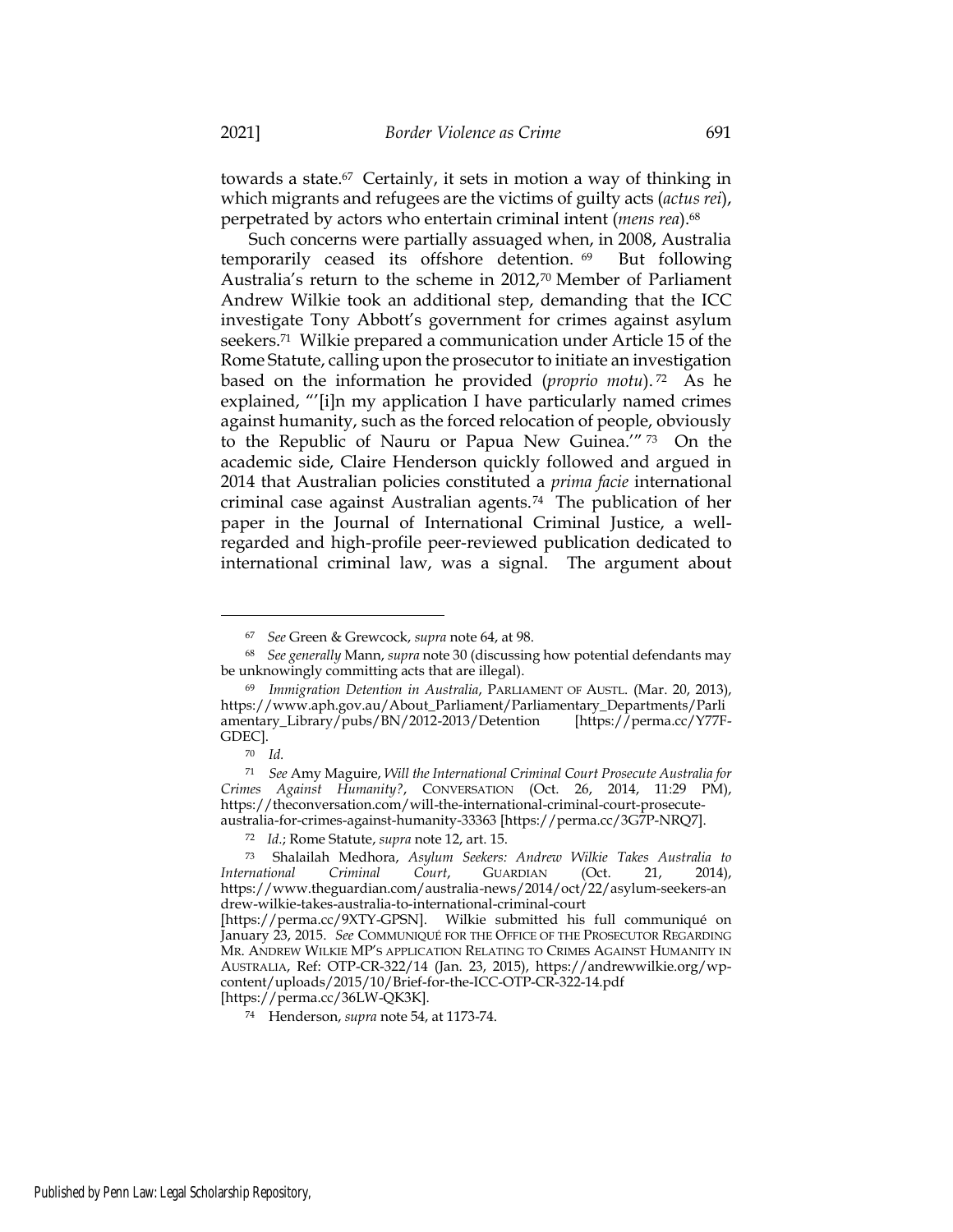international crimes against refugees committed by Australian agents was no longer perceived as "off the wall."<sup>75</sup>

Henderson emphasized the crimes of persecution and imprisonment in violation of fundamental rules of international law. <sup>76</sup> Unlike Wilkie, she expressed the view that deportation may not be the "relevant prohibited act". 77 These doctrinal disagreements, which will continue among advocates of a criminal law framing for border violence, reflect that the relevant interpretations were far from settled. As will be the case in the European and U.S. contexts, they highlight an emerging agreement that certain acts of violence committed by state agents against asylum seekers are indeed criminal. The question would now be, how do we best express that within the boxes of the relevant legal text?

In 2016, Vincent Chetail published another remarkable piece, taking Australia as one case study, and laying the groundwork for a more general turn to anti-impunity.<sup>78</sup> Chetail's opening paragraph conveys the sentiment that impunity for violations against migrants had indeed approached something like a worldwide criminal scheme.<sup>79</sup> Referencing MP Wilkie's submission, Chetail asks:

Is there any blood on my hands? This is a question shared by an increasing number of people who observe or carry out migration control in the Global North and the rest of the world. This questioning has become a particularly controversial issue in Australia where the policy of returning asylum-seekers and the accompanying mistreatment are alleged to amount to crimes against humanity.<sup>80</sup>

While the phrase "alleged," taken out of context, may connote passive reporting on a preexisting interpretation of the law, Chetail advances his own interpretation to the effect mentioned. A longstanding tradition among lawyers, the idea is to set in motion a

<sup>75</sup> On the importance of "off the wall" arguments in legal interpretation, see Sanford Levinson, *Law as Literature*, 60 TEX. L. REV. 373 (1982).

<sup>76</sup> Henderson, *supra* note 54, at 1178-80.

<sup>77</sup> *Id.* at 1176-78.

<sup>78</sup> Vincent Chetail, *Is There any Blood on my Hands? Deportation as a Crime of International Law*, 29 LEIDEN J. INT'L L. 917, 917-19 (2016).

<sup>79</sup> *Id*. at 917.

<sup>80</sup> *Id*. (footnotes omitted).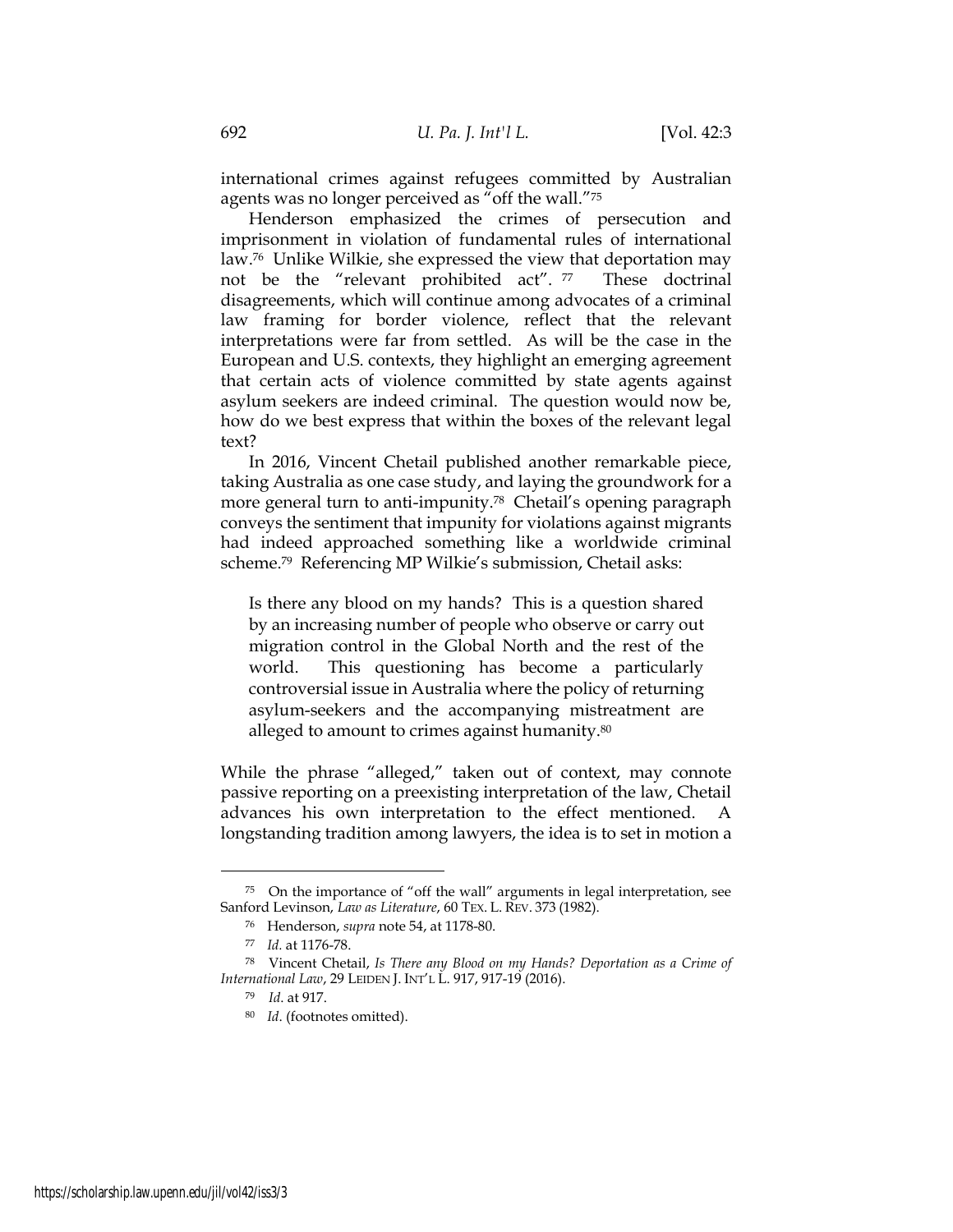novel legal interpretation while conveying that it is only another step in a well-trodden path.<sup>81</sup>

Chetail doubles down on deportation as the relevant international criminal prohibition for the protection of asylum seekers and migrants. <sup>82</sup> Under Article 7 of the Rome Statute, deportation may constitute a crime against humanity when conducted as part of a "widespread or systematic attack directed against any civilian population, with knowledge of the attack."<sup>83</sup> Citing the International Criminal Tribunal for the Former Yugoslavia's *Tadić*, Chetail points out that an armed conflict is not a necessary condition for deportation to constitute an attack against a civilian population.84 Unlike war crimes, crimes against humanity can be perpetrated in times of peace.85 Chetail even goes so far as to demonstrate that deportations may constitute a crime of genocide.<sup>86</sup> In his conclusion, he discusses Australian interceptions of boat migrants and the policy of delivering them to offshore detention sites, dispassionately observing: "there are some reasonable grounds to argue that the systematic nature of these unlawful deportations associated with the state policy of arbitrary detention may reach the threshold required to be considered a crime against humanity under conditions detailed in the present article."<sup>87</sup>

On February 22, 2017, a group of seventeen lawyers, Chetail among them, filed another Communication under Article 15 of the Rome Statute against Australian agents. <sup>88</sup> This time, the communication came from outside of Australia and was facilitated by Stanford Law School's International Human Rights and Conflict

<sup>81</sup> On the relevance of this method to international law, see Başak Çali, *On Interpretivism and International Law*, 20 EUR. J. INT'L L. 805 (2009). For effective examples of this move when aiming to protect the rights of asylum seekers and migrants see the works of Violeta Moreno-Lax, such as Violeta Moreno-Lax, *Seeking Asylum in the Mediterranean: Against a Fragmentary Reading of EU Member States' Obligations Accruing at Sea*, 23 INT'L J. REFUGEE L. 174 *passim* (2011).

<sup>82</sup> Chetail, *supra* note 78, at 919-40.

<sup>83</sup> Rome Statute, *supra* note [12,](#page-5-0) art. 7.

<sup>84</sup> Chetail, *supra* note 78*,* at 923.

<sup>85</sup> *Id*.

<sup>86</sup> *Id*. at 933-40.

<sup>87</sup> *Id.* at 943.

<sup>88</sup> Achiume, *supra* note 56. The full list of signatories includes: Tendayi E. Achiume, T. Alexander Aleinikoff, James Cavallaro, Vincent Chetail, Robert Cryer, Gearóid Ó Cuinn, Tom J. Dannenbaum, Kevin Jon Heller, Ioannis Kalpouzos, Itamar Mann, Sara Kendall, Makau Mutua, Gregor Noll, Anne Orford, Diala Shamas, Gerry Simpson, and Beth Van Schaack. *Id.*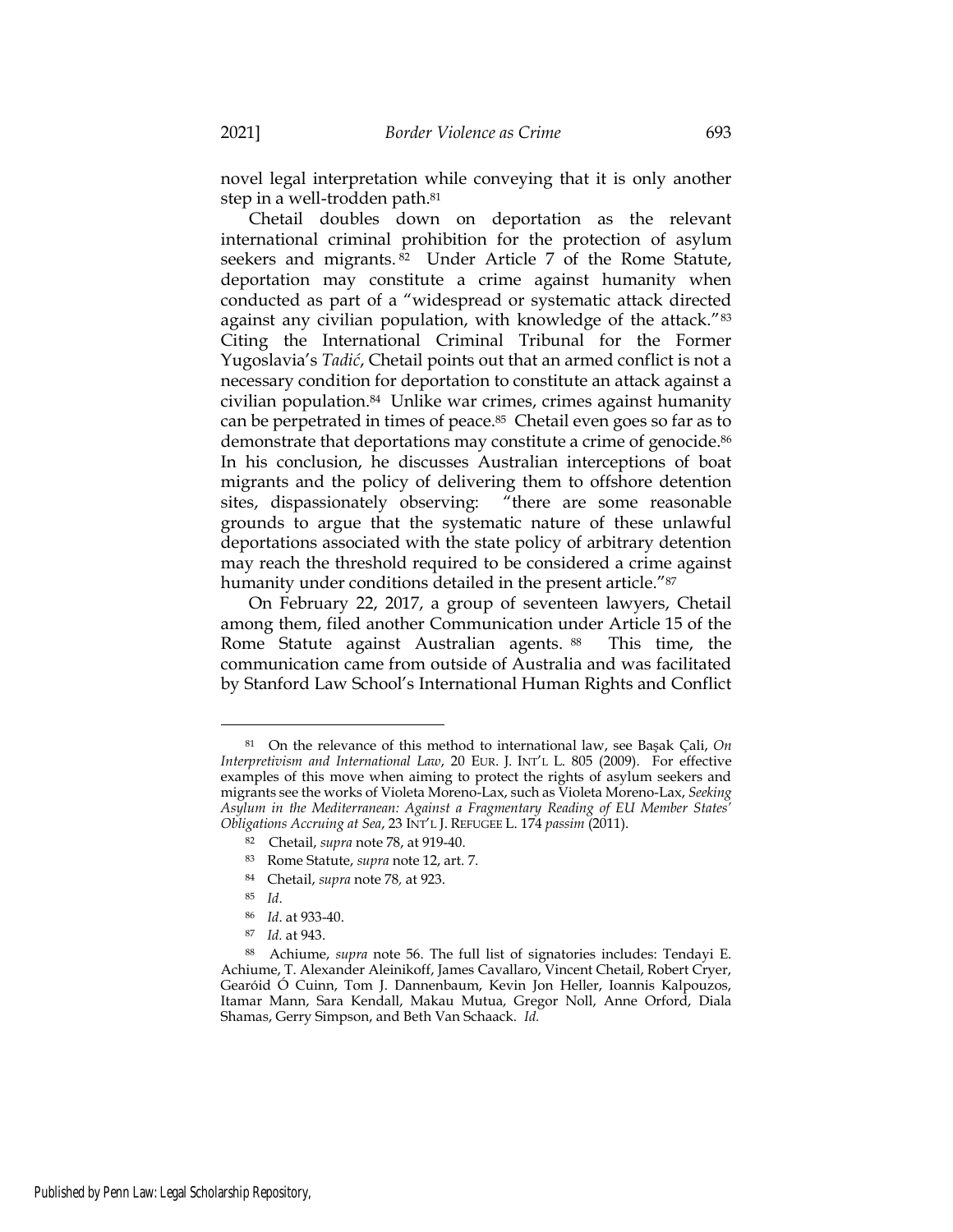Resolution Clinic and the Global Legal Action Network ("GLAN").<sup>89</sup> Together with Ioannis Kalpouzos and Diala Shamas, I was also one of the principal authors of the complaint. We alleged several subtitles of crimes against humanity, including imprisonment (Article  $7(1)(e)$  of the Rome Statute), torture (Article  $7(1)(f)$ ), persecution (Article  $7(1)(h)$ ), deportation (Article  $7(1)(d)$ ), and other inhumane acts (Article  $7(1)(k)$ ).<sup>90</sup> We particularly highlighted questions of corporate liability pertaining to companies that administered Australia's facilities.<sup>91</sup>

In July 2017, U Ne Oo, an activist from Sydney, made an additional Article 15 submission. <sup>92</sup> This third communication focuses on a rather unorthodox interpretation of the crime of enslavement (Article 7 1. c.) under the Rome Statute. Allegedly, the Australian government has "lent" asylum seekers to private corporations, so that they generate a profit from their business of running Australian "processing centers" on Nauru and Manus.<sup>93</sup> While it is unclear if the interpretation of enslavement is sound, the categorization illuminates a crucial aspect of the Australian situation which other communications highlight as well: Australia has not only "externalized" its enforcement to Nauru and Manus as states;<sup>94</sup> it also outsourced its violations to corporations and privatized them.95 The new anti-impunity discourse, like earlier instances of

<sup>95</sup> Achiume, *supra* note 56, at 101-06. Relevant enterprises include Spanish Ferrovial, Transfield, Broadspectrum, and most recently Ferrovial.

<sup>89</sup> *Id*. at 9.

<sup>90</sup> *Id.* at 5.

<sup>91</sup> *Id.* at 101-06.

<sup>92</sup> U Ne Oo, *Enslavement in Manus Island and Nauru, Summary of Allegations*, http://www.netipr.org/saorg/docs/enclosure\_icc-reply-n-comm.pdf [https://perma.cc/J47W-2C3Z]. *See also* Dr. U Ne Oo, *Letter to Australia Foreign Minister*, ROHINGYA BLOGGER (Jan 27, 2013), http://www.rohingyablogger.com/2013/01/letter-to-australia-foreign-ministerby.html?zx=373835d249704281 [https://perma.cc/9HNG-7A78].

<sup>93</sup> *Id.* ¶¶ 19-21.

<sup>94</sup> On "externalization" of border control, see Ashutosh & Mountz, *supra* note 62, at 28, 31-32; Sherally Munshi, *Immigration, Imperialism, and the Legacies of Indian Exclusion*, 28 YALE J.L. & HUMANS. 51, 99 (2016); Bill Frelick, Ian M. Kysel & Jennifer Podkul, *The Impact of Externalization of Migration Controls on the Rights of Asylum Seekers and Other Migrants*, 4 J. ON MIGRATION & HUM. SEC. 190, 193-99 (2016). *See also* B. Shaw Drake & Elizabeth Gibson, *Vanishing Protection: Access to Asylum at the Border*, 21 CUNY L. REV. 91, 115-17 (2017); Rachael E. De Orio, *Seeking Sanctuary Across the Sea: Why the Influx of Refugees and Asylum Seekers to Greece Requires Major Policy Changes*, 41 SUFFOLK TRANSNAT'L L. REV. 51, 70, 97-98 (2018).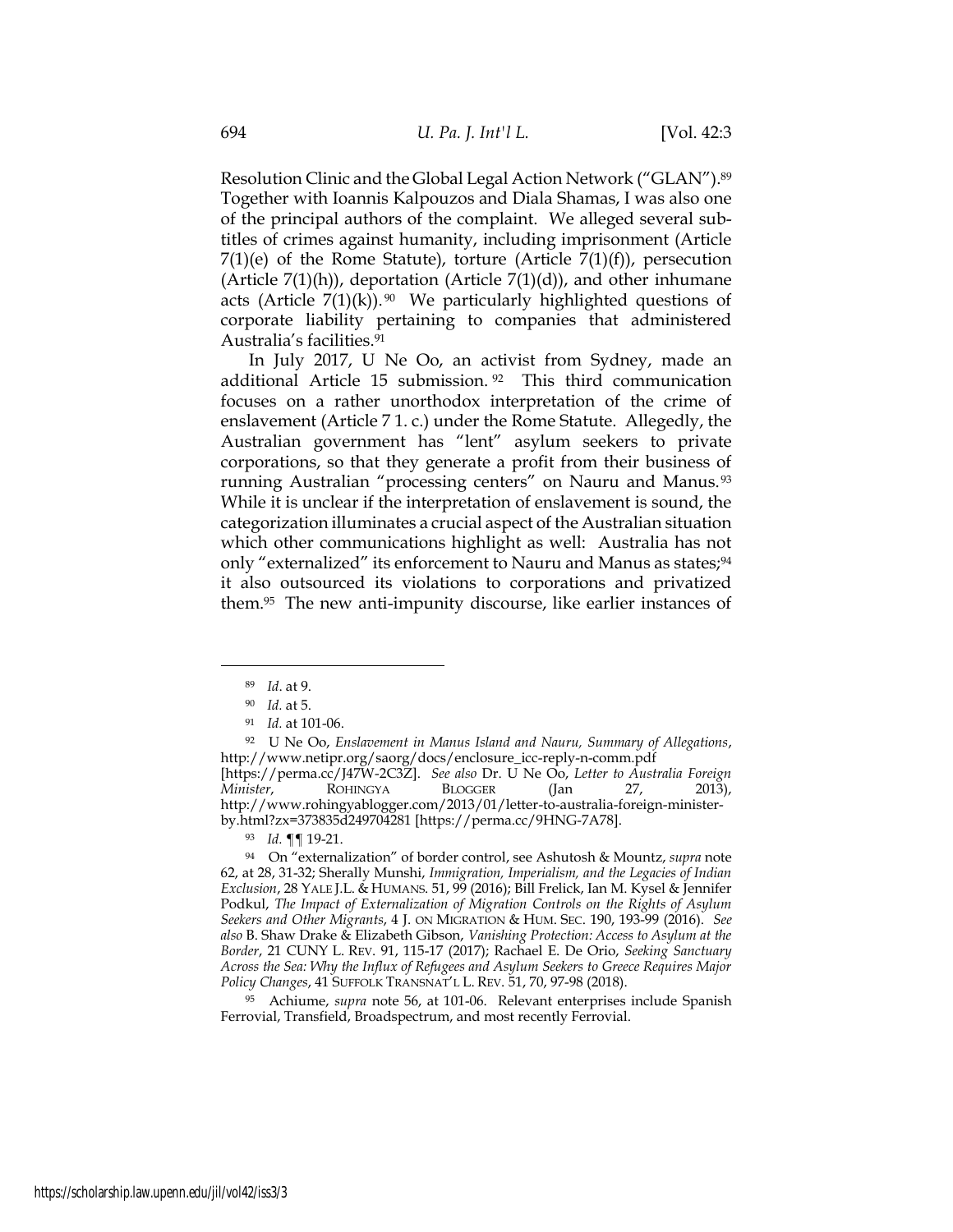such discourse, aimed to activate basic liberal commitments against historical atrocities—in this case, that of slavery.<sup>96</sup>

At the time of publication, the applications have been rejected. 97 Perhaps the latest iteration in the development of anti-impunity on the Australian front is a class action filed on December 10, 2018, arguing the country subjected refugees to crimes against humanity in the offshore sites. <sup>98</sup> Though the lawsuit seeks civil damages rather than criminal punishment, the appeal to crimes against humanity reveals ripple effects of the new anti-impunity discourse beyond strictly punitive measures. As Gabrielle Holly has emphasized, the synthesis between international criminal law and tort law has yielded a measure of accountability, even if impunity largely remains.<sup>99</sup>

#### *ii. The European Union*

On the European front, the framing of abuses against refugees and migrants as criminal offenses first emerged around the same time as it did in Australia. Namely, after the Rome Statute came into force in 2002. The European migration anti-impunity discourse arguably started with efforts to criminalize human trafficking, rather than direct allegations against border enforcement policies.<sup>100</sup>

<sup>96</sup> *Compare* the reference to slavery and trade in humans in the Libyan context, *infra* note 126, *with* the use of the concentration camps analogy in the United States context, *infra* notes 208, 212, 213, *and* Mann, *supra* note 30, at 18.

<sup>&</sup>lt;sup>97</sup> Letter from Phakiso Mochochoko, Dir., Jurisdiction, Complementarity & Coop. Div., Int'l Crim. Ct., to Kate Allingham, Off. of Andrew Wilkie MP (Feb. 12,  $2020$ ).

<sup>98</sup> *See* Helen Davidson, *Australia Subjected Refugees to Crimes against Humanity, Class Actions Allege*, GUARDIAN (Dec. 9, 2018), https://www.theguardian.com/australia-news/2018/dec/10/australia-subjected -refugees-to-crimes-against-humanity-class-actions-allege [https://perma.cc/522Y-CSFG].

<sup>99</sup> Gabrielle Holly, *Challenges to Australia's Offshore Detention Regime and the Limits of Strategic Tort Litigation*, 21 GERMAN L.J. 549, 550-51 (2020).

<sup>100</sup> *See* Engle*, supra* note [4,](#page-3-0) at 1073-79; Anne Gallagher & Paul Holmes*, Developing an Effective Criminal Justice Response to Human Trafficking: Lessons from the Front Line,* 18 INT'L CRIM. JUST. REV. 318, 319-21 (2008); *see also* HAMMERL, *supra* note [40,](#page-10-0) at 14 (discussing criminalization of humanitarian action relating to assistance for refugees in Europe).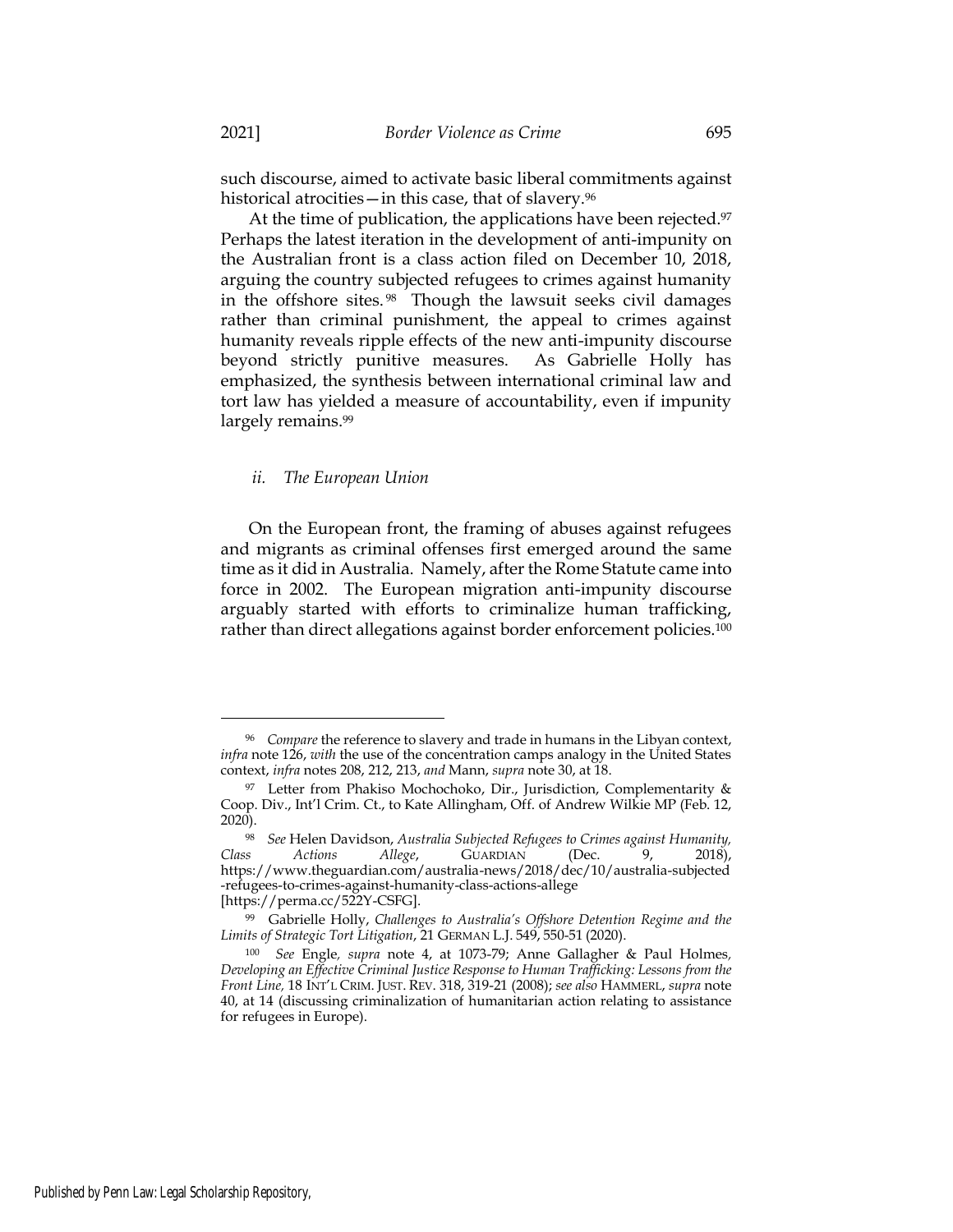During the drafting of the Rome Statute, the drafters contemplated if human trafficking would be criminalized.101 Article 7(2)(c) specifies that the definition of "enslavement" includes ownership over persons exercised in the context of trafficking.<sup>102</sup> Starting from the beginning of the twenty-first century, an antiimpunity discourse therefore aimed to protect migrants and refugees from traffickers, sometimes by reference to international criminal law.103 This push went hand in hand with a larger feminist campaign, as trafficked individuals are often female victims of sexual violence.104 Notably, this feminist push towards criminal law generated controversy within the feminist movement. While it was vociferously advanced by MacKinnon and others, <sup>105</sup> Janie Chuang and others objected on feminist grounds.<sup>106</sup>

Importantly, border enforcement policies also quickly adopted the fight against traffickers and smugglers, latching on to its antiimpunity bent. As trafficking and smuggling represented constant trespass across national borders, eliminating the perpetrators gradually became a central priority of European border governance.107 This ad-hoc alignment between certain feminists, refugee advocates, and states seeking to close their borders

<sup>104</sup> Engle, *supra* note [4,](#page-3-0) at 1078; *see also* Gallagher, *supra* note 103, at 983-88 (detailing contested debates over prostitution's possible inclusion in the Rome Statute's definition of trafficking). *But see* Chuang, *supra* not[e 10,](#page-4-1) at 615 (criticizing the divisive and hotly debated focus on the sex-sector in the legal definition of trafficking as problematic).

<sup>105</sup> *See* MacKinnon, *supra* note 28; *see also* Robin L. West, *Legitimating the Illegitimate: A Comment on* Beyond Rape, 93 COLUM. L. REV. 1442, 1442-59 (1993) (providing a critique on *Beyond Rape*). For a critique of MacKinnon's interventions in this context, see Janet Halley, *Rape at Rome: Feminist Interventions in the Criminalization of Sex-Related Violence in Positive International Criminal Law*, 30 MICH. J. INT'L L. 1 *passim* (2008).

<sup>101</sup> *See* Tom Obokata, *Trafficking of Human Beings as a Crime against Humanity: Some Implications for the International Legal System*, 54 INT'L & COMPAR. L.Q. 445, 448- 53 (2005)(analyzing human trafficking as a crime against humanity under the Rome Statute).

<sup>102</sup> Rome Statute, *supra* note 12, art. 7(2)(c)*.*

<sup>103</sup> *See, e.g.,* Gallagher & Holmes, *supra* note 100, at 319; Anne Gallagher, *Human Rights and the New UN Protocols on Trafficking and Migrant Smuggling: A Preliminary Analysis*, 23 HUM. RTS. Q. 975, 983-84 (2001) (providing an example of the discourse that emerged aimed at protecting migrants and refugees from traffickers).

<sup>106</sup> *See* Chuang, *supra* not[e 10,](#page-4-1) at 614-15.

<sup>107</sup> *See* Gallagher, *supra* note 103, at 976-77, 998; Francois Crépeau, *The Fight Against Migrant Smuggling: Migration Containment Over Refugee Protection*, *in* THE REFUGEE CONVENTION AT FIFTY: A VIEW FROM FORCED MIGRATION STUDIES 173 (Joanne van Selm et al. eds., 2003).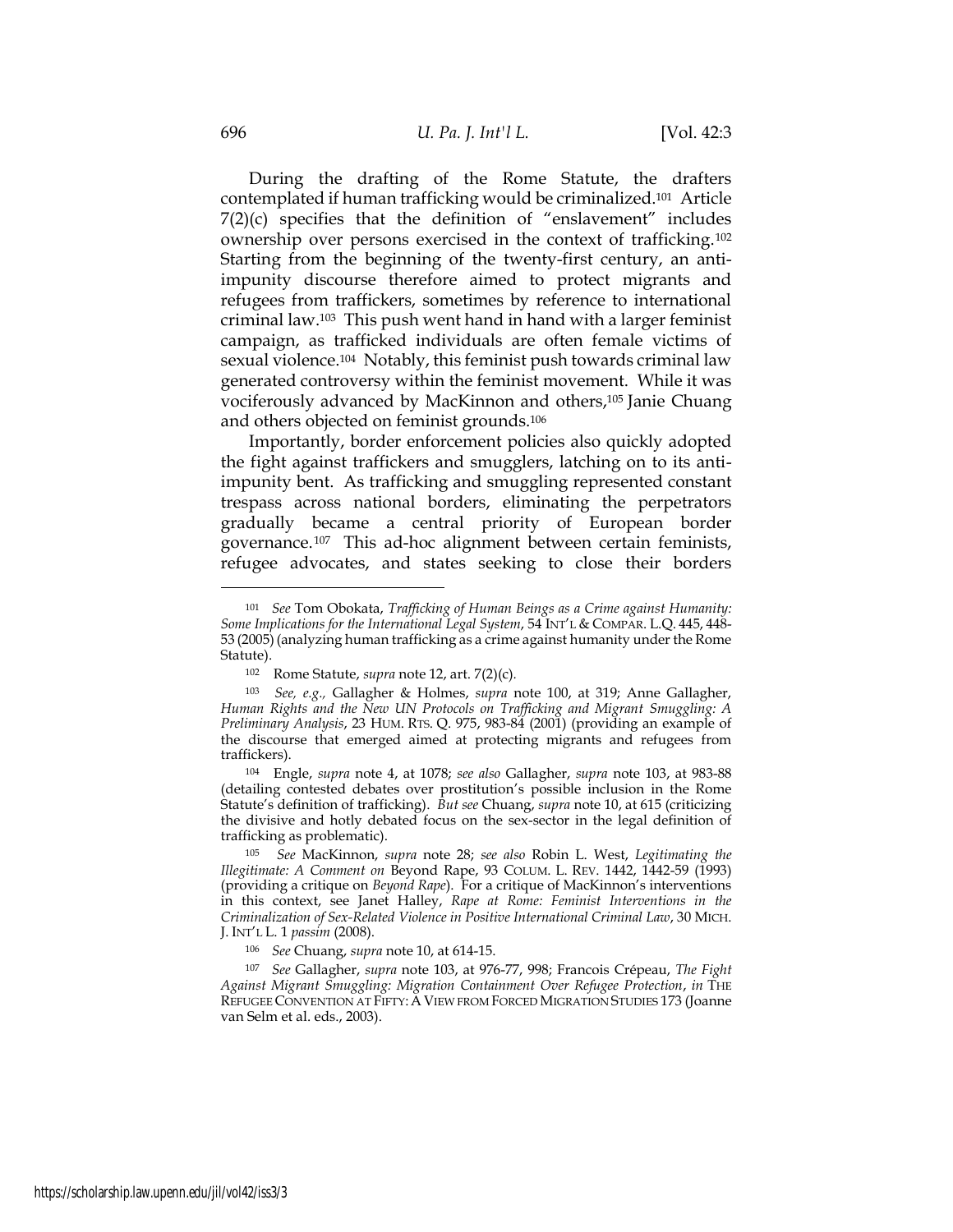illustrates the political ambiguousness of the anti-impunity agenda.108 Critics would later raise the question of whether this political ambiguity should ultimately rule anti-impunity out of a vocabulary for social change. <sup>109</sup> As I explain below, I think the answer is no.<sup>110</sup>

In 2010, a Human Rights Watch report accused Ukraine of using torture practices against asylum seekers.111 The report highlighted the role states on the outer margins of Europe had in the evolving ill-treatment.112 As observers noted, the freer the movement within Europe became, the worse the violence became at the EU's external borders.113 Similarly, several international organizations, as well as non-international organizations, accused Greece of exposing asylum seekers to torture and inhumane and degrading treatment. <sup>114</sup> Greece is relatively accessible from Iraq and Syria, places where new political crises continually developed following the United States'

<sup>108</sup> *See* Abigail Schwartz, *Sex Trafficking in Cambodia*, 17 COLUM. J. ASIAN L. 371, 374 (2004).

<sup>109</sup> *See infra* Part IV.

<sup>110</sup> *Id.* 

<sup>111</sup> *Ukraine: Migrants and Asylum Seekers Tortured, Mistreated*, HUM. RTS. WATCH (Dec. 16, 2010), https://www.hrw.org/news/2010/12/16/ukraine-migrants-andasylum-seekers-tortured-mistreated [https://perma.cc/F4YW-5QVQ].

<sup>112</sup> *Id.*

<sup>113</sup> HAMMERL, *supra* not[e 40,](#page-10-0) at 8; Kenan Malik, *How We All Colluded in Fortress Europe*, **GUARDIAN** (June 10, 2018), https://www.theguardian.com/commentisfree/2018/jun/10/sunday-essay-how -we-colluded-in-fortress-europe-immigration [https://perma.cc/RKU5-PQME]. Compare with early critiques of European economic integration, recounted in QUINN SLOBODIAN, GLOBALISTS: THE END OF EMPIRE AND THE BIRTH OF NEOLIBERALISM 182-217 (2018). This is what is referred to, in popular commentary, as the dynamic of "fortress Europe."

<sup>114</sup> *See No End in Sight: The Mistreatment of Asylum Seekers in Greece*, OMCTSOS-TORTURE NETWORK (Aug. 21, 2019), https://www.omct.org/en/resources/news-releases/no-end-in-sight-the-mistrea tement-of-asylum-seekers-in-greece [https://perma.cc/GWV5-LSUD] (describing the mistreatment of asylum seekers in Greece).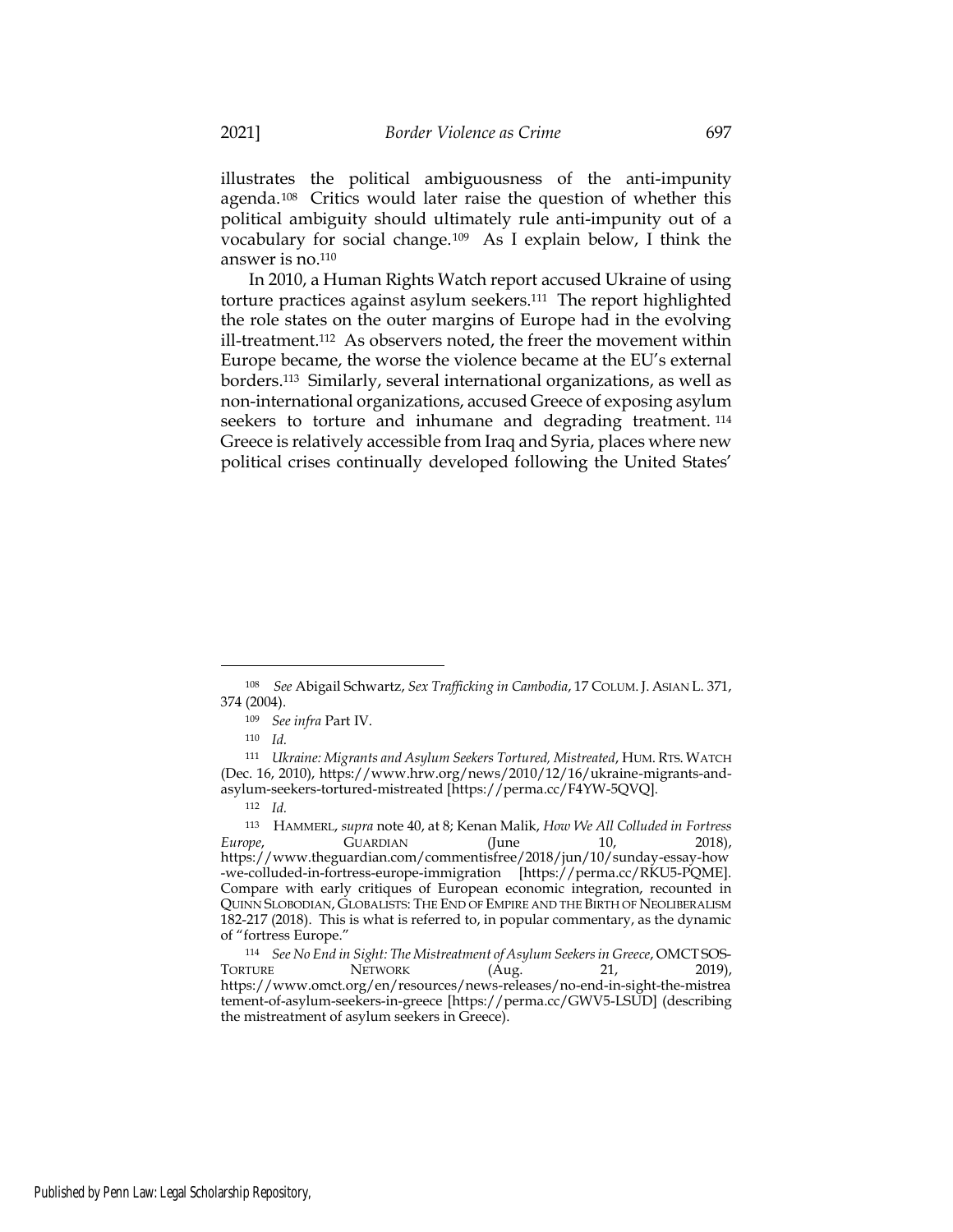invasion of Iraq. <sup>115</sup> Allegations of "pushbacks"<sup>116</sup> and torture in Greece paved the way for the impunity turn: as emphasized above, torture can be analyzed as a matter of state responsibility, but it is also a criminal offense. Critical reports about Greece culminated in a landmark judgment at the European Court of Human Rights ("ECtHR") in *MSS v. Belgium and Greece*. <sup>117</sup> The Court prevented returns to Greece from other European countries, <sup>118</sup> because conditions in Greece amounted to violations of Article 3 of the European Convention on Human Rights, which prohibits torture and inhuman and degrading treatment.<sup>119</sup>

In its *MSS* judgment, the ECtHR opined that the inhuman and degrading treatment of asylum seekers was rampant in Greek detention centers. Under Article 7 of the Rome Statute, when imprisonment "in violation of fundamental rules of international law" is part of a "widespread or systematic attack directed against any civilian population," it constitutes a crime against humanity.<sup>120</sup> As noted above, such an attack does not require the backdrop of an armed conflict.121 Taken together, the *MSS* finding and the rules of international criminal law therefore suggest a crime against humanity was committed against asylum seekers in Greece. Far from a merely technical result produced out of mixing two

<sup>115</sup> *Stuck in a Revolving Door*, HUM. RTS. WATCH (Nov. 26, 2008), https://www.hrw.org/report/2008/11/26/stuck-revolving-door/iraqis-and-oth er-asylum-seekers-and-migrants-greece/turkey [https://perma.cc/GD4A-W4W4] (emphasizing the consequences "generalized violence" in Iraq following the 2003 intervention on asylum seekers arrivals and asylum seekers processing in Greece). On the calamitous results of American intervention in Iraq, see generally Asli Bâli & Aziz Rana, *Constitutionalism and the American Imperial Imagination*, 85 U. CHI. L. REV. 257, 281 (2018). On the use of the term "pushbacks," see Niamh Keady-Tabbal & Itamar Mann, *"Pushbacks as Euphemism*,*"* EJIL:TALK! (April 14, 2021), https://www.ejiltalk.org/pushbacks-as-euphemism/#:~:text=Late%20in%20Mar ch%2C%20the%20UN,border%20between%20Greece%20and%20Turkey [https://perma.cc/8X32-5PNB].

<sup>116</sup> Pushbacks are deportations of asylum seekers contrary to the rule of *nonrefoulment*. *See* Convention Relating to the Status of Refugees, art. 33, *opened for signature* July 28, 1951, 189 U.N.T.S. 150 (entered into force Apr. 22, 1954).

<sup>117</sup> The word 'impunity' appears once in the *MSS* judgment, where it refers to conditions in Afghanistan. *See M.S.S. v. Belgium and Greece, 53 Eur. Ct. H.R. 28*,  $\P$ 197 (2011).

<sup>118</sup> *Id*. at 98, ¶ 3-9 (Villiger, J., dissenting).

<sup>119</sup> *Id*. ¶ 424 (3) (unanimous declaration of a Greek violation of Article 3 of the European Convention on Human Rights).

<sup>120</sup> Rome Statute*, supra* note 12, art. 7.

<sup>121</sup> Chetail, *supra* note 78, at 923 (stating that a systematic attack against civilians "does not require a nexus with an armed conflict and can be thus committed in time of peace").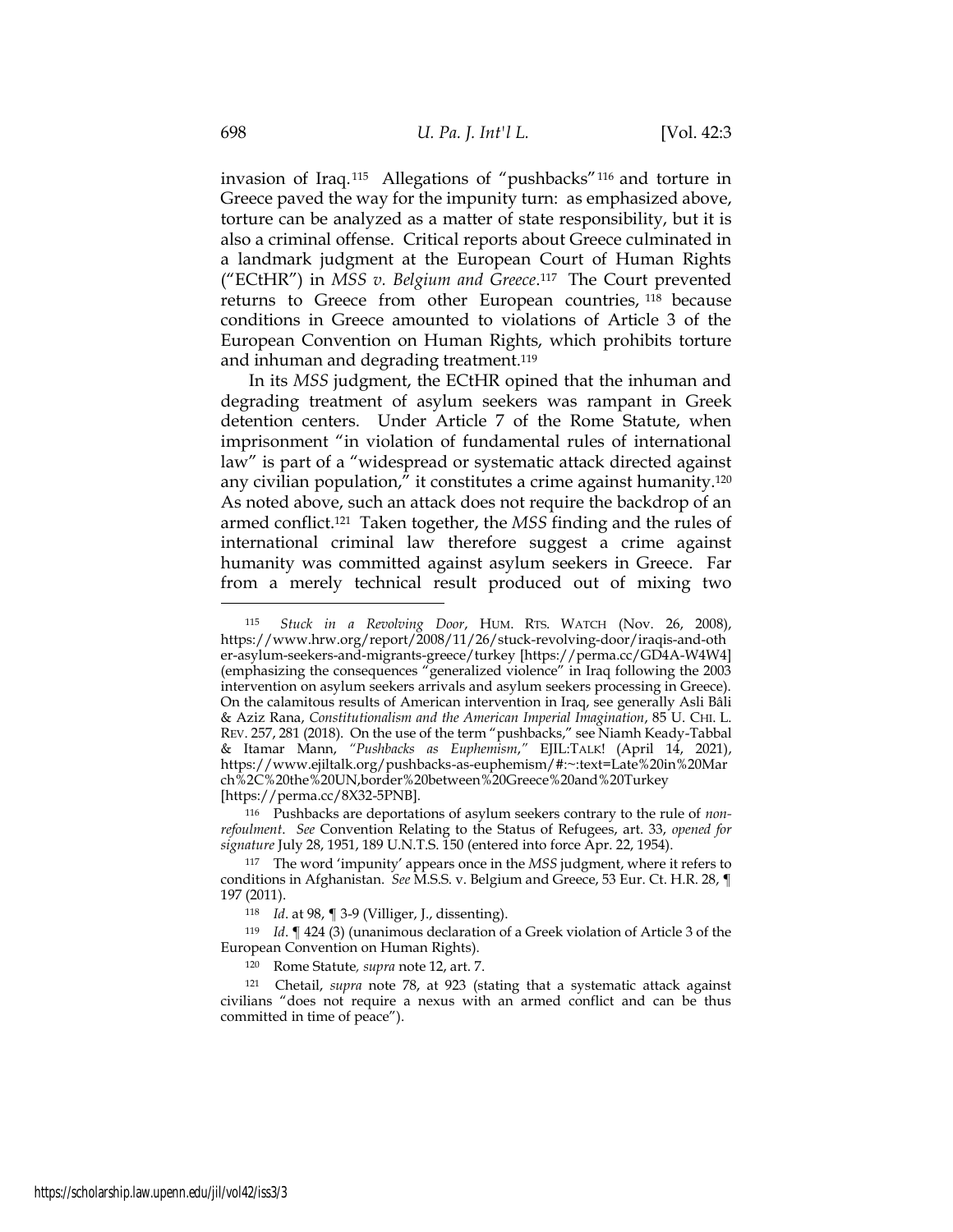international legal "regimes" (international human rights law and international criminal law), the inference seemed to encapsulate a notable development: policies that seem to be part of the banal, everyday practice of border enforcement are in fact egregious crimes which many developed states are complicit in. 122

That, at least, was the core of a legal argument Ioannis Kalpouzos and I made in 2015, where we emphasized the imprisonment aspect of immigration detention (Article  $7(1)(e)$ ).<sup>123</sup> We did not frame allegations exclusively or even primarily against Greek agents. During the period we examined, border guards from many European countries were deployed in Greece, as part of an operation facilitated by Frontex, the European Union's border enforcement agency. <sup>124</sup> The distribution of responsibility among multiple states, we argued, is an institutional design intended to diffuse accountability.<sup>125</sup> Along with the "externalization" of border enforcement, and the privatization of control, the legal architecture that evolved at the fault lines between "developed" and "developing" states arguably generated a mode of impunity.<sup>126</sup>

Violations in Greece largely persisted over the coming years, with the country's European lenders rushing contributions for detention facilities, but largely failing to alleviate conditions in them.127 At the same time, another significant European struggle against impunity for the violation of migrant rights occurred as a

<sup>122</sup> *See* Agnes Callamard (Special Rapporteur of the Human Rights Council on Extrajudicial, Summary or Arbitrary Executions), *Unlawful Death of Refugees and Migrants,* U.N. Doc. A/72/335 (Aug. 15, 2017), https://reliefweb.int/sites/reliefweb.int/files/resources/N1725806.pdf [https://perma.cc/3MS7-NNWS] (detailing killing by state and non-state actors of

migrants during their flight as a human rights crisis). <sup>123</sup> Ioannis Kalpouzos & Itamar Mann, *Banal Crimes against Humanity: The Case* 

*of Asylum Seekers in Greece*, 16 MELB. J. INT'L L. 1, 14 (2015) (describing the imprisonment of asylum seekers as inhumane).

<sup>124</sup> *Id.* at 9.

<sup>125</sup> *Id.* at 22-24*; see also* Melanie Fink, *Frontex Working Arrangements: Legitimacy and Human Rights Concerns Regarding 'Technical Relationships'*, 28 MERKOURIOS-UTRECHT J. INT'L & EUR. L. 20, 21 (2012) (emphasizing the shift of border control to "third countries").

<sup>126</sup> Mann, *supra* note 62, at 346-47.

<sup>127</sup> Leonidas K. Cheliotis, *Behind the Veil of Philoxenia: The Politics of Immigration Detention in Greece*, 10 EUR. J. CRIMINOLOGY 725, 737 (2013); EUROPEAN UNION AGENCY FOR FUNDAMENTAL RIGHTS (FRA), COPING WITH A FUNDAMENTAL RIGHTS EMERGENCY: THE SITUATION OF PERSONS CROSSING THE GREEK LAND BORDER IN AN IRREGULAR MANNER 6 (2011), https://fra.europa.eu/sites/default/files/fra\_uploads/1500-Greek-bordersituation-report2011\_EN.pdf [https://perma.cc/39XQ-UASY].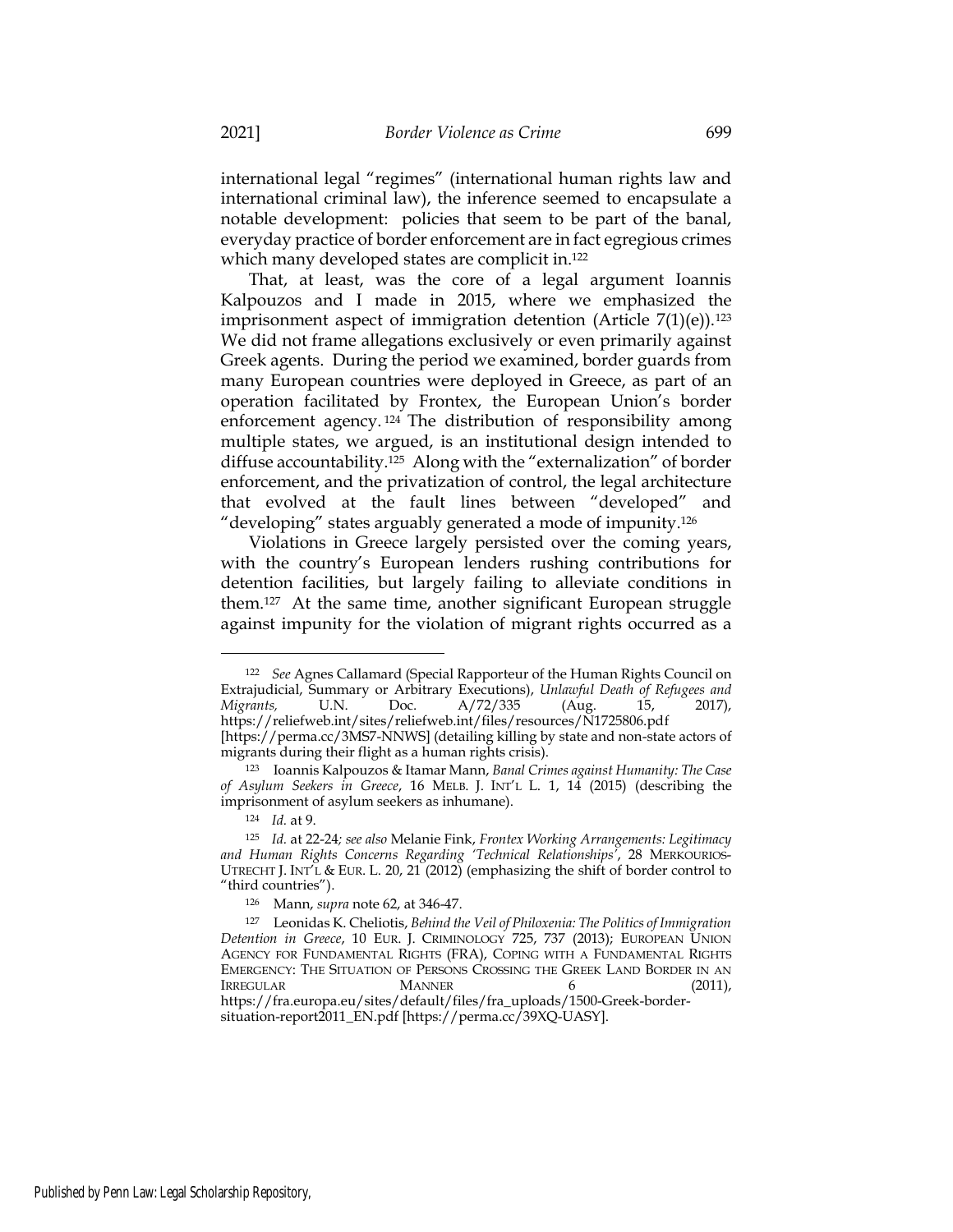response to policies conducted in the Central Mediterranean. Before the Libyan 2011 revolution, Italy had already established externalized border control with Qaddafi's government.128 Not long after Qaddafi was overthrown, cooperative border governance fell into disarray, with Italy scrambling to cooperate with multiple Libyan militias, often indistinguishable from migrant traffickers.<sup>129</sup> Alongside overwhelming violence against migrants in Libyan camps,<sup>130</sup> and the unending catastrophe of migrant deaths at sea,<sup>131</sup> a primary reason for the shift to anti-impunity was also a legal development. In 2011, the ICC Office of the Prosecutor opened its investigation into the situation in Libya, following a referral by the UN Security Council. <sup>132</sup> The investigation came to buttress an argument that crimes against migrants and refugees were committed.

Indeed, in her statement of May 8, 2017, the ICC Prosecutor explained to the UN Security Council that the investigation also concerns "serious and widespread crimes against migrants attempting to transit through Libya."133 Fatou Bensouda labeled

<sup>128</sup> Treaty of Friendship, Partnership and Cooperation between the Italian Republic and the Great Libyan Arab Giamariria, It.-Libya (Oct. 23, 2008), https://www.repubblica.it/2008/05/sezioni/esteri/libia-italia/testo-accordo/tes to-accordo.html [https://perma.cc/ME3F-DD26].

<sup>129</sup> *See, e.g.,* Lorenzo Tondo, *Human Trafficker Was at Meeting in Italy to Discuss Libya Migration*, GUARDIAN (Oct. 4, 2019), https://www.theguardian.com/world/2019/oct/04/human-trafficker-at-meetin g-italy-libya-migration-abd-al-rahman-milad [https://perma.cc/WQ4J-J2YU] (explaining the suspected involvement of traffickers in the Libyan coastguard).

<sup>130</sup> *See* MEHMET ENES BEŞER & FATIMAH ELFEITORI, LIBYA DETENTION CENTRES: A STATE OF IMPUNITY 6 (2018) (describing human rights violations and conditions in Libyan detention centers).

<sup>131</sup> *Id.* at 2; *see also* Alessio Perrone, *Italy: Navy, Coastguard Officials Charged in Migrant Deaths*, AL JAZEERA (Sep. 16, 2019), https://www.aljazeera.com/news/2019/9/16/italy-navy-coastguard-officials-ch arged-in-migrant-deaths [https://perma.cc/JL6J-TTYR] (highlighting the death of thousands of migrants trying to reach Italy by sea).

<sup>132</sup> *ICC: Prosecutor to Open an Investigation in Libya*, HUM. RTS. WATCH (Mar. 3, 2011), https://www.hrw.org/news/2011/03/03/icc-prosecutor-openinvestigation-libya# [https://perma.cc/26M5-HCM6].

<sup>133</sup> Fatou Bensouda, ICC Prosecutor, Statement to the United Nations Security Council on the Situation in Libya,  $\parallel$  25 (May 9, 2017), https://www.icc-<br>cpi.int/pages/item.aspx?name=170509-otp-stat-lib [https://perma.cc/9DSEcpi.int/pages/item.aspx?name=170509-otp-stat-lib 9TBC]; *see also* FOURTEENTH REPORT OF THE PROSECUTOR OF THE INTERNATIONAL CRIMINAL COURT TO THE UNITED NATIONS SECURITY COUNCIL PURSUANT TO UNSCR 1970 (2011) (Nov. 8, 2017), https://www.icc-cpi.int/iccdocs/otp/otp-unsc-lib-11- 2017-ENG.pdf [https://perma.cc/7CEX-TVU3] (assessing the situation in Libya and whether actions taken there amount to crimes against humanity).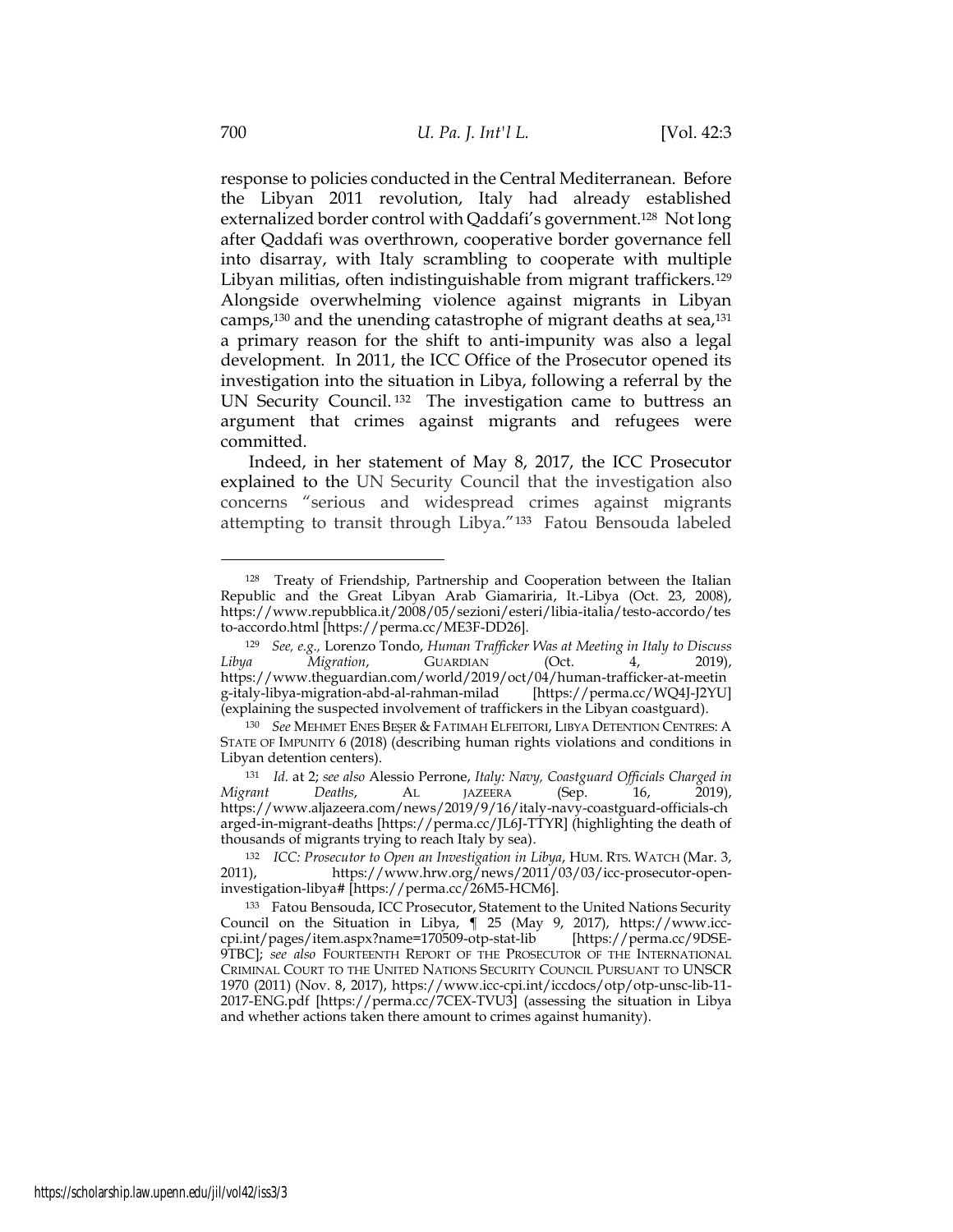Libya as a "marketplace for the trafficking of human beings"134 and said that "thousands of vulnerable migrants, including women and children, are being held in detention centers across Libya in often inhumane condition."135 Bensouda, in word but so-far not in deed, joined the anti-impunity push to defend migrants and refugees. She concluded a later address to the UN Security Council with the emphatic observation that if the ICC does not pursue its mandate in Libya, "impunity will reign . . . . This, we cannot allow."<sup>136</sup> As the unspeakable violence against migrants in Libya was widely reported in global news media, it also became clear that European actors were complicit in aiding Libyan forces. This could potentially implicate European actors in crimes.<sup>137</sup>

Comparable to the role criminologists played in the Australian context, two social scientists contributed significantly to the new discourse in the Mediterranean. Anthropologist Maurizio Albahari made a relevant contribution with his *Crimes of Peace* in 2015.<sup>138</sup> Documenting drownings and border violence, he described "methodical negligence, ill-conceived policies, and well-oiled criminal networks." <sup>139</sup> Drawing ambiguous relations with categories of criminal law, Albahari explains that "[r]ather than unveiling guilt, investigating crimes of peace deals with explicating events, situations, mechanisms, and networks of correlations possibly conveying legal and political responsibilities." <sup>140</sup> Furthermore, "[c]rimes of peace do not need intentionality: they may bank on the variable interest of unequally distributed 'tragedies.'"<sup>141</sup> Albahari's ambivalence on issues of *mens rea*—or indeed on the question of agency versus structure—illustrates the broader predicament of extending anti-impunity from

<sup>134</sup> Bensouda, *supra* note 133, ¶ 27.

<sup>135</sup> *Id.* ¶ 26.

<sup>136</sup> Fatou Bensouda, ICC Prosecutor, Statement to the United Nations Security Council on the Situation in Libya, para. 56 (Nov. 8, 2017), https://www.icccpi.int/Pages/item.aspx?name=otp\_lib\_unsc [https://perma.cc/9E6W-8U5J].

<sup>137</sup> Itamar Mann, Violeta Moreno-Lax & Omer Shatz, *Time to Investigate European Agents for Crimes Against Migrants in Libya*, EJIL: TALK! (Mar. 29, 2018), https://www.ejiltalk.org/time-to-investigate-european-agents-for-crimes-against -migrants-in-libya/#more-16057 [https://perma.cc/Y3P2-5FP2] (supporting and urging investigation of Europe's involvement in migrant abuse).

<sup>138</sup> MAURIZIO ALBAHARI, CRIMES OF PEACE: MEDITERRANEAN MIGRATIONS AT THE WORLD'S DEADLIEST BORDER 22 (2015).

<sup>139</sup> *Id.* 

<sup>140</sup> *Id*.

<sup>141</sup> *Id.*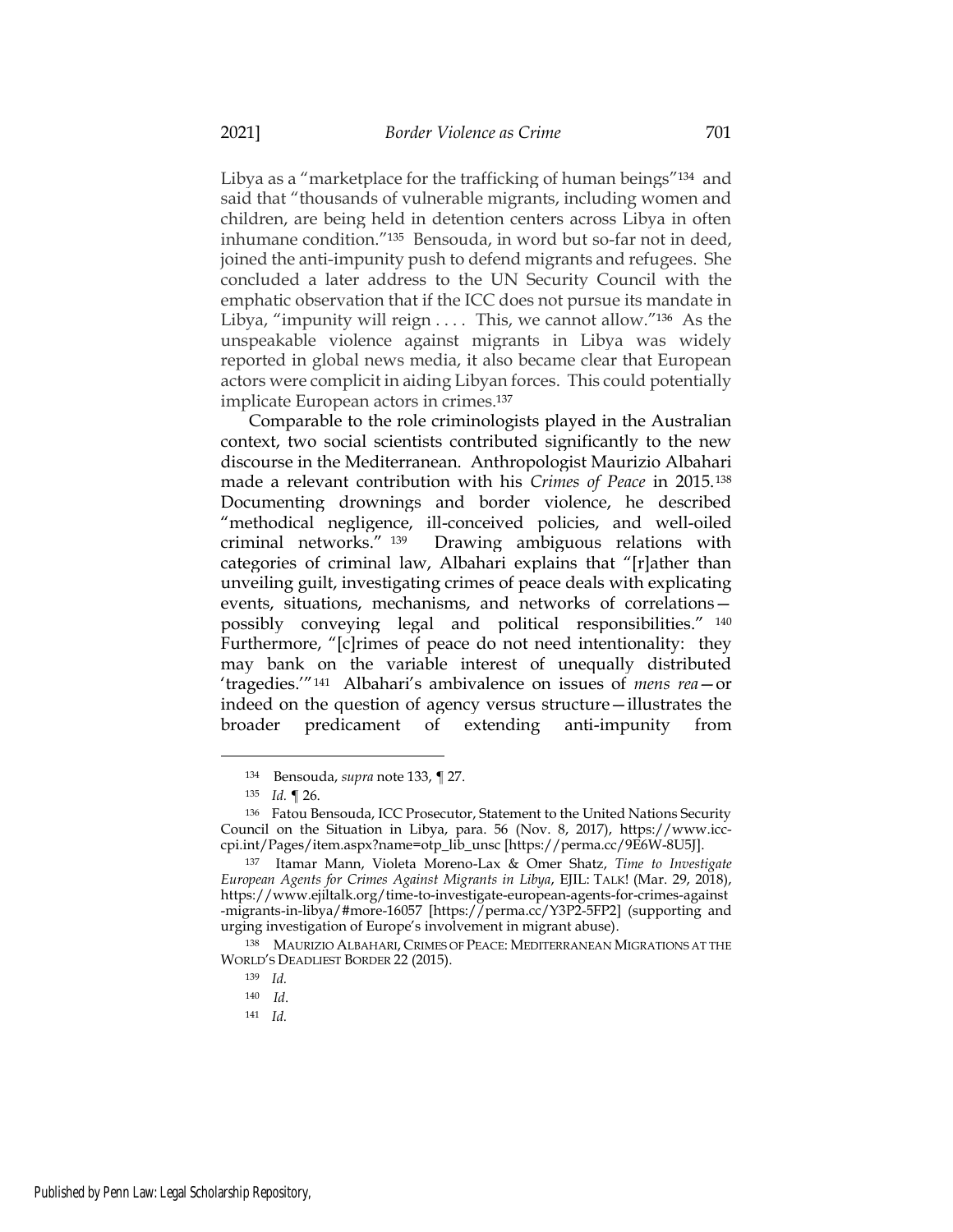authoritarianism and war to migration. His intervention is therefore comparable to the work of Penny Green and Mike Grewcock in the Australian context examined above.142 In both cases, the criminal law framing articulated by social scientists is not intended as a formal legal argument and is more of a metaphor invoked for primarily expressive purposes.

In their ground-breaking work, interdisciplinary researchers Charles Heller and Lorenzo Pezzani of "Forensic Oceanography" ("FO") investigated European and Italian failures to rescue asylum seekers and migrants in the central Mediterranean.143 In a series of reports published from 2014-18, FO constantly alluded to legal categories.144 Through their work, patterns of state responsibility for actions and omissions that violated migrant rights became visible.<sup>145</sup> Alongside state responsibility, their allusions to the law of the sea's duty of rescue, and sometimes to criminal law, seemed to expose aspects of individual responsibility as well. When a vessel avoids performing a rescue, the arrow of accountability is split between its captain and its flag state. <sup>146</sup> The question of where should accountability stop raises interesting philosophical questions but is also a matter of strategy. The underlying legal questions often require considering the overlap and disjuncture between these different areas of law, including human rights law, criminal law, and the law of the sea.<sup>147</sup> Whether on the legal or "merely" the moral levels, what they exposed appeared to some of us as an atrocity of historic dimensions.

Against a backdrop of tragic events in the central Mediterranean, an Italian prosecutor was the first to initiate an actual criminal

<sup>142</sup> Green & Grewcock, *supra* note 64.

<sup>143</sup> *See About the Project*, VISIBLE, https://www.visibleproject.org /blog/project/forensic-oceanography-various-locations-in-europe-and-northernafrica/[https://perma.cc/97N8-8J79](last visited Feb. 2, 2021) (describing Forensic Oceanography, a project investigating the militarized border regime in the Mediterranean Sea).

<sup>144</sup> Itamar Mann, *Killing by Omission*, EJIL:TALK! (Apr. 20, 2016), https://www.ejiltalk.org/killing-by-omission/ [https://perma.cc/88MK-6HES].

<sup>145</sup> *See, e.g.,* Charles Heller & Lorenzo Pezzani, *Ebbing and Flowing: The EU's Shifting Practices of (Non-) Assistance and Bordering in a Time of Crisis, NEAR FUTURES* ONLINE, http://nearfuturesonline.org/ebbing-and-flowing-the-eus-shiftingpractices-of-non-assistance-and-bordering-in-a-time-of-crisis/

<sup>[</sup>https://perma.cc/GYA3-47C3] (using Forensic Oceanography research to better understand migrant abuse).

<sup>146</sup> *See* Mann, *supra* note 144.

<sup>&</sup>lt;sup>147</sup> It should be disclosed that I often had the fortune of following their work closely and the privilege of serving as their legal advisor.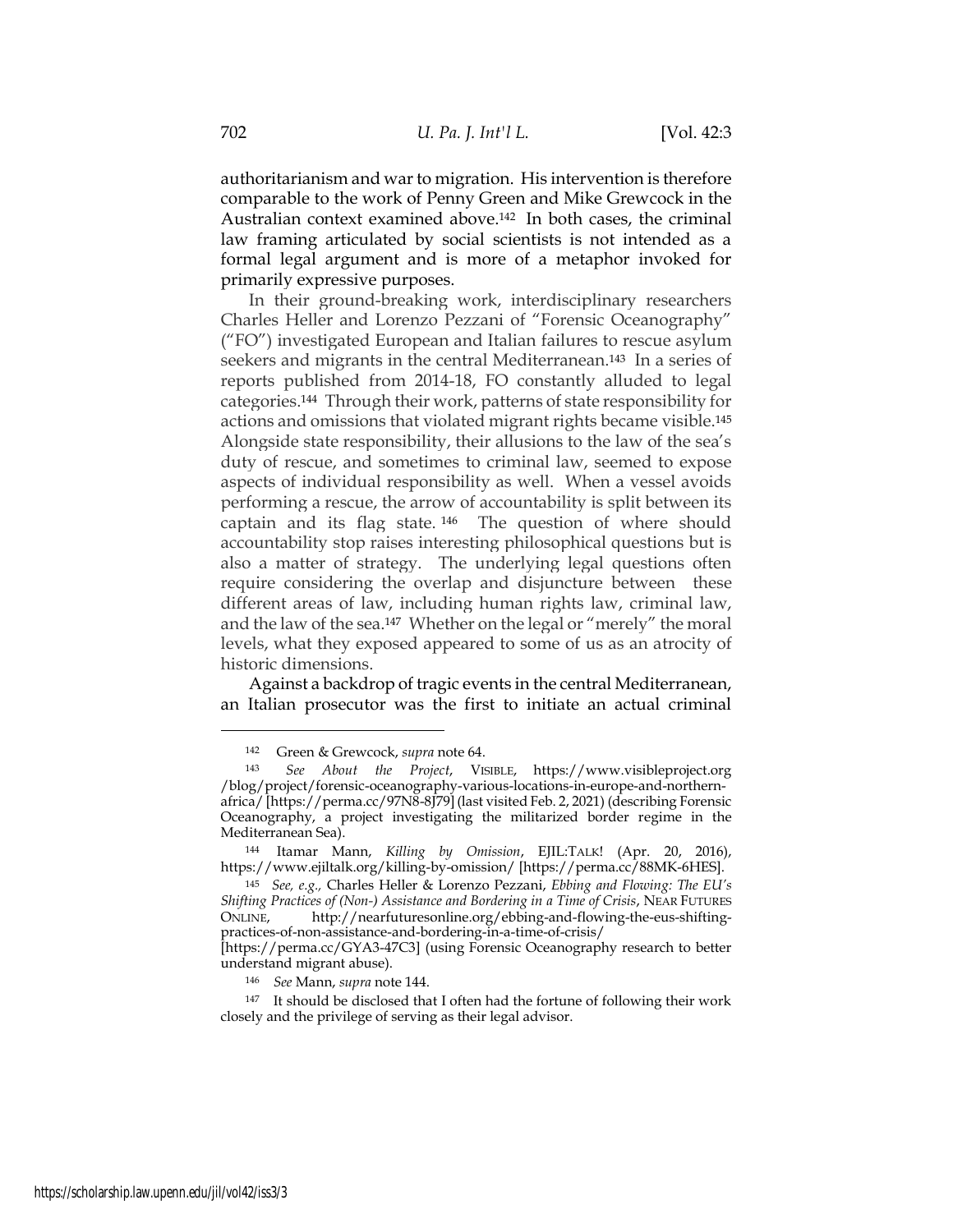investigation against a violator of migrant rights. His target was then Italian Minister of Interior, Matteo Salvini. Luigi Patronaggio of Catania, Sicily, acted in August 2018 on the premise that the Minister's refusal to allow 177 rescued migrants to debark from a Coastguard vessel amounted to "kidnapping."148 The investigation concluded with a decision to prosecute the far-right Salvini for the crime.149 However, under Italian immunity rules, such prosecution must be voted upon in the parliament.150 In February 2019, Salvini avoided facing a trial thanks to an online vote.151 Within the short history of anti-impunity rhetoric on behalf of migrants, the mere *launching* of an investigation was a rare and remarkable occasion. Often, we have merely seen calls for prosecution or investigation, without any real response by prosecuting authorities. At best, activists put together people's tribunals, as was the case, for example, in Stockholm and Barcelona.152 Here, anti-impunity comes from a state official. An elected branch of government halted the move of a member of its bureaucracy and thus refused the criminal law framing. The instance may be perceived as feeding into a narrative of collaboration between a bureaucratic class of civil servants and human rights lawyer-activists against elected officials and popular will. Such perceptions should today be on the minds of lawyer activists and demand our urgent consideration.

In June 2019, lawyers Omer Shatz and Juan Branco authored an Article 15 communication equating the entire European and Italian policy in the central Mediterranean during 2014-19 to multiple

<sup>148</sup> *See* Lorenzo Tondo, *Salvini Defiant over Investigation into Illegal Detention of Migrants*, GUARDIAN (Aug. 22, 2018), https://www.theguardian.com/world/2018/aug/22/illegal-detention-italianministers-bar-on-migrant-ship-probed [https://perma.cc/9RMV-4GF6] (describing Salvini's attitude towards the investigation into his refusal to allow 177 migrants to leave a coastguard vessel in Catania); Davide Vampa, *Matteo Salvini Just Avoided Facing a Kidnap Trial – Thanks to an Online Vote*, CONVERSATION (Feb. 20, 2019), https://theconversation.com/matteo-salvini-just-avoided-facing-a-kidnaptrial-thanks-to-an-online-vote-111979 [https://perma.cc/9RMV-4GF6].

<sup>151</sup> *Id.*

<sup>149</sup> Vampa, *supra* note 148.

<sup>150</sup> *Id.*

<sup>152</sup> *See generally* Andrew Byrnes & Gabrielle Simm, *International Peoples' Tribunals: Their Nature, Practice and Significance, in* PEOPLES' TRIBUNALS AND INTERNATIONAL LAW 11 (Andrew Byrnes & Gabrielle Simm, eds. 2018) (analyzing the history of modern international peoples' tribunals).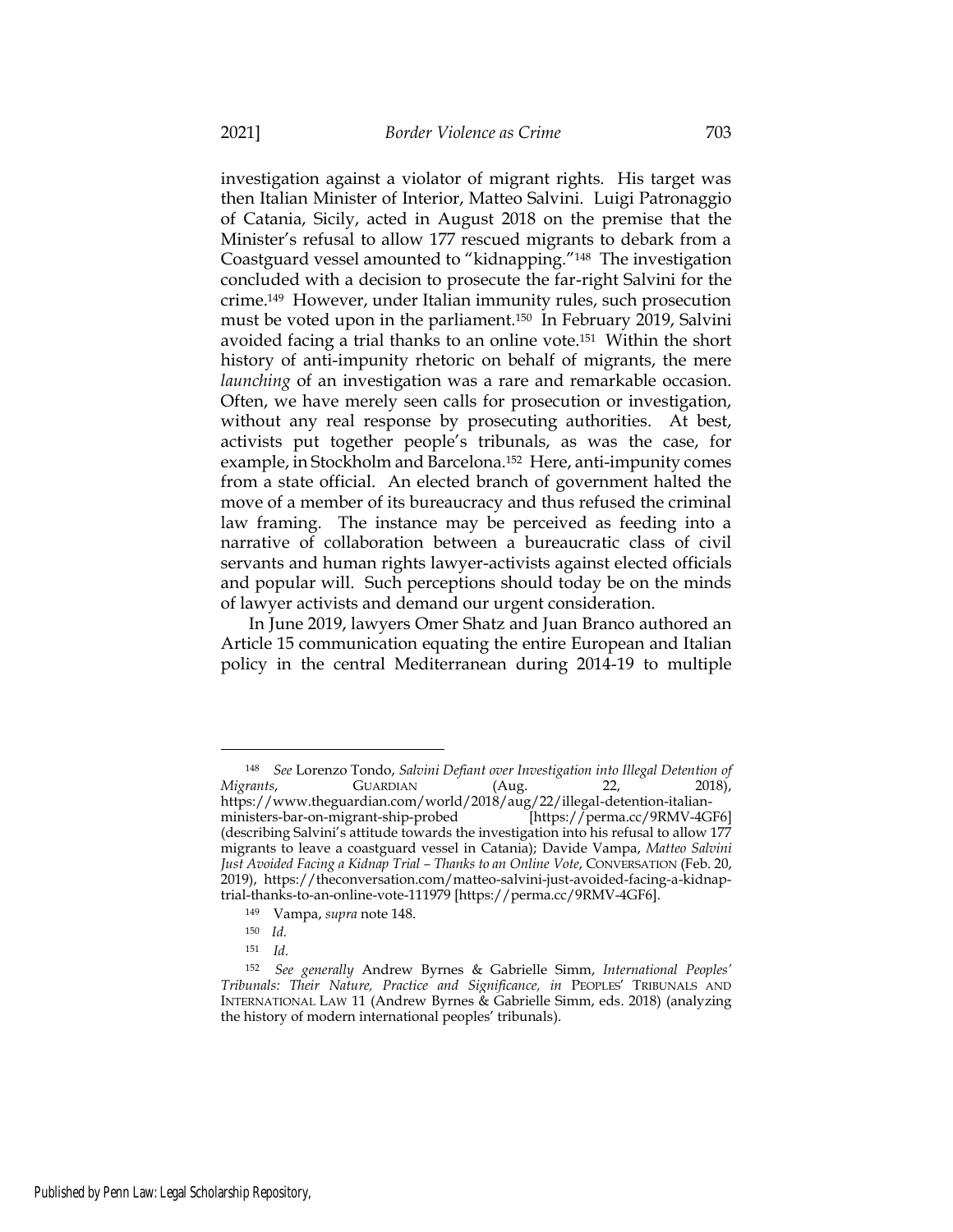international crimes.153 Relying primarily on FO's work for their factual account, the submission argues for the investigation of European actors for a variety of crimes against humanity, including: murder (Article 7(1)(a) of the Rome Statute); enslavement (Article  $7(1)(c)$ ; rape (Article  $7(1)(g)$ ); deportation (Article  $7(1)(d)$ ); unlawful imprisonment (Article 7(1)(e)) torture (Article 7(1)(f)); persecution (Article  $7(1)(h)$ ) and other inhumane acts (Article  $7(1)(k)$ ). <sup>154</sup> In interviews, the two suggested possible defendants may not be limited to someone like EU representative Federica Mogherini, whose name comes up in the relevant evidence.155 They direct their accusations towards Emmanuel Macron and Angela Merkel, as well.<sup>156</sup>

The communication applies international criminal law to alleged systematic omissions to act upon rescue duties at sea.157 Beyond its legal analysis, the communication made an enormous bang in international media, with leading newspapers across many countries giving it central coverage. <sup>158</sup> Multiple European parliaments and universities hosted events discussing the topic.

<sup>153</sup> Omer Shatz & Juan Branco, Communication to the Office of Prosecutor of the International Criminal Court Pursuant to the Article 15 of the Rome Statute, *EU Migration Policies in Central Mediterranean and Libya (2014-2019)*, at 8 (June 3, 2019), https://www.statewatch.org/media/documents/news/2019/jun/eu-icc-case-E U-Migration-Policies.pdf [https://perma.cc/VSF3-XUC6].

<sup>154</sup> *Id*. ¶¶ 163, 167, 173, 177, 179, 182, 185, 188.

<sup>155</sup> *Id.* ¶ 386; Von Fabian Hillebrand, Strafrechtlich eine einfache Angelegenheit [A Simple Matter under Criminal Law], ND (Oct. 11, 2019) https://www.neues-deutschland.de/artikel/1127023.omer-shatz-strafrechtlich-ei ne-einfache-angelegenheit.html?fbclid=IwAR1s0Zpz0lk5ekddJepN7TSj1QxAfBIq pNUA\_AEFMdL-6p9\_GC0u1NNIe\_c [https://perma.cc/3W9P-D7M6].

<sup>156</sup> *See also* Owen Bowcott, *ICC Submission Calls for Prosecution of EU over Migrant Deaths*, GUARDIAN (June 3, 2019), https://www.theguardian.com/law/2019/jun/03/icc-submission-calls-for-prose cution-of-eu-over-migrant-deaths [https://perma.cc/DUB4-DAEE] (describing the submission to the ICC accusing various European leaders of migrant abuse).

<sup>157</sup> Shatz & Branco, *supra* note 153, ¶¶ 6-12.

<sup>158</sup> *See* Bowcott, *supra* note 156; Emma Sofia Dedorson, *Meet the Lawyer Taking the EU Migration Policy to the ICC, EUOBSERVER (June 14, 2019),*<br>https://euobserver.com/news/145162 [https://perma.cc/3MGP-M556] https://euobserver.com/news/145162 (interviewing Branco, one of the lawyers who wants to see European Union officials and member states prosecuted at the ICC for abusive migration policies); Kerstin Carlson, *Migration: Time For the ICC to Put European Leaders on Trial*, AFR. REP. (July 26, 2019), https://www.theafricareport.com/15694/migration-time-for-the-iccput-european-leaders-on-trial/ [https://perma.cc/N72M-M6HD] (describing the decision the ICC faces after two lawyers filed a complaint naming European member states' migration policies in the Mediterranean as crimes against humanity).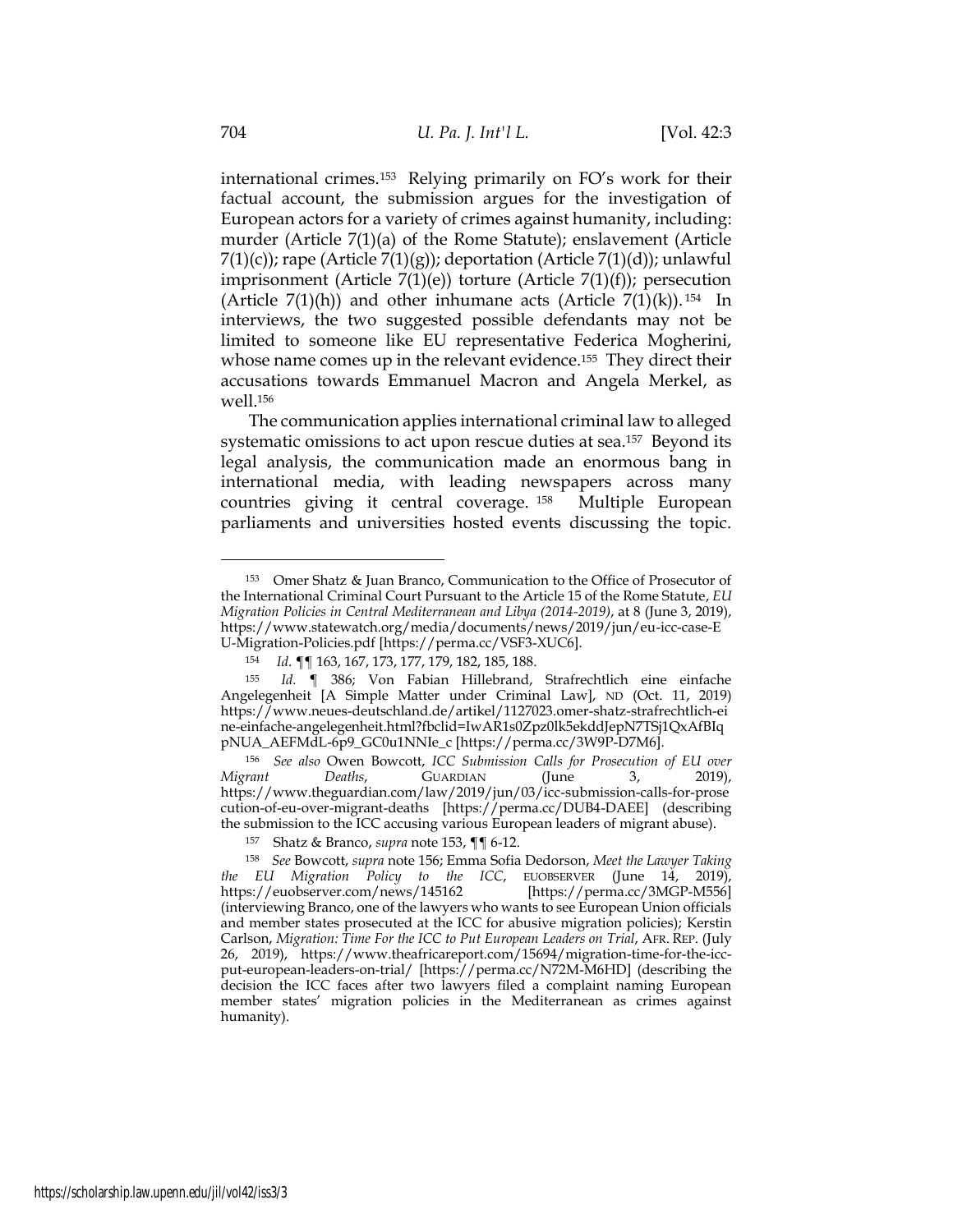This attention reflects how captivating the anti-impunity narrative about the central Mediterranean has become for popular audiences globally. Based on its record thus far, it remains hard to believe that the Office of the Prosecutor will do anything about this communication. And yet, the public reception seems to prove that the criminal law framing has been successful in capturing the imaginations of many.

#### *iii. The United States*

Just like in the Australian and European cases, the American roots of the new anti-impunity are also found two decades back. Here, however, they are different. Rather than anything directly related to the Rome Statute coming into force, they grew out of the aftermath of the terror attacks of September 11, 2001. Responding to the attacks, the United States reorganized its border enforcement. Through the Homeland Security Act of 2002, Congress consolidated all border patrol agencies into the Department of Homeland Security ("DHS").159 In March 2003, the U.S. Customs and Border Protection ("CBP") and the U.S. Immigration and Customs Enforcement ("ICE") agencies were established, both under the umbrella of DHS. <sup>160</sup> In hindsight, we now know that this reorganization entrenched and consolidated border violence, as well as the lack of accountability for it.<sup>161</sup>

As emphasized above, the anti-impunity discourse first emerged in the context of war and authoritarianism. The recreation of the U.S. border enforcement system, and particularly the ascendance of CBP and ICE, quickly led to the militarization of U.S. borders. The establishment of a quasi-military environment on the U.S.-Mexican border prepared the ground for an anti-impunity discourse on migration. Indeed, during the first decade of the twenty-first

<sup>159</sup> Homeland Security Act of 2002, Pub. L. No. 107-296, 116 Stat. 2135 (2002).

<sup>160</sup> *CBP Through the Years*, U.S. CUSTOMS AND BORDER PROTECTION (May 5, 2021), https://www.cbp.gov/ [https://perma.cc/8A9Y-GDBA]; *History of ICE*, U.S. IMMIGR. AND CUSTOMS ENF'T (Jan. 1, 2021), https://www.ice.gov/history [https://perma.cc/PW4Z-HTQ5].

<sup>161</sup> This is, of course, not to say that border violence is an entirely new or unprecedented phenomenon. For a look at previous decades, see generally Jorge A. Vargas, *U.S. Border Patrol Abuses, Undocumented Mexican Workers, and International Human Rights*, 2 SAN DIEGO INT'L L.J. 1 (2001) (detailing the history of U.S. border violence against Mexican migratory workers).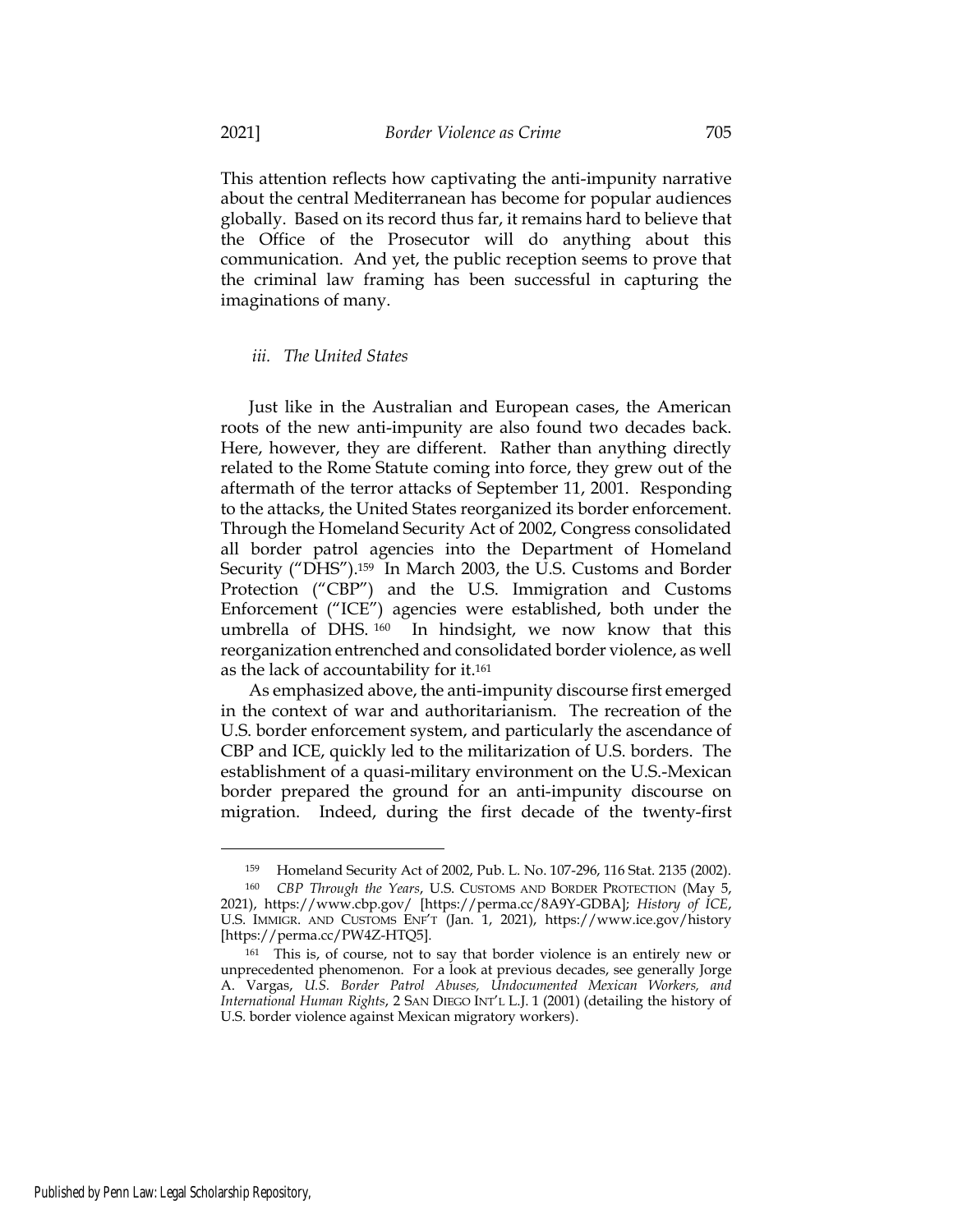century, the environment on the U.S.-Mexican border became both more war-like and more authoritarian:

[I]t has become entirely normal to look up into the Arizona sky and to see Blackhawk helicopters and fixed-wing jets flying by . . . [and to] hear Predator B drones buzzing . . . [that] are equipped with the same kind of 'man-hunting' [radar] that flew over the Dashti Margo desert region in Afghanistan.<sup>162</sup>

Just like in the burgeoning field of national security law, a militarized environment becomes intertwined with criminal law. In a foundational articulation of this development, in 2006, legal scholar Juliet Stumpf introduced the study of "crimmigration."<sup>163</sup> Crimmigration refers to the intense conversion between immigration enforcement and criminal law during the period, and indeed ever since.164 As Stumpf explained, the two become only "nominally separate."<sup>165</sup>

Stumpf's intervention, which has also become influential in the Australian and European contexts I have described above, makes what is now likely a familiar claim: criminal law has become a major administrative avenue through which the border is being enforced and managed. As criminal law became a central category for thinking about migration, anti-impunity became a natural step to take. The European developments I have described above in the struggle against smuggling have a direct American parallel, embodied in efforts to criminalize trafficking worldwide (and to expand the category). This push to criminal law began during the George W. Bush administration and continued during the Obama administration. Like in the Australian and the European contexts, part of its vocabulary included analogies to slavery. 166 Anti-

<sup>162</sup> Brief of Amici Curiae Former Officials of U.S. Customs and Border Protection Agency in Support of Petitioners at 6, Hernandez v. Mesa, 140 S.Ct. 735 (2020) (N. 17-1678) (quoting Todd Miller, *War on the Border*, N.Y. TIMES (Aug. 17, 2013), https://www.nytimes.com/2013/08/18/opinion/sunday/war-on-theborder.html [https://perma.cc/BW9A-4G2Z]). On the notion of "manhunting," see GRÉGOIRE CHAMAYOU, A THEORY OF THE DRONE 30-36 (Janet Lloyd trans., 2015).

<sup>163</sup> Juliet Stumpf, *The Crimmigration Crisis: Immigrants, Crime, and Sovereign*  Power, 56 AM. U. L. REV. 367, 368 (2006). Stumpf is widely credited for the term, even though she was not the first to invoke it.

<sup>164</sup> *Id*. at 381.

<sup>165</sup> *Id.* at 376.

<sup>166</sup> Chuang, *supra* not[e 10,](#page-4-1) at 623-24.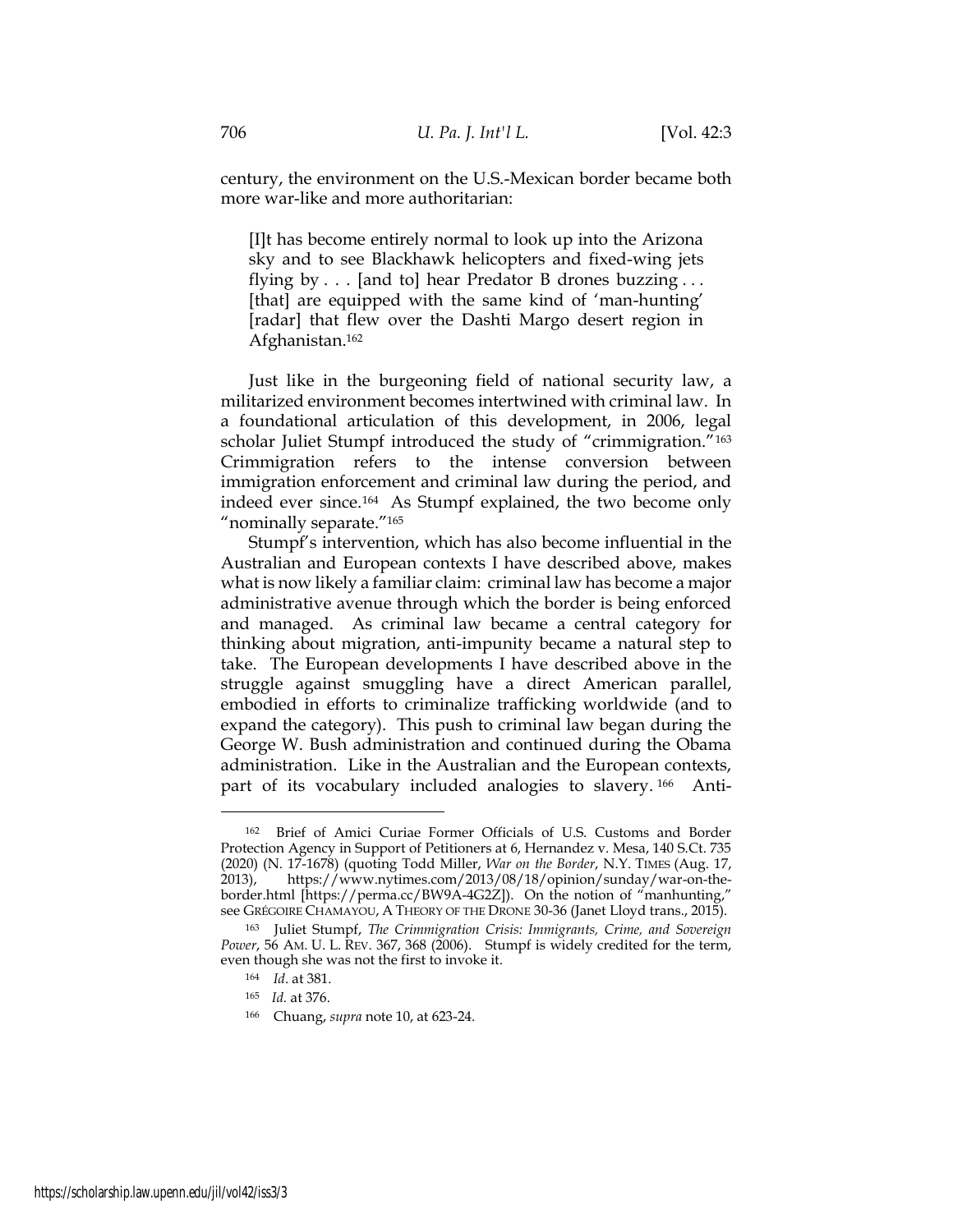impunity appears in this context as an instrument of transnational governance.167 Importantly, we also see this move to criminal law in the language through which gang violence is addressed during this period. Starting from the first decade of the twenty-first century, gang violence was identified as one of the major drivers of unauthorized migration.168 In the fields of development and human rights, the issue often came to be regarded as one of impunity. Like in Europe, the term was also employed in the United States to address smuggling networks, which in both regional contexts established the material infrastructure for unauthorized entries.<sup>169</sup>

Various actors pushed for greater criminal accountability in Mexico, as part of an agenda that presented itself as one of border security and human rights at one and the same time.<sup>170</sup> These included government actors, NGOs, and UN circles. "[I]mpunity for human rights abuses against migrants is rampant," wrote UN Special Rapporteur on Migrant Rights, Jorge Bustamante, in 2008.<sup>171</sup> "With the pervasiveness of corruption at all levels of government and the close relationship that many authorities have with gang networks, incidences of extortion, rape and assault of migrants continue."<sup>172</sup>

Rereading Stumpf in the context of the history of anti-impunity, the relationship between the national security emergency and the criminalization of migrants becomes abundantly clear. The United States' use of offshore detention facilities in Guantánamo and other "black sites" only started to become visible in the public discussion

<sup>167</sup> *Id.* at 623.

<sup>168</sup> Julia G. Young, *The Situation at the U.S.-Mexico Border Can't be 'Solved' Without Acknowledging its Origins*, Time (Mar. 31, 2021),

https://time.com/5951532/migration-factors/ [https://perma.cc/ZYR5-PBXT].

<sup>&</sup>lt;sup>169</sup> On the notion of "infrastructure" and its application in this context, see generally Thomas Spijkerboer, *The Global Mobility Infrastructure: Reconceptualizing the Externalisation of Migration Control*, 20 EUR. J. MIGRATION & L. 452 (2018).

<sup>170</sup> *See, e.g.*, U.S. AGENCY FOR INT'L. DEV., CENTRAL AMERICA AND MEXICO GANG ASSESSMENT 10-11, 31-32 (2006), https://pdf.usaid.gov/pdf\_docs/PNADG834.pdf [https://perma.cc/VA2C-5Z5X]; AMNESTY INT'L, INVISIBLE VICTIMS: MIGRANTS ON THE MOVE IN MEXICO (2010), https://www.amnesty.org/download/Documents/36000/amr410142010eng.pdf [https://perma.cc/3NSU-N2L5].

<sup>171</sup> Jorge Bustamante (Special Rapporteur on the Human Rights of Migrants), *Promotion and Protection of All Human Rights, Civil, Political, Economic, Social and Cultural Rights, Including the Right to Development*, ¶ 65, U.N. Doc. A/HRC/11/7/Add.2 (Mar. 24, 2009).

<sup>172</sup> *Id*.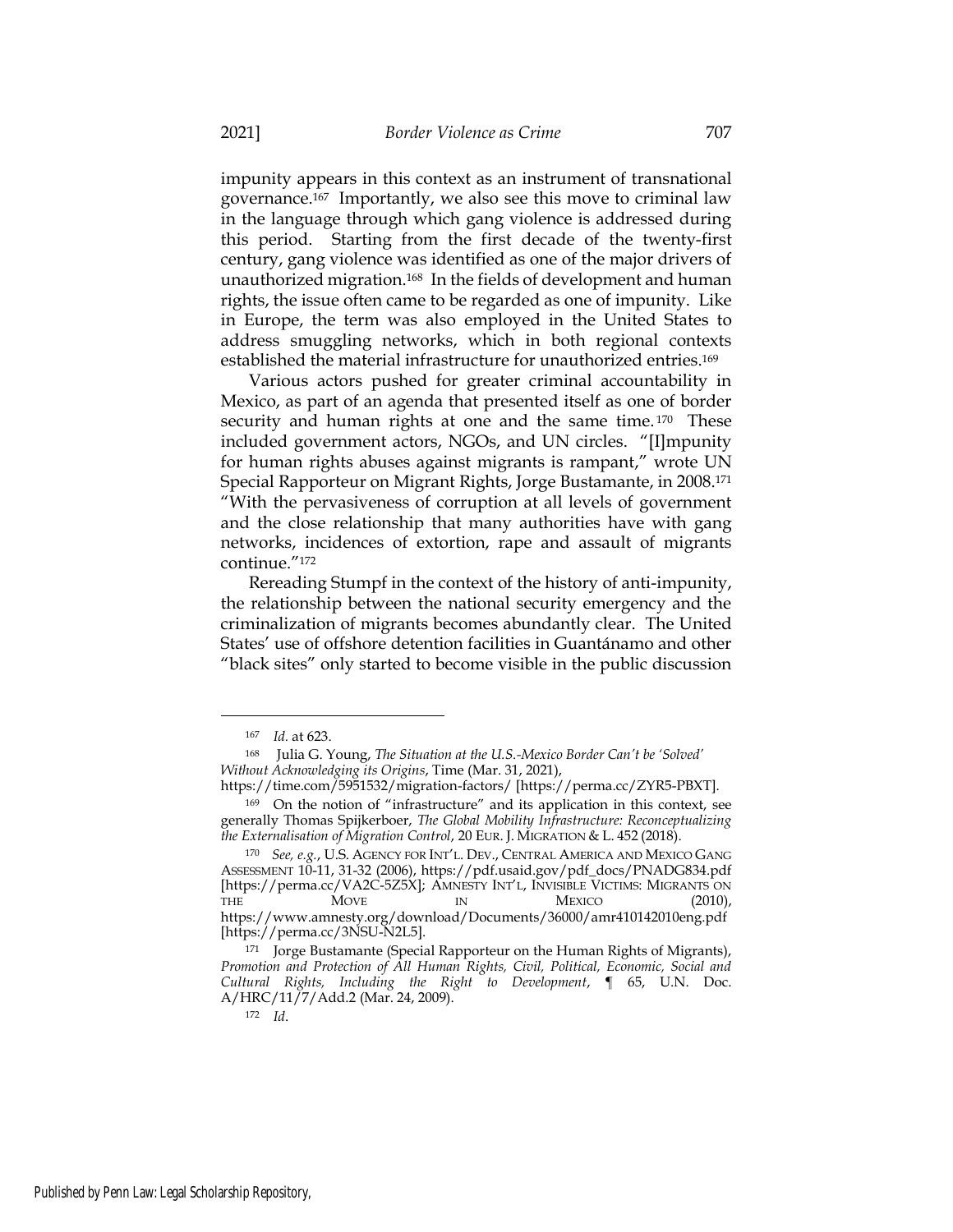with high-profile cases in the Supreme Court.<sup>173</sup> Imagining a future in which the criminalization of immigration continues, Stumpf takes a page from the national security playbook. She envisions that it is the year 2017, and the United States has continued on its path of criminalizing migration.174 The result is that detention facilities are over-populated, and a network of offshore detention sites has been established in faraway places.175 For example, Israel is in the role that Nauru and Papua New Guinea play for Australia: it provides the United States with offshore immigration detention services (specifically for Muslim detainees).<sup>176</sup>

This allusion to national security cooperation is especially pertinent to the discussion of anti-impunity in the U.S. migration context. Beyond the impunity of criminal gangs in Mexico, it starts to expose the sensibility I have focused on in my analyses of Australia and the European Union: that border enforcement has evolved into a global plot to circumvent basic human rights rules, and create "legal black holes" (to use the term of the day for Guantánamo).<sup>177</sup> In Stumpf's imagined scenario, European States respond to the United States' violation of fundamental human rights rules by imposing economic sanctions upon the United States. <sup>178</sup> True, this is not a tool of international criminal justice; arguably, however, it belongs to the same "family" of international legal tools, reserved for the worst of actors within the international community.179 That economic sanctions against the United States become imaginable in the mid-2000s reflects the dread some scholars start to feel when witnessing the emergence of carceral border policies. Little could Stumpf know, at the time, that Europe would be developing its own version of such carceral policies.

<sup>173</sup> *See, e.g.*, Hamdi v. Rumsfeld, 542 U.S. 507 (2004); Hamdan v. Rumsfeld, 548 U.S. 557 (2006).

<sup>174</sup> *See* Stumpf, *supra* note 163, at 368-75.

<sup>175</sup> *Id.*

<sup>176</sup> *See id.* at 374-75.

<sup>177</sup> *Cf.* Mann, *supra* not[e 47,](#page-11-1) at 347 (exploring "the trope of the 'legal black hole' to reveal questions of legal theory arising from contemporary migrant drownings").

<sup>178</sup> *See* Stumpf, *supra* note 163, at 375.

<sup>179</sup> After all, Chapter 7 of the UN Charter, through which the UN Security Council imposes "coercive measures", has been historically employed both to impose economic sanctions and to establish international criminal tribunals. *See*  DAVID SCHWEIGMAN, THE AUTHORITY OF THE SECURITY COUNCIL UNDER CHAPTER VII OF THE UN CHARTER: LEGAL LIMITS AND THE ROLE OF THE INTERNATIONAL COURT OF JUSTICE 109, 116 (2001).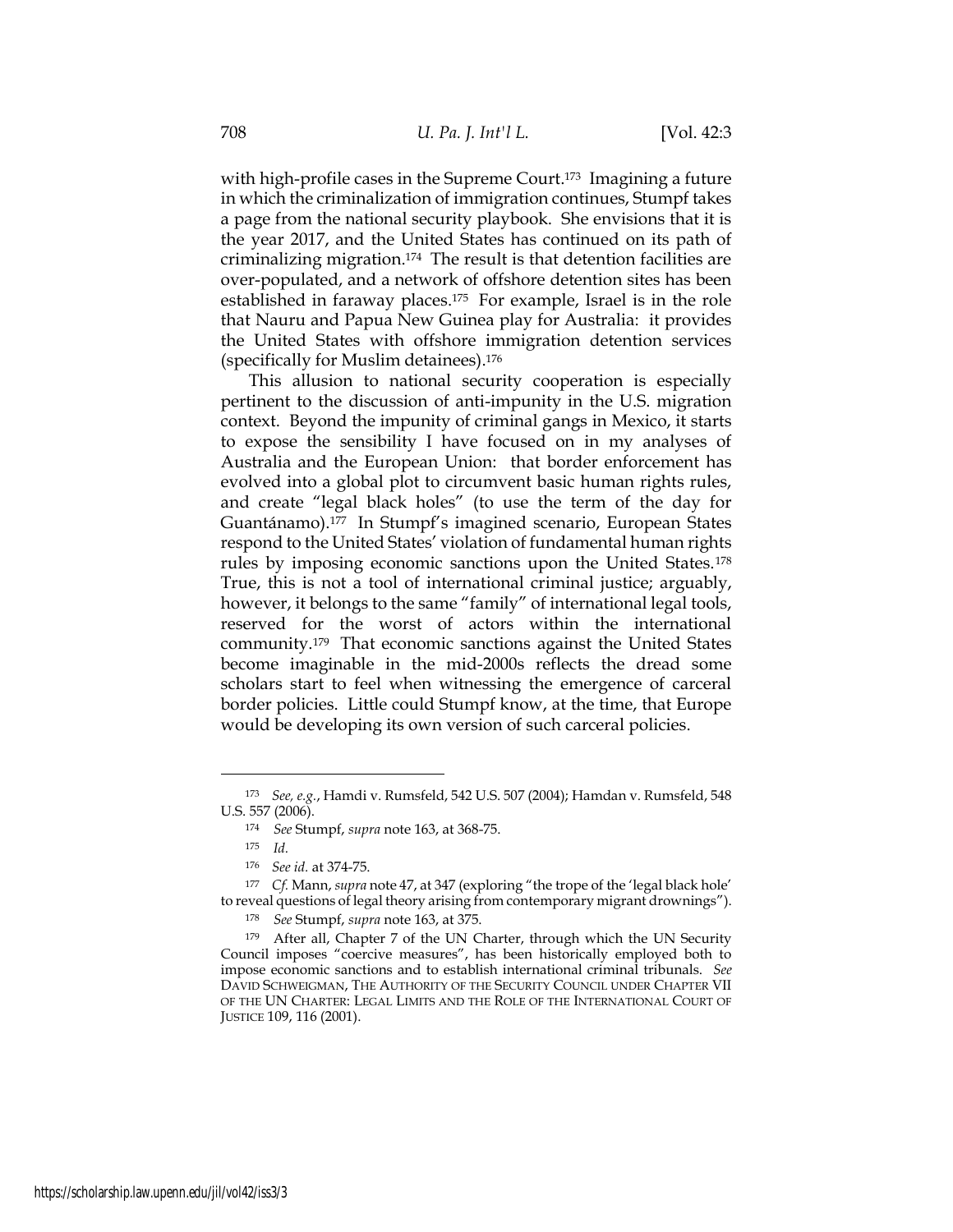The description in the quote above, of the U.S.-Mexico border as a zone of man-hunting drones, is taken from an *amicus* brief.180 On August 9, 2019, CBP officials submitted it to the United States Supreme Court in *Hernandez v. Mesa.*<sup>181</sup>Though the brief is recent, the underlying set of facts concern the killing of a 15-year-old Mexican teenager, Sergio Hernandez, back in 2010.182 The brief thus shed remarkable light on the development of border policies during the preceding decade and provides considerable insight on the American version of the new impunity. Addressing the underlying facts, Roxana Altholz writes that CBP's immunity for border killings stems from the fact that "all victims of border killings, regardless of geographic location of the harm, lack effective access to a remedy."<sup>183</sup>

For example, it is worth highlighting what might be referred to as, paraphrasing Chuang, "impunity creep." <sup>184</sup> As the brief emphasizes, starting from the mid-2000s, CBP and ICE often hired personnel with deep connections to criminal organizations in Mexico, including cartel members. 185 The suggestion is that impunity, normalized on the southern side of the border, was thus invited into the U.S.'s border control agencies. Furthermore, the former officials talk about a culture of protectionism within the agencies, which systematically thwarts efforts to impose disciplinary or criminal measures upon agents when appropriate.<sup>186</sup> These internal norms both reflect and further solidify patterns of violence that have been carried forward all the way to the present: "Between 2003 and May 2018 Border Patrol agents have killed at least 97 people, including 28 US citizens and six children." <sup>187</sup>

<sup>180</sup> Brief of Amici Curiae Former Officials of U.S. Customs and Border Protection Agency in Support of Petitioners, *supra* note 162.

<sup>181</sup> Hernandez v. Mesa, Proceedings and Orders, SCOTUSBLOG, https://www.scotusblog.com/case-files/cases/hernandez-v-mesa-2/https://ww w.scotusblog.com/case-files/cases/hernandez-v-mesa-2/ [https://perma.cc/KWU8-JANS].

<sup>182</sup> Brief of Amici Curiae Former Officials of U.S. Customs and Border Protection Agency in Support of Petitioners, *supra* note 162, at 32.

<sup>183</sup> Roxanna Altholz, *Elusive Justice: Legal Redress for Killings by U.S. Border Agents*, 27 BERKELEY LA RAZA L.J. 1, 5 (2017).

<sup>184</sup> *See* Chuang, *supra* not[e 10.](#page-4-1)

<sup>185</sup> Brief of Amici Curiae Former Officials of U.S. Customs and Border Protection Agency in Support of Petitioners, *supra* note 162, at 3.

<sup>186</sup> *Id.* at 23-28.

<sup>187</sup> Linda Green, *COVID-19 and Legalized Criminality: Notes from the Arizona Borderlands, Part 2*, 44 DIALECTICAL ANTHROPOLOGY 265, 265 (2020).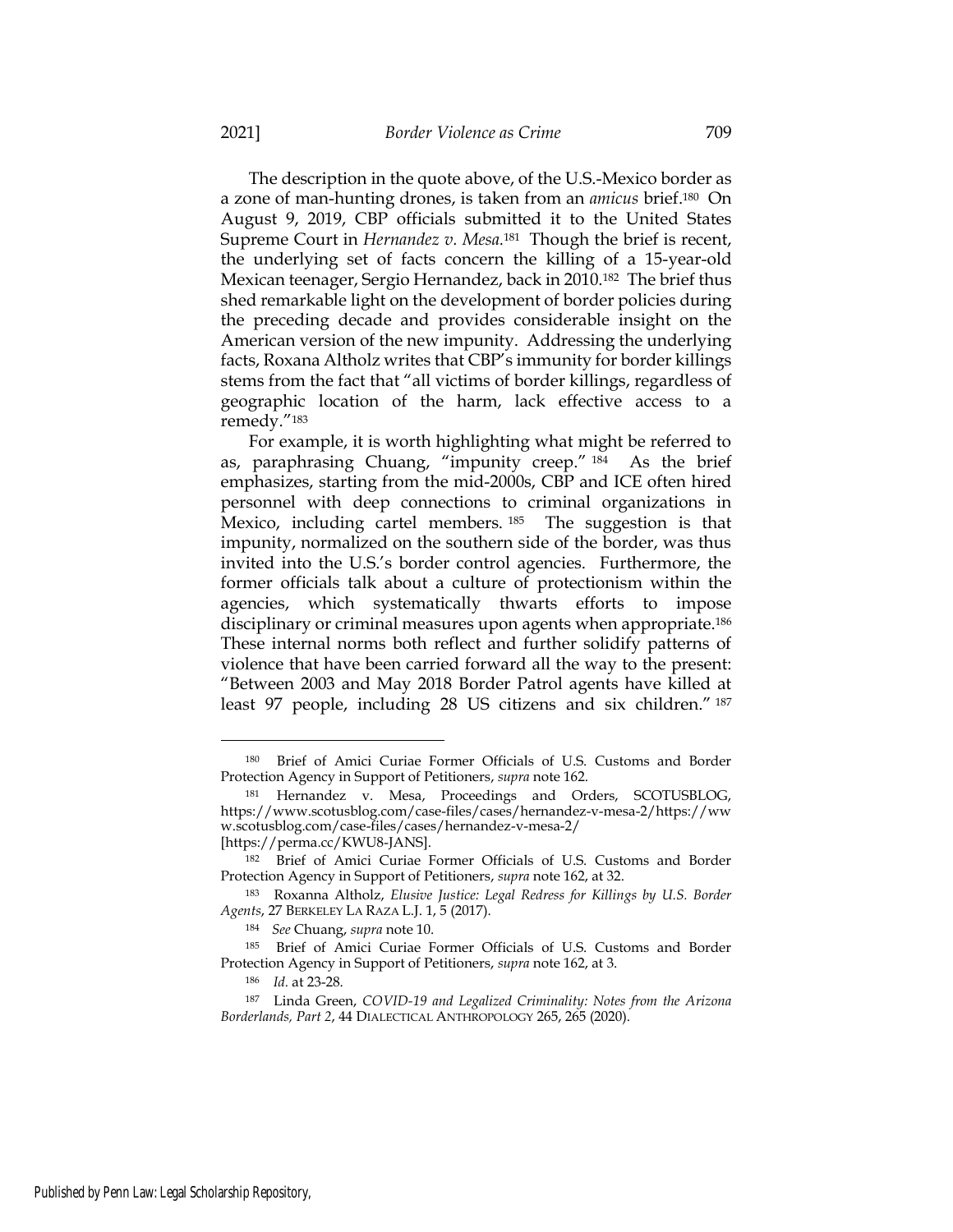Hernandez was one of these people, and his family sued in order to obtain a civil remedy, but was barred from doing so under the doctrine of qualified immunity. The case, which the Supreme Court has not yet decided as I write, seeks a finding that federal courts should recognize a damages claim if plaintiffs plausibly allege that a rogue federal law enforcement officer violated clearly established Fourth and Fifth Amendment rights for which there is no alternative legal remedy. The *amici* start their submission with a clear statement:

Sergio Hernández should not have been killed. He was an unarmed teen who did not pose an imminent threat to the U.S. Border Patrol agent, Respondent Jesus Mesa, Jr., who shot him. But because of conditions within the Border Patrol, similar incidents will likely continue to occur if agents cannot be held accountable in civil suits.<sup>188</sup>

They then add: "Without the possibility of civil liability, the unlikely prospect of discipline or criminal prosecution will not provide a meaningful deterrent to abuse at the border." <sup>189</sup> The *Hernandez* case began "[a]fter President Obama's Department of Justice declined to charge Mesa."190 The brief illustrates, perhaps better than any other set of sources, how the extreme violence at the border and an utter lack of accountability for that violence developed during his administration. Indeed, President Barack Obama increased migrant deportations to an unprecedented rate, while allowing others amnesty and paths to citizenship.<sup>191</sup>

Yet, arguably, only as a response to President Donald Trump's anti-immigrant policies, often couched in explicitly racist language, <sup>192</sup> did activists and politicians turn in earnest to a

<sup>188</sup> Brief of Amici Curiae Former Officials of U.S. Customs and Border Protection Agency in Support of Petitioners, *supra* note 162, at 3.

<sup>189</sup> *Id.* at 4.

<sup>190</sup> Mark Joseph Stern, *Sonia Sotomayor Raises the Alarm over Border Patrol's Lawless Brutality,* SLATE (Nov. 13, 2019), https://slate.com/news-andpolitics/2019/11/hernandez-supreme-court-oral-arguments-sotomayor-borderpatrol.html [https://perma.cc/FH8Y-JFSX].

<sup>191</sup> Serena Marshall*, Obama has Deported More People than Any Other* President, ABCNEWS (Aug. 29, 2016), https://abcnews.go.com/Politics/obamas-deportationpolicy-numbers/story?id=41715661 [https://perma.cc/R5BZ-4MK4].

<sup>192</sup> Michael D. Shear & Julie Hirschfeld Davis, *Stoking Fears, Trymp Defied Bureaucracy to Advance Immigration Agenda*, N.Y. TIMES (Dec. 23, 2017), https://www.nytimes.com/2017/12/23/us/politics/trump-immigration.html?\_r =1 [https://perma.cc/MTE4-D3MV].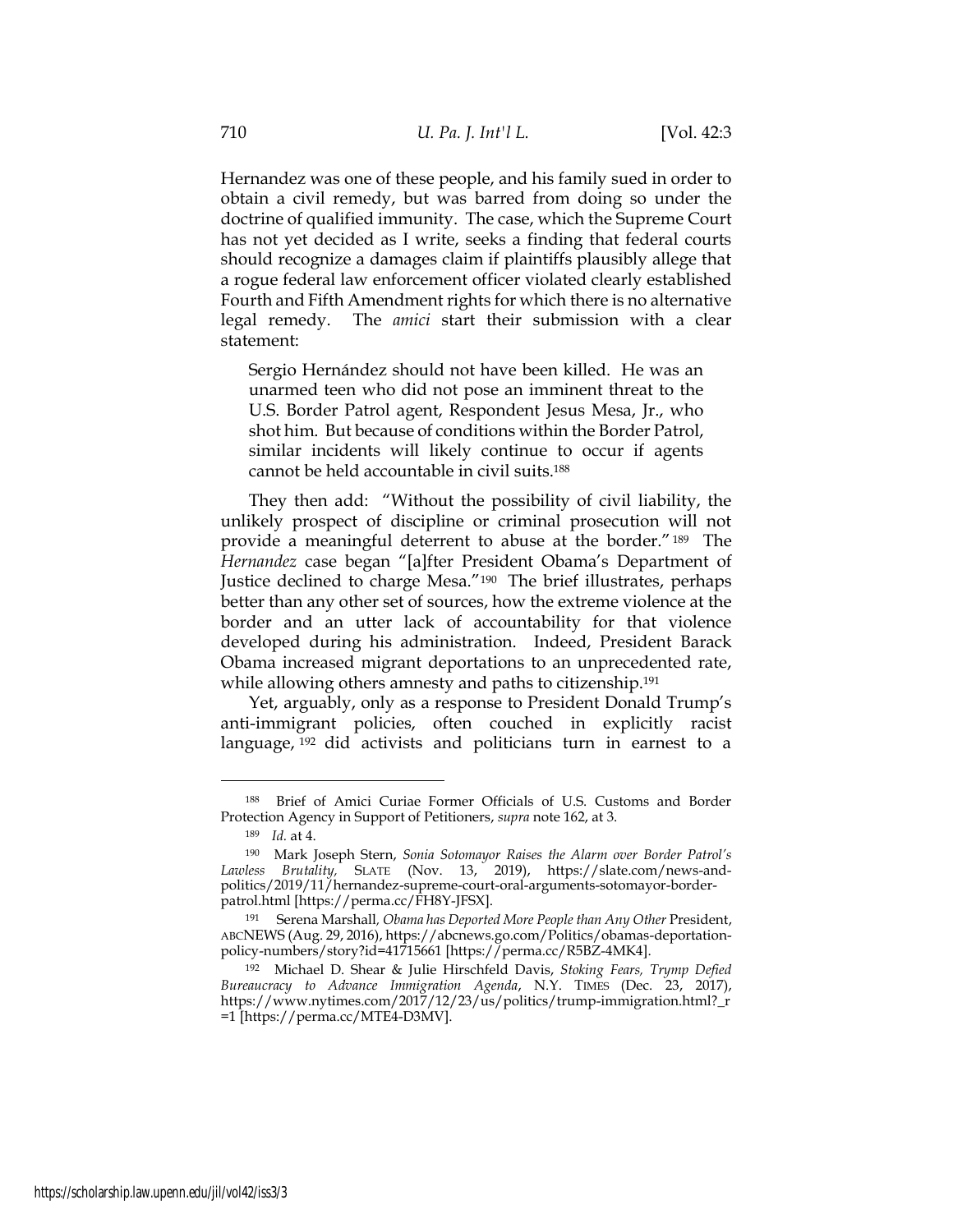vocabulary of impunity. During the Obama era we talked about the militarization of the border.193 During the Trump era, we have seen repeated deployments of actual troops along the border.

Particularly central to the discourse of anti-impunity have been "child separation" policies, as well as punitive detention and deportation measures. <sup>194</sup> A significant part of the anti-impunity discourse in the United States has focused on ICE. In August 2018 Zephyr Teachout, a progressive New York lawyer who ran for New York Attorney General, expressed her view in a campaign video that, "ICE was born in xenophobia in the time after 9/11, and has grown up to become a tool of fear and illegality."195 She therefore promised that, "as Attorney General, I will continue to speak out against ICE, I will prosecute ICE for their criminal acts. . . . The idea that we can call this law enforcement is a real offense to the idea of law itself."196 The left-wing candidate and Fordham law professor was ultimately not elected, but nonetheless received the endorsement of the *New York Times*; a forerunner of endorsing migration anti-impunity in liberal media.<sup>197</sup>

In the following months, several major American human rights organizations, as well as highly regarded legal commentators, advanced the argument that child separation policies at the border legally constituted torture. Like in the Australian and European contexts, the centrality of torture to the criminal law argument stemmed from torture being both a human rights violation and a criminal offense.198 Beth Van Schaack, a law professor at Stanford and a former State Department official, authored a remarkable piece

<sup>193</sup> *See* Joel Rose, *President Obama Also Faced a 'Crisis' at the Southern Border*, npr (Jan. 9, 2019), https://www.npr.org/2019/01/09/683623555/president-obamaalso-faced-a-crisis-at-the-southern-border [https://perma.cc/PKU6-F3GQ].

<sup>194</sup> *See* Linnaea Honl-Stuenkel, *John Kelly Cashes in On Child Separation Policy He Pushed*, CREW (May 9, 2019), https://www.citizensforethics.org/john-kellychild-separation-policy/ [https://perma.cc/3KKA-SGQ7] (describing immigration policies in the Trump administration).

<sup>195</sup> Zephyr Teachout, *Zephyr Teachout Is Promising to Prosecute ICE***,** NOWTHIS (Aug. 1, 2018), https://nowthisnews.com/videos/politics/zephyr-teachout-ispromising-to-prosecute-ice [https://perma.cc/LP6K-EBEV].

<sup>196</sup> *Id.*

<sup>197</sup> Ed. Bd., Opinion, *The New York Times Endorses Zephyr Teachout for Attorney*  General in Thursday's Primary, N.Y. TIMES (Aug. 19, 2018), https://www.nytimes.com/2018/08/19/opinion/zephyr-teachout-new-yorkattorney-general.html [https://perma.cc/7NUW-4SZ5].

<sup>198</sup> Under federal law in the United States: 18 U.S.C. § 2340A (2006).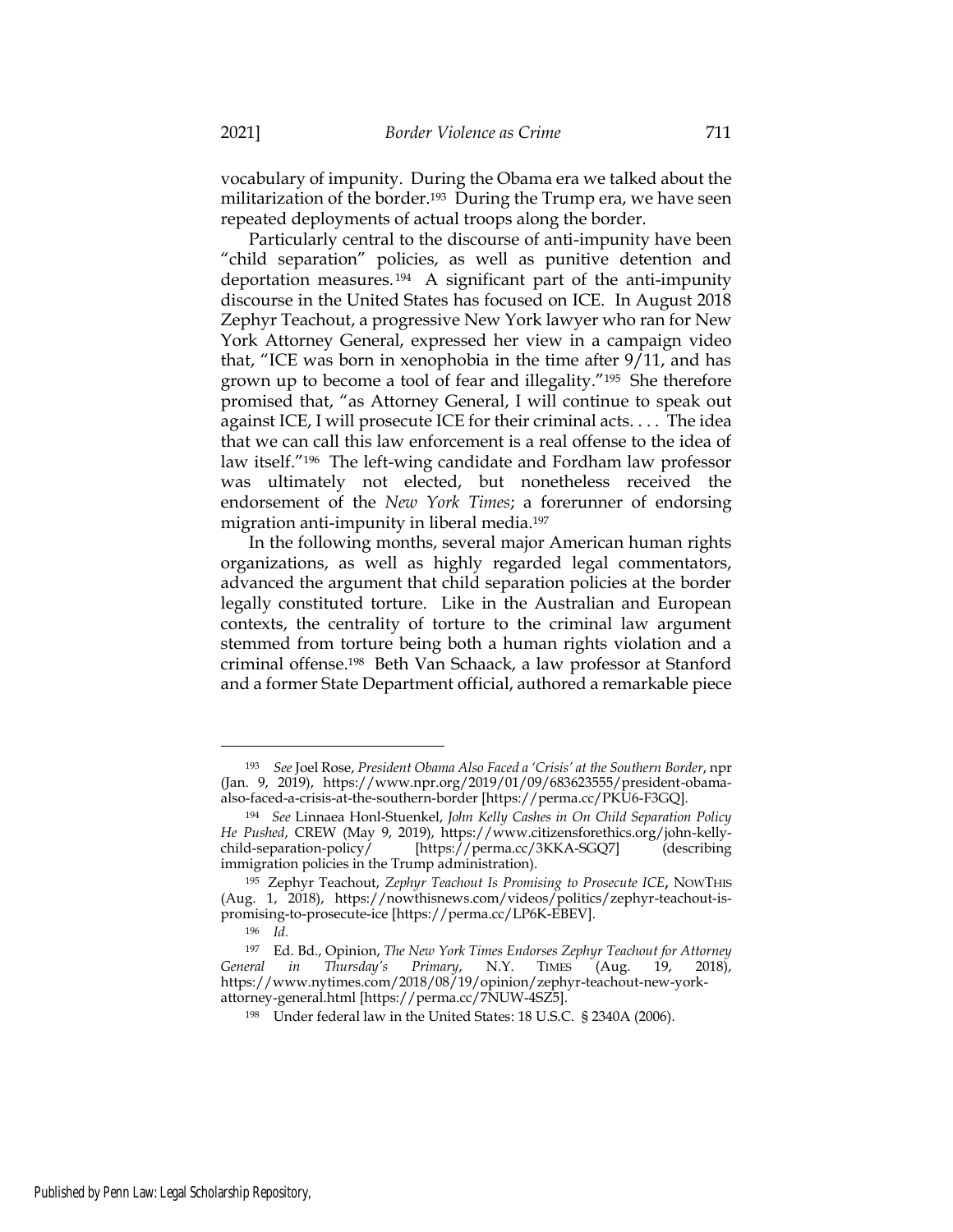on the torture of migrants in October 2018.199 Her analysis of the Trump administration's engagement in torture relies both on the international legal definition and on domestic criminal law.200 She emphasizes a facet of the policy "acutely relevant to the U.S. definition of mental torture," namely the unlawful drugging of children. <sup>201</sup> As Van Schaack points out, "the administration of mind-altering substances or procedures to disrupt the victim's senses" has been specifically included in the U.S. Senate's list of policies constituting mental torture.<sup>202</sup> While she doesn't spell it out, the outcome of her analysis is clear: the perpetrators of torture against "[b]oth [p]arents and [c]hildren," presumably U.S. border enforcement agents and political appointees—perhaps including the President—may in the future be targets of criminal prosecution.<sup>203</sup>

<sup>202</sup> Van Schaack, *supra* note 199; *see also* MICHAEL JOHN GARCIA, CONG. RSCH. SERV., RL32276, THE U.N. CONVENTION AGAINST TORTURE: OVERVIEW OF U.S. IMPLEMENTATION POLICY CONCERNING THE REMOVAL OF ALIENS 5 (2009), https://fas.org/sgp/crs/intel/RL32276.pdf [https://perma.cc/2VN2-VA6E].

<sup>203</sup> Van Schaack, *supra* note 199.

<sup>199</sup> Beth Van Schaack, *The Torture of Forcibly Separating Children from Their*  Parents, JUST SEC. (Oct. 18, 2018), https://www.justsecurity.org/61138/tortureforcibly-separating-children-parents/ [https://perma.cc/T3S6-A6E9]; *Beth Van Schaack*, JUST SEC., https://www.justsecurity.org/author/vanschaackbeth/ [perma.cc/5C3U-KGFA].

<sup>200</sup> Van Schaack, *supra* note 199.

*<sup>201</sup> Id.* Judge Dolly M. Gee has found that children in detention are being overmedicated and administered psychotropic drugs without parental consent or judicial authorization through a court order. Richard Gonzales, *Federal Judge Orders Government to Seek Consent before Medicating Migrant Children*, NPR (July 30, 2018), https://www.npr.org/2018/07/30/634171415/federal-judge-orders-governmentto-seek-consent-before-medicating-migrant-childr [https://perma.cc/98TG-CB9W]. Separated children in detention have alleged that they had been forced to take multiple psychotropic medications simultaneously. Samantha Schmidt, *Trump Administration Must Stop Giving Psychotropic Drugs to Migrant Children Without Consent, Judge Rules***,** WASH. POST: MORNING MIX (July 31, 2018, 6:38 AM), https://www.washingtonpost.com/news/morning-mix/wp/2018/07/31/trump -administration-must-seek-consent-before-giving-drugs-to-migrant-children-judg e-rules/ [https://perma.cc/9R4D-33GF]. These medications, which react with the central nervous system, can have long-term side effects (hallucinations, self-harm, suicidal ideation, etc.) when administered to adolescents or children. M.B. v. Corsi, No. 2:17-cv-04102-NKL, 2018 U.S. Dist. LEXIS 3232 (W.D. Mo. Jan. 8, 2018). Lawyers have alleged that detention facility personnel are administering these medications solely to control the behavior and "pacify" the children and not because the children have a psychiatric disorder in need of treatment. *Id. See also* Michael E. Miller, *'I Want to Die': Was a 5-year-old Drugged After Being Separated from His Dad at the Border?,* WASH. POST (Aug. 9, 2018), https://www.washingtonpost.com/local/i-want-to-die-was-a-5-year-old-drugge d-after-being-separated-from-his-dad-at-the-border/2018/08/08/df4cc2aa-95e1- 11e8-a679-b09212fb69c2\_story.html [https://perma.cc/4B6C-8898].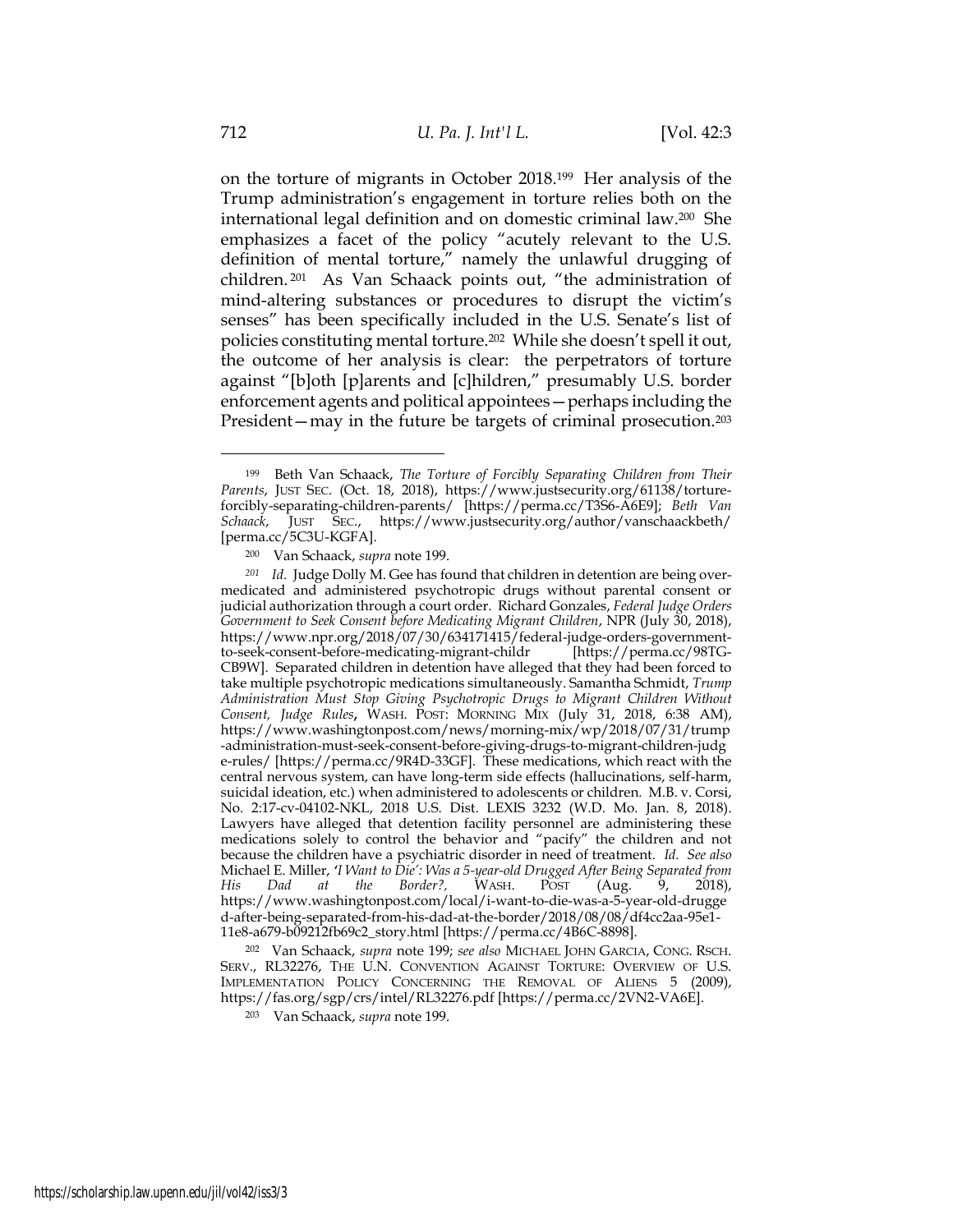When it was revealed in December 2018 that migrants detained at the border are kept in freezing cells nicknamed 'iceboxes' (*Las Hieleras*), such concerns about torture were once again aggravated.<sup>204</sup>

A legal clinic at New York University School of Law submitted another notable *amici* brief in February 2019, making torture and inhuman and degrading treatment arguments. <sup>205</sup> This brief was submitted on behalf of a list of human rights groups and law professors.<sup>206</sup> It reads: "the forcible separation of minor children from the adult(s) with who they have a parental relationship and with whom they migrate, as in the case of [redacted for privacy] and her son, to deter immigration, constitutes torture under international law." <sup>207</sup> Notably, child separation also raised the specter of enforced disappearances, which have long been central to anti-impunity rhetoric, especially in the context of struggles against authoritarianism.<sup>208</sup>

Echoing some of the Australian and European analyses of migrant detention for "deterrence" purposes, the NYU clinic also alleged that "the U.S. government's routine and non-exceptional detention of arriving asylum seekers like Mrs. De Faria Teixeira, without a meaningful individualized custody determination or independent review, and for an unlawful purpose, violates the prohibition on arbitrary detention under international law."209 A similar analysis may apply to the force-feeding of hunger strikers in migrant detention facilities, revealed around the same time.<sup>210</sup>

<sup>204</sup> Mariana Alfaro, *Migrants Detained at the Border are Kept in Freezing Cells Nicknamed 'Iceboxes' — Here's What We Know About Them*, BUS.INSIDER (Dec. 27, 2018, 12:05 PM), https://www.businessinsider.com/migrants-detained-at-border-keptin-freezing-cells-nicknamed-iceboxes-2018-12 [https://perma.cc/YPH5-8RTW].

<sup>205</sup> Unopposed Motion of Global Justice Clinic et al*.* for Leave to File Brief *Amici Curiae* in Support of Petitioner's Habeas Corpus Petition Pursuant to 28 U.S.C. § 2241, De Faria Teixeira v. Whitaker, EP-19-CV-43-KC (W.D. Tex. 2019).

<sup>206</sup> *Id.*

<sup>207</sup> *Id*.

<sup>208</sup> *See* Alonso Gurmendi, *On Calling Things What They Are: Family Separation and Enforced Disappearance of Children*, OPINIOJURIS (June 24, 2019), http://opiniojuris.org/2019/06/24/on-calling-things-what-they-are-family-separ ation-and-enforced-disappearance-of-children/ [https://perma.cc/942G-GT8K] (detailing enforced disappearances).

<sup>209</sup> Brief of Amici Curiae in Support of Petitioner Valquiria de Faria Teixeira's Petition for a Writ of Habeas Corpus Pursuant to 28 U.S.C. § 2241, De Faria Teixeira v. Whitaker, EP-19-CV-43-KC (W.D. Tex. 2019).

<sup>210</sup> *US: Cease Force-Feeding Migrant Hunger Strikers*, HUM.RTS.WATCH (Aug. 19, 2019), https://www.hrw.org/news/2019/08/19/us-cease-force-feeding-migrant-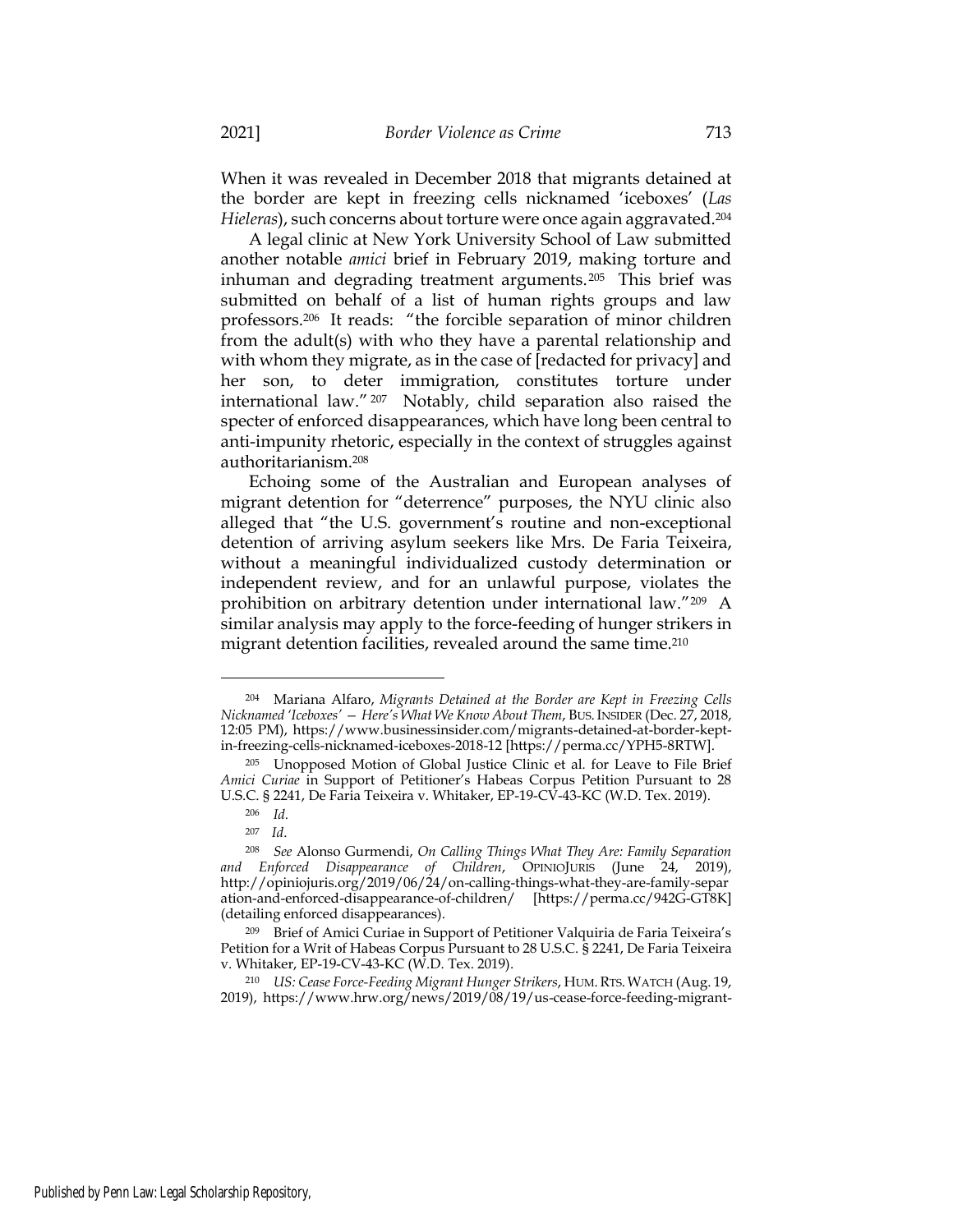Perhaps the fieriest moment unfolded on June 17, 2019, when Democratic Representative Alexandria Ocasio-Cortez took to Instagram to protest the "fascist presidency" "running concentration camps."211 Representative Alexandria Ocasio-Cortez has become one of the most influential leaders of the party, and her words echoed far and wide. In the coming days, then presidential candidate and former Attorney General of California, Kamala Harris, repeatedly claimed that the President's treatment of migrants is "a crime against humanity."212 One wonders whether Harris had intended, would she have been elected President, to instruct federal prosecutors to act accordingly. For their own parts, celebrities including Cher, J.K. Rowling, Bette Midler, and many more tweeted in vociferous agreement.213 The looming specter of concentration camps, echoing World War II Nazi prisons and the United States internment of Japanese citizens, came with a veritable anti-impunity eruption.<sup>214</sup>

To be sure, some found this eruption inappropriate or even intimidating. The United States Holocaust Memorial Museum, for

hunger-strikers [https://perma.cc/7DTA-UDJP]. More recently, see Noah Lanard, *ICE Is Force-Feeding Hunger Strikers, in Violation of Medical Ethics*, MOTHER JONES (Jan. 16, 2020), https://www.motherjones.com/politics/2020/01/ice-is-force-feedinghunger-strikers-in-violation-of-medical-ethics/ [https://perma.cc/5V6Y-LMYE].

<sup>211</sup> Tim Hains, *Ocasio-Cortez: "Fascist Presidency" is Running "Concentration Camps" On The Southern Border*, REAL CLEAR POLITICS (June 18, 2019), https://www.realclearpolitics.com/video/2019/06/18/ocasio-cortez\_trump\_ad ministration\_is\_running\_concentration\_camps\_on\_the\_souther\_border.html [https://perma.cc/D856-GEQ8].

<sup>212</sup> *See* Susan Jones, *Kamala Harris: Immigration Raids Are 'A Crime Against Humanity'*, **CNSNEWS** (July 12, 2019), https://www.cnsnews.com/news/article/susan-jones/kamala-harris-immigratio n-raids-are-crime-against-humanity [https://perma.cc/5ZME-8Y49]; *see also* John Bowden, *Kamala Harris: Trump's Treatment of Migrants is 'A Crime Against Humanity'*, HILL (June 22, 2018, 7:10 PM), https://thehill.com/homenews/senate/393742 kamala-harris-trump-treatment-of-migrants-is-a-crime-against-humanity [https://perma.cc/NEE3-R8NT].

<sup>213</sup> *Here Are All the Celebs Weighing in on the Trump Administration's Separation of Children at the Border*, AMERICA'S VOICE (June 18, 2018), https://americasvoice.org/blog/celebrities-separation-border/ [https://perma.cc/E53B-ER7X].

On the relevance of concentration camp trials for contemporary international criminal law, see Durwood "Derry" Riedel, *The U.S. War Crimes Tribunals at the Former Dachau Concentration Camp: Lessons for Today?*, 24 BERKELEY J. INT'L. L. 554 *passim* (2006)(emphasizing, *inter alia,* that not all "concentration camps" were similar to each other).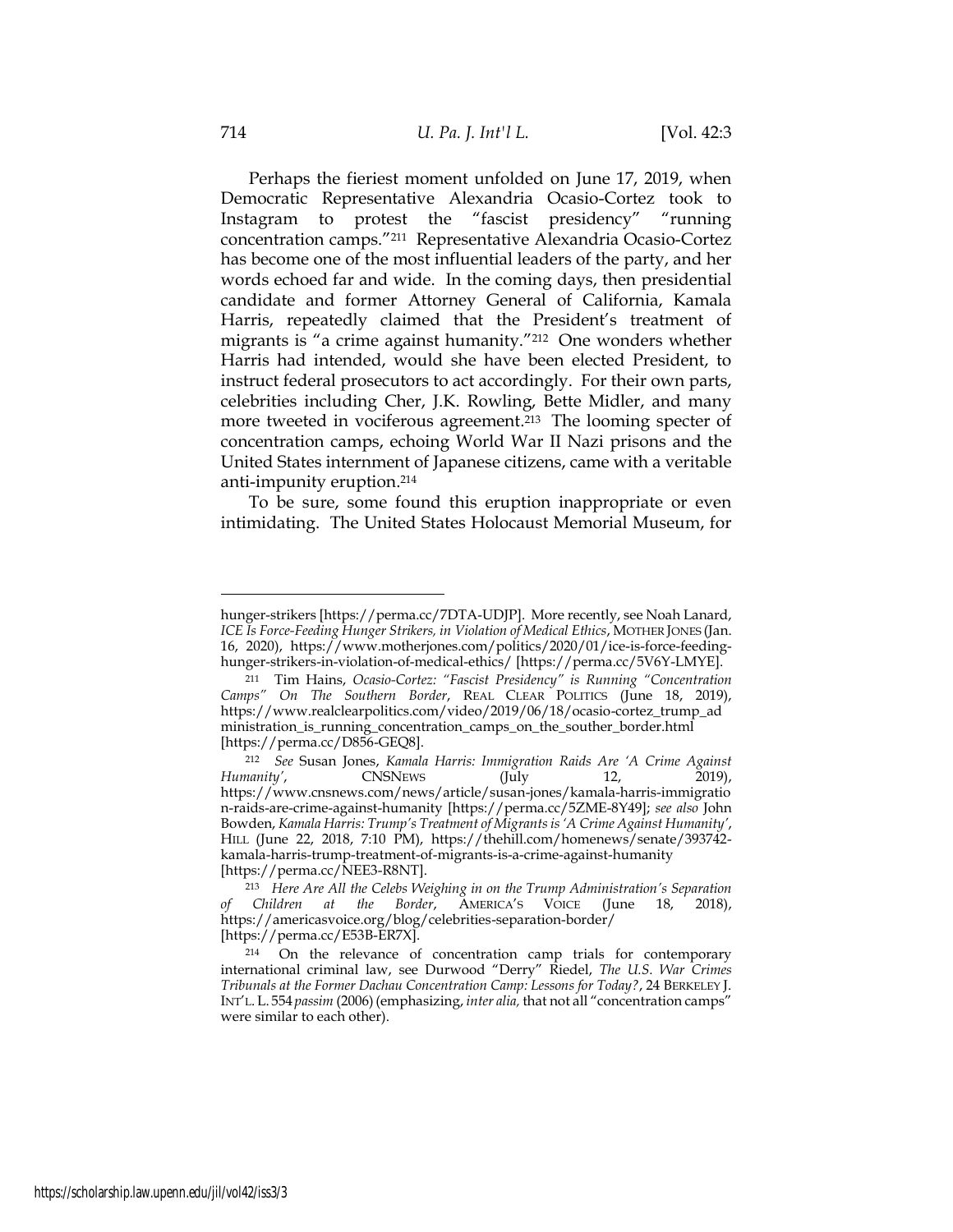example, expressed criticism of such comparisons.215 As I write these words, however, activists deploying an anti-impunity rhetoric to defend migrants continue to display enormous energy. On July 27, 2019, protestors gathered on the D.C. National Mall, chanting "never again!"216 Similar events are unfolding in other American cities.<sup>217</sup>

Perhaps because the United States is not a member of the Rome Statute, the turn to anti-impunity in the United States did not focus on international criminal law. As it unfolded in the build-up to the November 2020 elections, it was characterized by a much more popular tone. This is not to say international law did not have a role here. A political imagination of mass atrocities and their historical memory, with an implicit allusion to law, has been just as important.

# *b. A Global Trend*

The analysis above focuses on the fault lines between "developed" and "developing" countries. And yet, the turn to the new anti-impunity in the context of migration is arguably global. To name just two other apposite examples, the ICC prosecutor may seek to assert accountability for the violation of rights of Rohingya refugees fleeing Myanmar.218 On January 23, 2020, the International

<sup>215</sup> *See* Edna Friedberg, *Why Holocaust Analogies Are Dangerous*, U.S. HOLOCAUST MEM'L MUSEUM (Dec. 12, 2018), https://www.ushmm.org/information/press/press-releases/why-holocaust-ana logies-are-dangerous [https://perma.cc/M9PJ-3TCJ].

<sup>216</sup> *See* Alex Graf, *Activists March in DC Calling for 'Dignity Not Detention' for Migrants*, GLOBE POST (July 16, 2019), https://theglobepost.com/2019/07/16/dcnever-again-march/ [https://perma.cc/EZ4E-PKQN].

<sup>217</sup> See Ben Kesslen, *'Never Again Means Close the Camps': Jews Protest ICE Across the Country*, NBC NEWS (July 15, 2019), https://www.nbcnews.com/news/us-news/never-again-means-close-camps-jew s-protest-ice-across-country-n1029386 [https://perma.cc/8K93-S3V3] (detailing the July 2, 2019 protest in Boston led by Jewish groups against ICE Detention camps).

<sup>218</sup> *See* Press Release, General Assembly, Universal Ratification of Rome Statute Crucial to Reduce Impunity for Atrocity Crimes, International Criminal Court President Tells General Assembly, U.N. Press Release GA/12210 (Nov. 4, 2019), https://www.un.org/press/en/2019/ga12210.doc.htm [https://perma.cc/D2L8-FBTE]; *see also* ICC, Situation in the People's Republic of Bangladesh/Republic of the Union of Myanmar, ICC-01/19, Request for Authorization of an Investigation Pursuant to Article 15 (July 4, 2019),

https://www.icc-cpi.int/CourtRecords/CR2019\_03510.PDF [https://perma.cc/Q924-5KJD].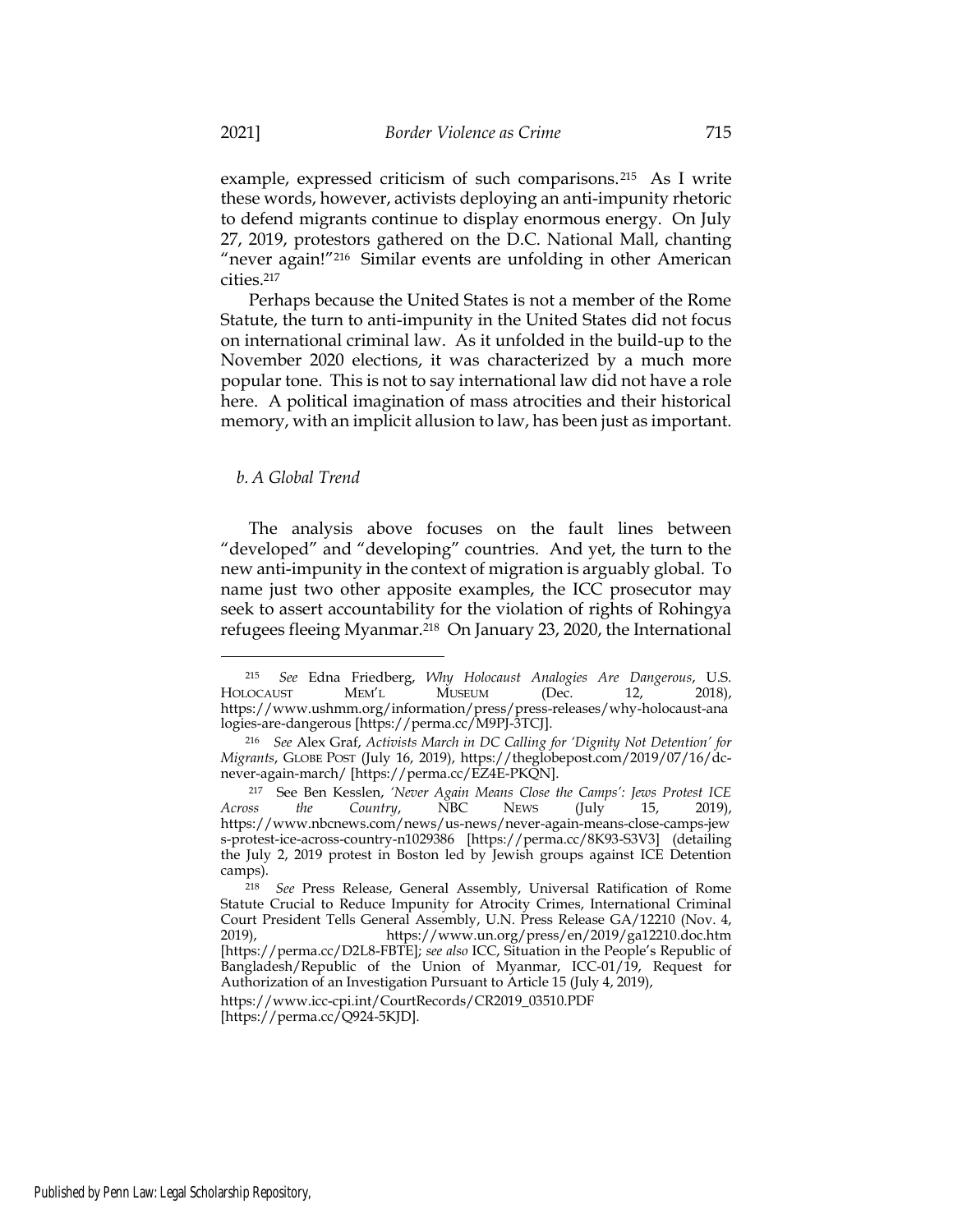Court of Justice arguably joined this effort as it issued "provisional measures" to prevent the crime of genocide against the Rohingya minority in Myanmar. <sup>219</sup> Separately, the option has also been discussed with regard to refugees from Syria.<sup>220</sup>

Working within this general context, Agnes Callamard, Special Rapporteur of the Human Rights Council on Extrajudicial, Summary or Arbitrary Execution has identified something like a worldwide criminal scheme. Callamard, thus, starts a recent report with a dramatic note, which I think strongly attests to the rise of migration anti-impunity.221 Her report "is concerned with what can only be described as a human rights and humanitarian crisis. This crisis is characterized by mass casualties globally, a regime of impunity for its perpetrators and an overall tolerance for its fatalities."<sup>222</sup> If that is not enough, Callamard immediately explains that she is writing about "an international crime whose very banality in the eyes of so many makes its tragedy particularly grave and disturbing."<sup>223</sup>

# IV. THE CRITIQUE OF ANTI-IMPUNITY

The basic claims of the new anti-impunity have no doubt emerged as a central and wide-ranging response to border violence. It is therefore high time to assess it in the light of the critical literature on anti-impunity more generally. The latter scholarship has largely proposed progressive and leftist alternatives to "the turn to criminal law," and it is from this perspective that I would like to examine the trend.<sup>224</sup>

The rise of the new anti-impunity can be explained by reference to worsening policies towards refugees and migrants. According to

<sup>219</sup> *See* Press Release, International Court of Justice, Application of the Convention on the Prevention and Punishment of the Crime of Genocide (The Gambia v. Myanmar) (Jan. 23, 2020), https://reliefweb.int/sites/reliefweb.int/files/resources/178-20200123-PRE-01- 00-EN.pdf [https://perma.cc/F5B4-YF3W].

<sup>220</sup> *See* Kevin Jon Heller, *Implications of the Rohingya Argument for Libya and Syria (and Jordan)*, OPINIO JURIS (Apr. 10, 2018), http://opiniojuris.org/2018/04/10/additional-implications-of-the-otps-rohingyaargument/ [https://perma.cc/D92W-SGSB].

<sup>221</sup> Callamard, *supra* note 122, at 4.

<sup>222</sup> *Id*.

<sup>223</sup> *Id.*

<sup>224</sup> *See, e.g.,* sources cited *supra*, note 17-18.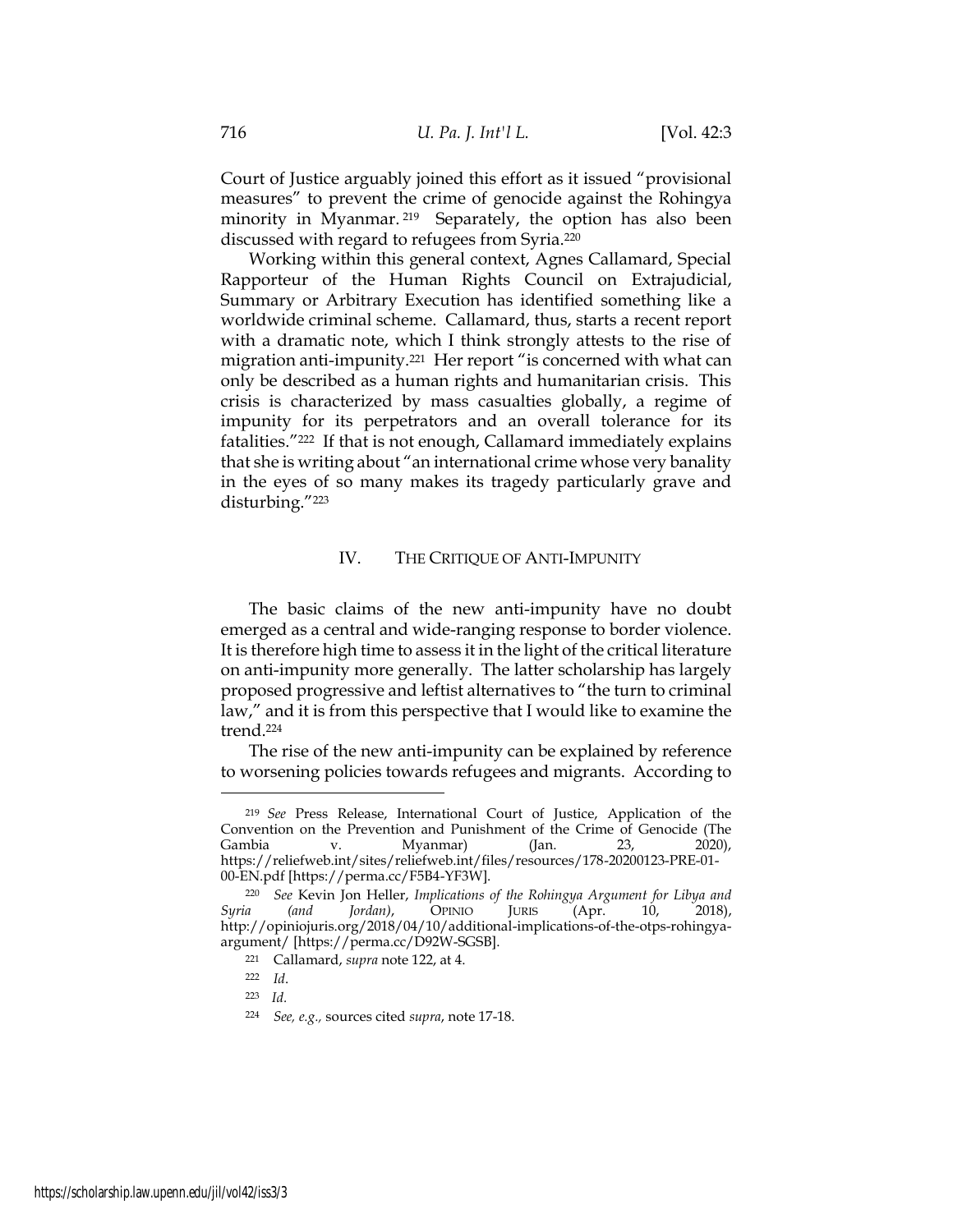this view, criminal law came to be part of the rhetoric for defending refugees and migrants only when violations against them indeed became *criminal*. Surely, there is something to that, but it can only be part of the story. As many scholars have noted, border violence was abundant before the beginning of the 2015 "refugee crisis," and, indeed, before the framing of the Rome Statute and the 9/11 attacks.225 Further, the criminality of border violence is by no means *evident*, nor is it a matter of political consensus. Even with copious evidence of horrid violence systematically directed against migrants and refugees, the criminality of border enforcement remains politically controversial. Save, perhaps, for an Italian investigation against Salvini—truncated without an indictment—we have not seen prosecutions against political leaders, or any notable state backing for the new anti-impunity.226 In the United States context, even under the liberal Obama administration, it has proven difficult to impose any form of accountability on border enforcement agents who have killed unarmed persons.<sup>227</sup> More often, the claims of the new anti-impunity remain the aspirations and dim threats of activists.

The criminal law framing of border violence is the outcome of the political choices of activists and the interpretive work of lawyers. As such, they must be critically examined, not least by advocates who have made such efforts. Might the vocabulary of mass atrocity be futile, perhaps even counter-productive? What alternative agendas, progressive or other, may anti-impunity occlude? In what remains of this Article, I raise four salient and closely related criticisms that have been marshalled against the turn to criminal law in human rights. I respond to each in the more specific context of migration, to assess the critique's merits, as well as its misjudgments.

<sup>225</sup> The Berlin Wall is only one iconic example. *See* U.S. DEP'T OF STATE, 101ST CONG., COUNTRY REPORTS ON HUMAN RIGHTS PRACTICES FOR 1989, at 1115–16 (Joint Comm. Print 1990) (discussing the German Democratic Republic).

*<sup>226</sup> See supra* notes 149-53 and accompanying text.

<sup>227</sup> *See* Brian Bennet, *Border Patrol Sees Little Reform on Agents' Use of Force*, LA TIMES (Feb. 23, 2015), https://www.latimes.com/nation/la-na-border-abuse-20150223-story.html [https://perma.cc/YM7D-NKAW] (explaining how a year after the Obama administration promised to crack down on Border Patrol, little reform efforts had been taken).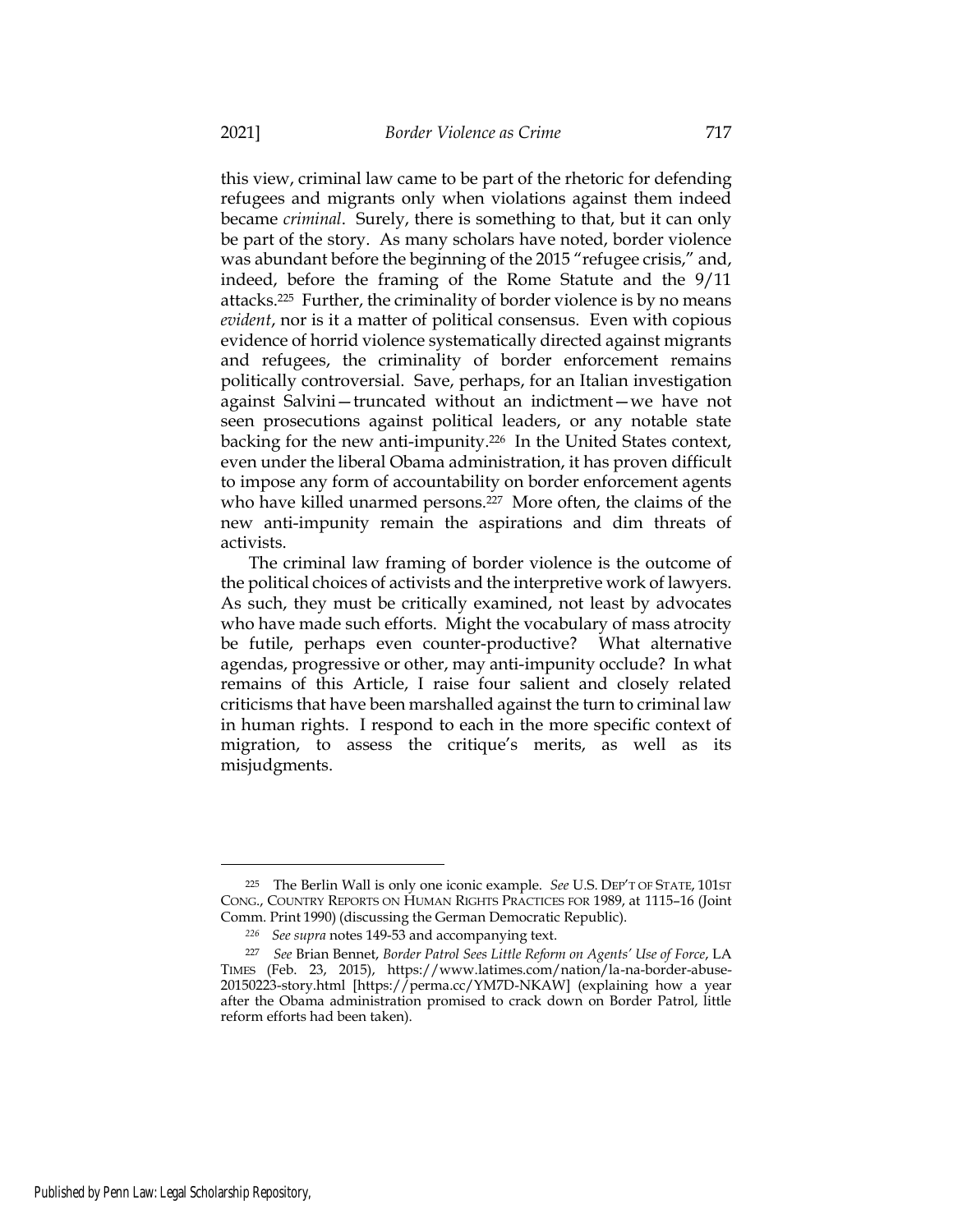# *a. Justification*

Critics have long argued that claims grounded in *jus cogens* have the curious feature of begging the question228: What does it mean to say that the torture or inhuman and degrading treatment of migrants is "absolutely prohibited"? Martti Koskenniemi would perhaps respond that this is an instance of international legal *kitsch*. <sup>229</sup> While international law surely condemns some policies, their framing as *jus cogens* may fail to do the legal and political work necessary to show *why* that is the case in any specific instance. "Peremptory norms" may thus consistently fail to convince one's opponent.

Voicing this concern, Koskenniemi adopts a "methodological formalism" intended to eliminate the value-laden invocation of *jus cogens*. <sup>230</sup> A legal argument resting on state consent is better than one resting on "higher law." By appealing to the latter, we simply *assume* we are right and shrug away the need to make our case. Relatedly, *jus cogens* has too often been used to cast political opponents as villains. By taking a moral high ground, they seem to disallow a plurality of opinions and perspectives on issues that are, one must admit, controversial.<sup>231</sup>

In his contribution to *Anti Impunity and the Human Rights Agenda*, Samuel Moyn directs this critique towards the turn to criminal law in human rights. <sup>232</sup> For him, anti-impunity is a "deflection argument." Instead of explaining *why* criminalization would be effective for the prevention or deterrence of human rights abuses, the human rights movement has been satisfied with an obscure retributivism: some crimes are so egregious, one simply *must* prosecute.233 Ending impunity, Moyn further remarks, advances "political trials."<sup>234</sup> These are "proceedings in which the organizer

<sup>228</sup> Martti Koskenniemi raised this objection against peremptory norms a long time ago. *See* Martti Koskenniemi, *International Law in Europe: Between Tradition and Renewal*, 16 EUR. J. INT'L L. 113, 122 (2005).

<sup>229</sup> *Id.*

<sup>230</sup> *Id.* at 123

<sup>231</sup> *See* Samuel Moyn, *The Embarrassment of Human Rights*, 50 TEX. INT'L L.J. 1, 7 (2015) (disagreeing with Finnish jurist Martti Koskenniemi over the history of international law and human rights post-World War II).

<sup>232</sup> *See generally* Moyn, *supra* not[e 9.](#page-4-0)

<sup>233</sup> *Id*.

<sup>234</sup> *Id.* at 72; *see also* Martti Koskenniemi, *Between Impunity and Show Trials*, 6 MAX PLANCK Y.B. U.N. L. 1, 33 (2002).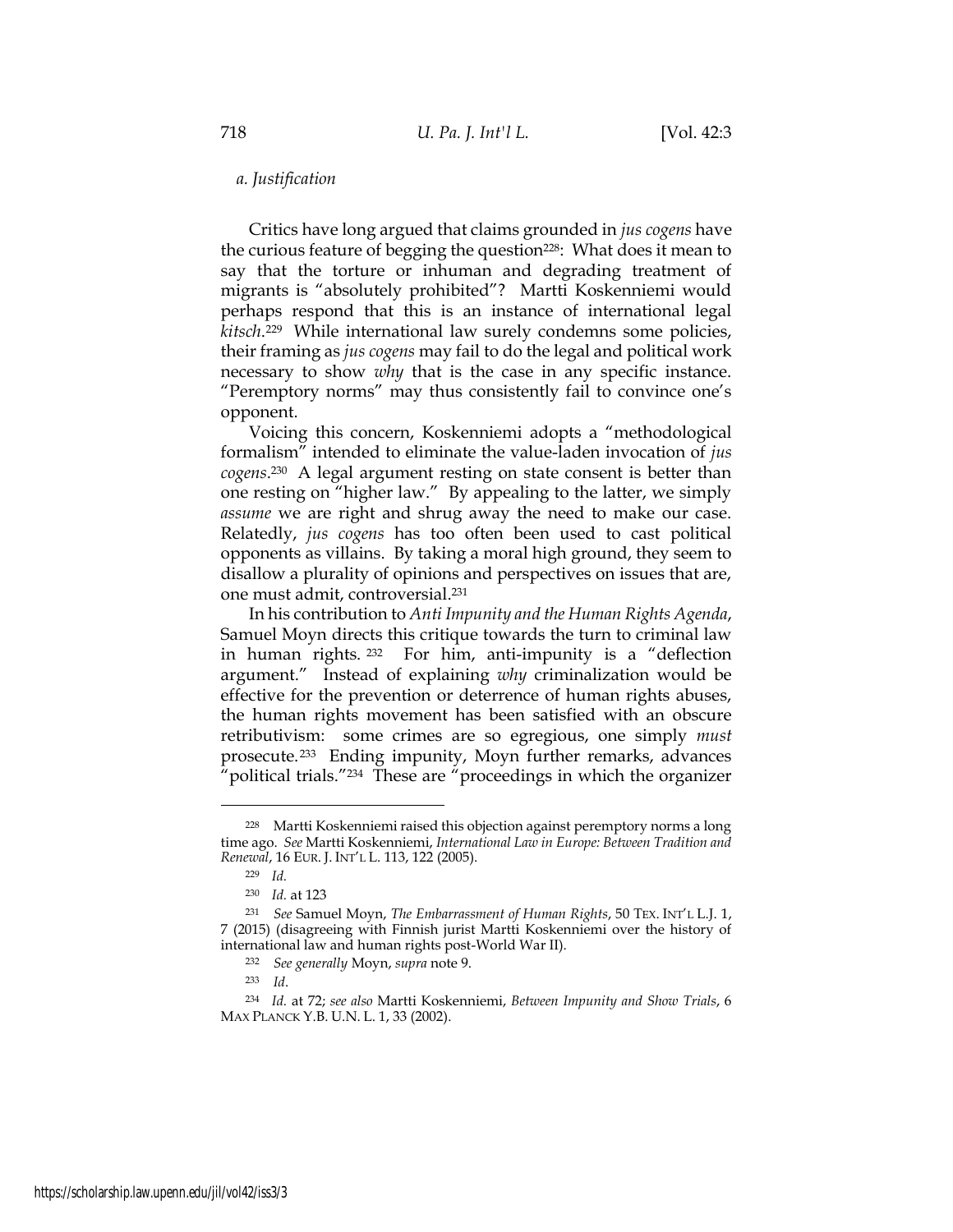of the event has implicit or explicit aims beyond the ordinary workings of the criminal justice system."235 Astonishingly, says Moyn, these political ends are never properly articulated. "The generalized slogan 'ending impunity,'" he writes, "suggests that it is *self-evidently* and *unfailingly* a good thing to mount such political trials."236 While prosecution may or may not be justified, Moyn is alarmed that often no real justification is even *attempted*: "[I]ts validity goes without saying."<sup>237</sup>

For Moyn, the classical articulation of this unexplained retributivism is Hannah Arendt's defense of the Eichmann trial.<sup>238</sup> He thus banks on her intellectual opponent, Judith Shklar, who sought to advance a justification for the Nuremberg trials in specifically *consequentialist* terms.239 The picture he paints, though not unfamiliar, is a bleak one: trials for mass human rights violations, particularly at the ICC, have largely been ineffective under any consequentialist account. Since violators have been tried and sentenced in the domestic sphere, that too is not an unmitigated social benefit: incarceration is a social harm. Ironically, "[t]he human rights movement emerged in opposition to imprisonment .... [I]t is surprising that it is now so focused on throwing people in jail."240 As a general matter, migrant rights lawyers—who have often focused on fighting migrant criminalization and incarceration—surely share the latter view.<sup>241</sup>

Arendt thought that there are certain crimes for which the perpetrator simply "must" be punished.242 Moyn questions how Arendt and other anti-impunity advocates arrive at this conclusion. <sup>243</sup> Yet the examples of migration anti-impunity described above shed a different light on Arendt's retributivism. Rather than merely "deflecting" the need to argue, they convey a

<sup>241</sup> *See, e.g.*, Cathryn Costello, *Human Rights and the Elusive Universal Subject: Immigration Detention Under International Human Rights and EU Law,* 19 IND. J. GLOBAL LEGAL STUD. 257 (2012); Allegra M. McLeod, *The U.S. Criminal-Immigration Convergence and Its Possible Undoing*, 49 AM. CRIM. L. REV. 105 (2012).

<sup>235</sup> Moyn, *supra* not[e 9,](#page-4-0) at 72.

<sup>236</sup> *Id.* at 72.

<sup>237</sup> *Id.* at 71.

<sup>238</sup> *Id*. at 71-72; HANNAH ARENDT, EICHMANN IN JERUSALEM: A REPORT ON THE BANALITY OF EVIL (1963).

<sup>239</sup> Moyn, *supra* note 9, at 70.

<sup>240</sup> *Id*. at 68

<sup>242</sup> ARENDT, *supra* note 238, at 234-252; Moyn, *supra* note [9](#page-4-0)*,* at 70.

<sup>243</sup> Moyn, *supra* note 9, at 70-71.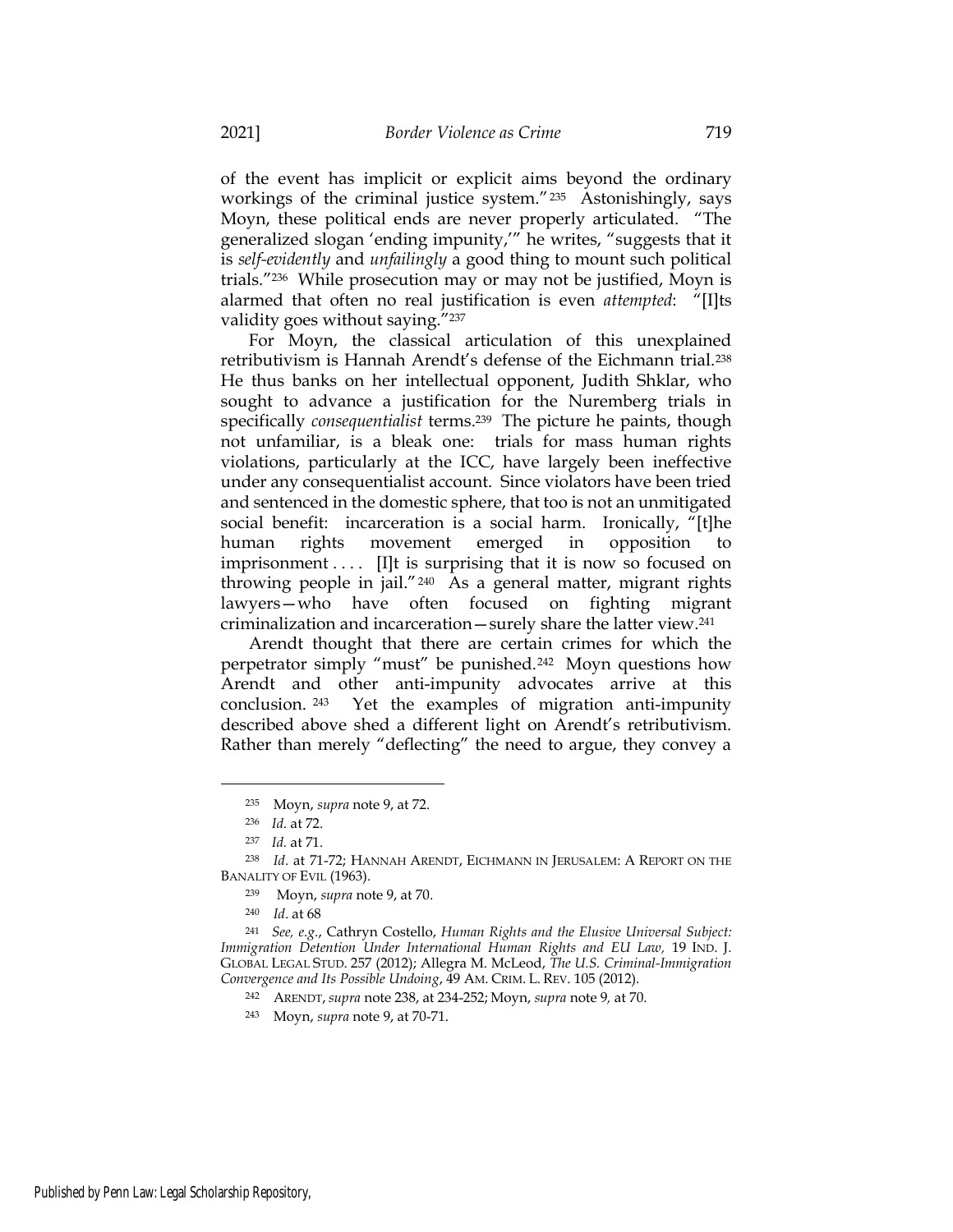specific *kind* of argumentative move. The basic strategy of antiimpunity arguments, as reflected in the migration context, amounts to an attempt to reverse the burden of proof. When we call certain policies "torture," or we liken them to concentration camps, or provide legal analysis according to which they amount to crimes against humanity, what we mean to say is: "If you believe that this kind of suffering is justifiable, *you* should do the work to explain it"; a call for retribution is added for those who allow such human suffering to go on without explanation. From this perspective, the political conversation in which we work to convince one another must be complemented with a more basic attention to the conditions in which conversation proceeds. When certain boundaries on the permissiveness of border violence are set, one may have to reject such premises. The other side needs to first explain how, for example, freezing migrants can be justifiable.<sup>244</sup>

This might sound weird because the burden of proof in a criminal trial is assigned to the prosecution. This of course remains unchanged; but when Moyn asks those seeking to criminalize gross human rights violations to justify their campaign, <sup>245</sup> the appropriate response is that whoever carries out a "widespread or systematic"<sup>246</sup> attack upon migrants needs to do the justifying. After all, the conditions in which the conversation on migration is carried out are themselves politically constructed, and they too can be challenged. The way to challenge them is to reject underlying assumptions that are supposed to render certain categories of violence towards migrants justifiable or even invisible. Work from there.

By proceeding in such a way, the new anti-impunity partakes in reimagining the contours of the polity. It takes the view that law is not only about persuasion or justification within a predetermined context. It is also about simply taking off the table certain kinds of violence against humans in order to transform the context for any debate to proceed. The framing of migration cannot simply be accepted as part of the prerogative of states. To dismiss such a reimagination as lacking justification is to assume that those who represent the extant situation can enjoy the privilege of asking others to justify their positions *first*. A deflection, perhaps; but a principled as well as strategic one.

<sup>244</sup> Alfaro, *supra* note 204.

<sup>245</sup> Moyn, *supra* not[e 9,](#page-4-0) at 71.

<sup>246</sup> This, once again, is the language of Article 7 of the Rome Statute. Rome Statute, *supra* note 12, art. 7.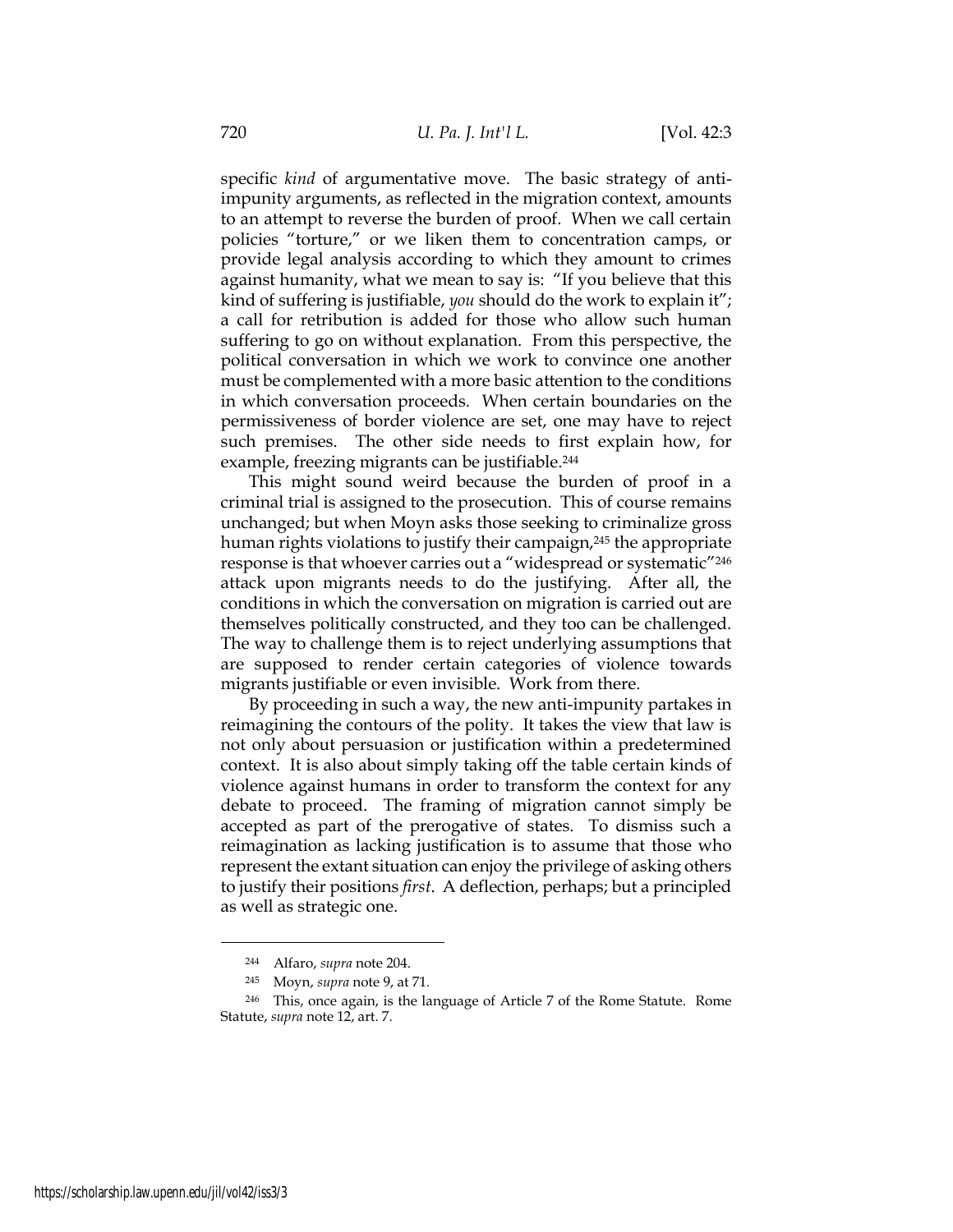Furthermore, in making up our minds about the need to criminalize certain actions, their justifications, and their limitations, we cannot simply hide behind a call for "consequentialism." Such a call on this issue can only make sense against the background of political assumptions that go far beyond what consequentialism *alone* would allow. A consequentialist analysis seeking to "optimize" the outcomes for humans the world over is nearly impossible. Consequentialism will therefore often end up being formulated in terms of what is better for the citizens of a specific country. In this reformulation, however, there is already an implicit preference for citizens over other human beings. <sup>247</sup> This quickly becomes a justification for violence, potentially limitless violence. It is hardly surprising that when it comes to migrants and refugees, a consequentialist argument has very often had "blood on their hands<sup>"</sup> (to return to Chetail's formulation).<sup>248</sup> The "deterrence" paradigm of border enforcement treats migration in staunchly consequentialist terms. The paradigm has taken hold nearly everywhere. <sup>249</sup> Consequentialism has also been invoked, for example, to argue against access to asylum requests.250 It has been recognized—sometimes even by courts—as a relevant factor for placing migrants behind bars and sending warning messages in that way. <sup>251</sup> What "deterrence" does, of course, is precisely consequentialist in allowing the violence toward *some* migrants to "deter" *other* would-be migrants. The underlying unarticulated assumption—not in itself an outcome of consequentialism—is that impervious borders are desirable for the protection of a polity. But it is not even clear that consequentialism, *in and of itself*, can justify a distinction between citizens and non-citizens at the border. Something else is at work.

<sup>247</sup> *See, e.g.*, Catherine Dauvergne, *Citizenship with a Vengeance*, 8 THEORETICAL INQUIRIES L. 489, 495 (2007).

<sup>248</sup> Chetail, *supra* note 78, at 917.

<sup>249</sup> *See* Thomas Gammeltoft-Hansen & James C. Hathaway, Non-Refoulement *in a World of Cooperative Deterrence*, 53 COLUM. J. TRANSNAT'L L. 235 *passim* (2015) (providing a discussion on states' responsibility for aiding migrants and the relationship to international migrant law).

<sup>250</sup> *See, e.g.,* AUSTRALIAN GOV'T, REPORT OF THE EXPERT PANEL ON ASYLUM SEEKERS 13 (2012); *see generally* Mann, *supra* note 62, at 380 (arguing that "[p]ragmatic policy solutions are operative in the continuous exposure of unauthorized migrants from developing countries to inhumane and degrading treatment and refoulment").

<sup>251</sup> *See* HCJ 8665/14 Tashuma Dasta v. The Knesset, 1, 20 (2015) (Isr.) (finding that deterrence can only be the purpose of immigrant detention if it is accompanied by another policy purpose).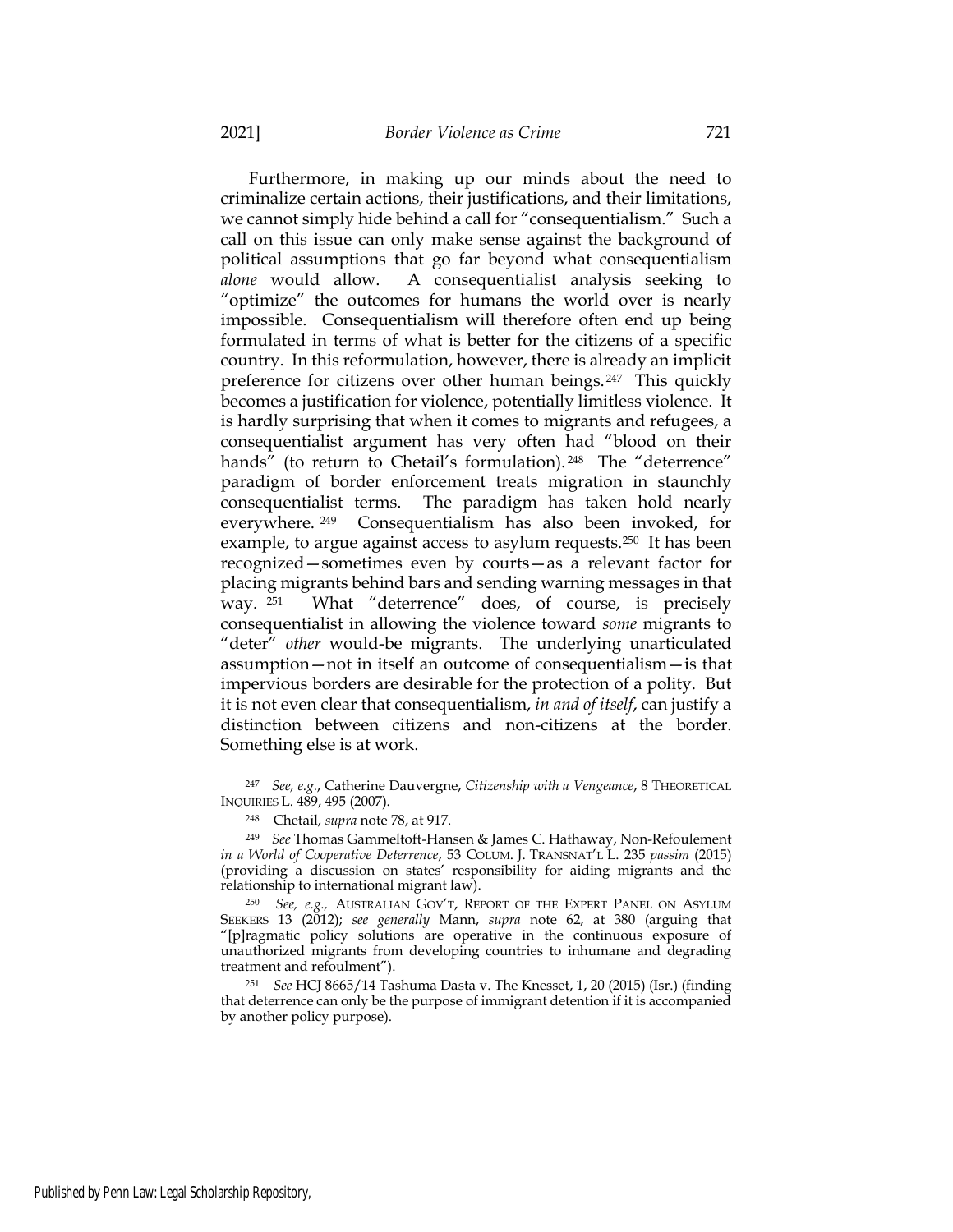To argue against U.S. government lawyers, who say that it is prudent to deny soap to migrant detainees,<sup>252</sup> it is not enough to "rationally" engage (e.g., by discussing probable health risks). It is unlikely that those who support such policies would be convinced by an appeal to statute or treaty law, where they would ignore a *jus cogens* argument. Such individuals should simply not be answered on their own terms. With respect to the spirit of compromise described above, the new anti-impunity is a self-conscious vocabulary of partisanship. <sup>253</sup> It is neither *deflection* nor proper *justification* set out to convey as well as to recruit political power.<sup>254</sup>

<span id="page-47-0"></span>Consider a relevant explanation to the concentration camp analogies, by historian Timothy Snyder. Analogies to past atrocities are a central tenet of anti-impunity, generally. In a short piece, Snyder explained: "Analogizing is not some mysterious operation: It is how we think.... 'Never again' is nothing other than an invocation of that process."255 According to Snyder, we reach back to the past to illuminate the present: "Once we understand something about the history of the Holocaust, we make our way forward again, seeing patterns we would have missed. If we notice a dangerous one, we should act."256 Giving up on analogies in favor of purely consequentialist reasoning may allow atrocities to return.

<sup>252</sup> *See* Kate Cronin-Furman, *The Treatment of Migrants Likely 'Meets the Definition of a Mass Atrocity'*, N.Y. TIMES (June 29, 2019), https://www.nytimes.com/2019/06/29/opinion/immigration-children-detentio n.html [https://perma.cc/55DJ-XS2C].

<sup>253</sup> To use a term Oona Hathaway and Scott Shapiro coined, anti-impunity arguments are designed to "outcast" opponents. Oona Hathaway & Scott J. Shapiro, *Outcasting: Enforcement in Domestic and International Law*, 121 YALE L.J. 252 *passim* (2011).

<sup>254</sup> Kate Cronin-Furman advanced an argument about the merits of such rhetoric. Cronin-Furman, *supra* note 252. For her, the criminal law vocabulary allows a focus on individuals, which will then impose on them a personal cost. *Id.* Even if they are not ultimately prosecuted, the idea is that those involved in something like child separation will become ashamed within their social circles, and that their reputations will suffer. *Id.* While I am not entirely sure such a strategy is always warranted, it is a strategic choice, which may advance a political struggle (or backfire against it). It therefore makes no sense to abandon or discard the tools of criminal law in the struggle against border violence. Of course, advocates using it must be self-conscious and sensitive to the likely outcomes, and cognizant of both short-term and long-term effects. For a conceptualization of such practices of "stigmatization" as a fundamental purpose of international criminal law, see Frédéric Mégret, *Practices of Stigmatization*, 76 L. & CONTEMP. PROBS. 287, 288 (2013).

<sup>255</sup> Timothy Snyder, *It Can Happen Here*, SLATE (July 12, 2019, 12:11 PM), https://slate.com/news-and-politics/2019/07/holocaust-museum-aoc-detentioncenters-immigration.html [https://perma.cc/8TEH-5MEX].

<sup>256</sup> *Id.*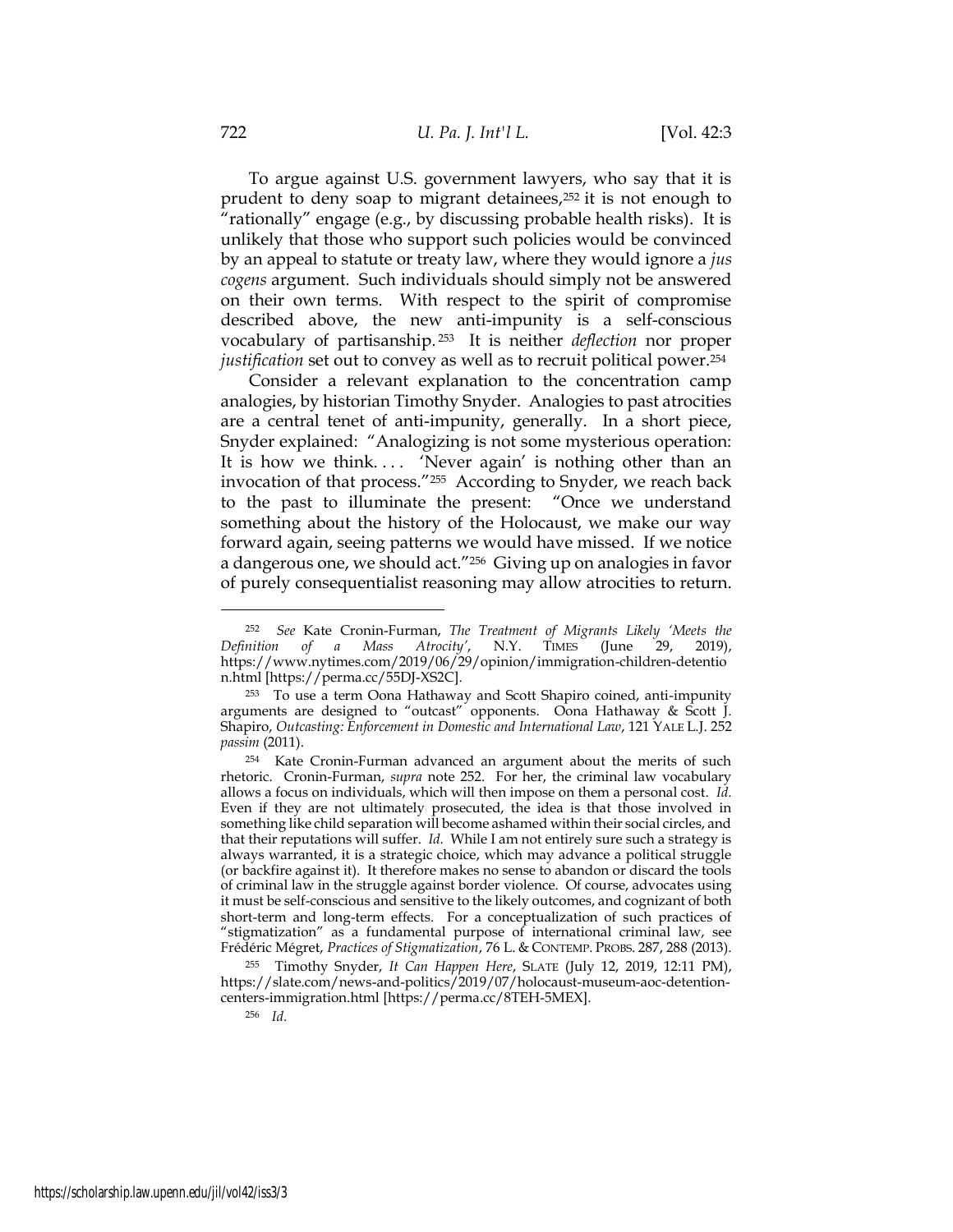As Snyder puts it, "'never again' becomes its own opposite: 'It can't happen here.'"<sup>257</sup> Analogy, in other words, is a type of justification.

Invoking a chilling illustration, Snyder explains how Nazis lured famished Jews to the killing with rolls and jam; for its own part, "ICE used doughnuts to lure hungry migrants to a place where they could be arrested, seizing mothers and leaving children behind."258 The bottom line: "While that is not exactly like using marmalade to lure Jews to the *Umschlagplatz* .... The same kind of mind drew suffering people with sugar in 2018 as in 1942."259 Such analogies drive anti-impunity, old and new. If we decided to criminalize atrocity back then, perhaps we must act now as well; if trials were what we did back then, perhaps it is not foolish to push for trials now, as well. That does not mean that the two historical conditions are the same. Nor does it suggest that the United States is engaging in a policy similar to Nazi extermination. But it does mean that the two instances fall within a category of violence that should be rejected altogether.

The anti-impunity skeptic will still raise a legitimate objection. There is a world of difference, they will say, between using analogy as a call for political action (as Snyder does), and the retributivist conclusion that one "must punish." Can putting more people in prison ever be a progressive solution to anything? Perhaps not a solution. But as long as we have prisons, let them be filled with those who have committed the worst of crimes, instead of with migrants and refugees.

# *b. Structural Violence*

For Engle, one of the main problems with criminal law is its focus on individuals. <sup>260</sup> Perhaps the major strand of critique directed at anti-impunity argues that this preference for individuals occludes larger systemic issues, which can then go unaddressed. Individualizing responsibility may serve to distract advocates from deeper social-economic hierarchies, structural discrimination on

<sup>257</sup> *Id*.

<sup>258</sup> *Id*.

<sup>259</sup> *Id*.

<sup>260</sup> Engle, *supra* not[e 4,](#page-3-0) at 1120–22.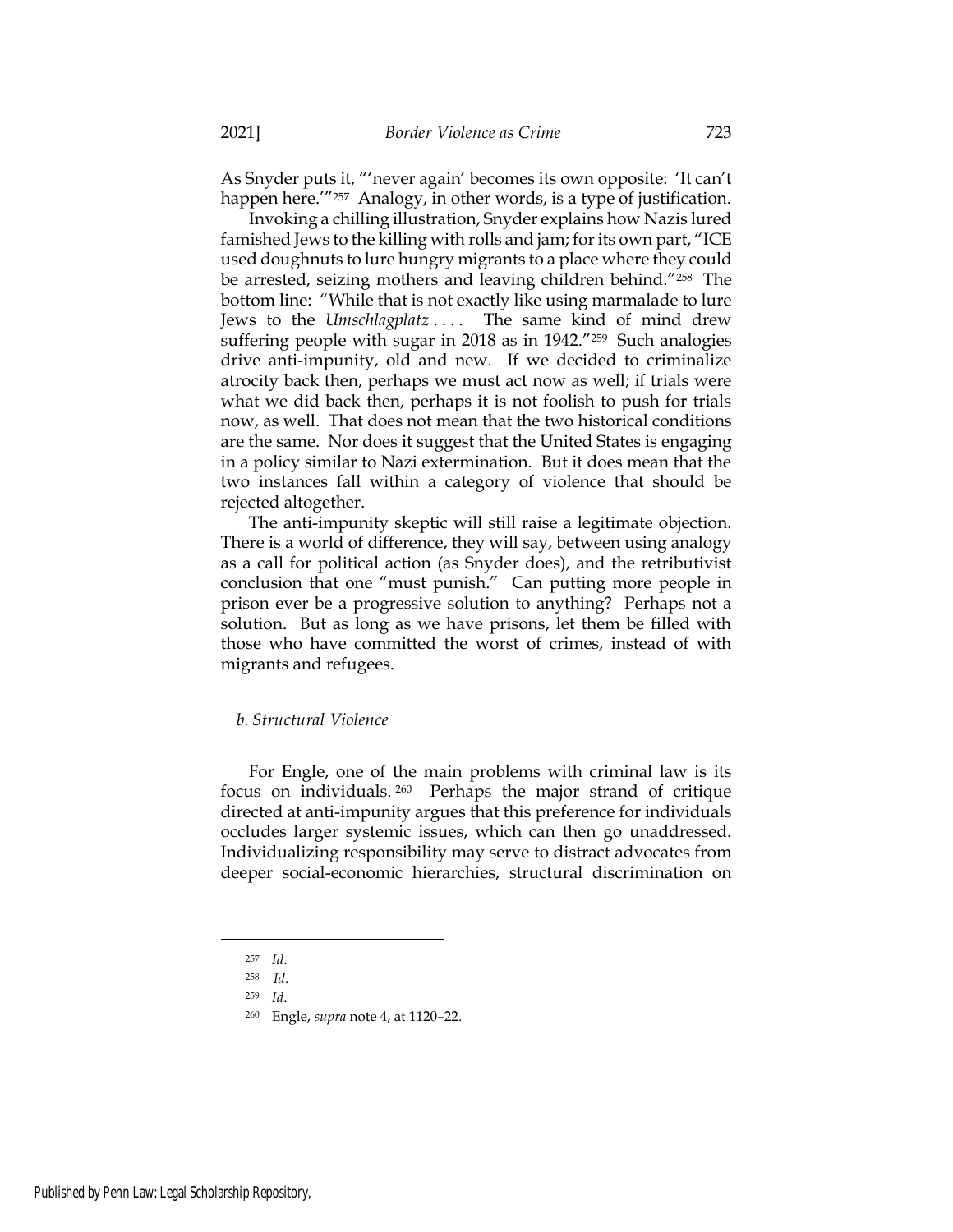racial or other grounds, or colonial subordination.261 If one focuses on individual heroic acts in the face of atrocity, they become more likely to forget that the actions or omissions of individuals are shaped by social conditions. The underlying social conditions should therefore be at the center of transformative political programs. Criminal law is ill-suited for the task.

This critical tradition, too, emerged long before the human rights turn to criminal law. While Moyn opposes Arendt in his critique of anti-impunity, <sup>262</sup> Engle relies on Arendt's exact same work to explain this second point.<sup>263</sup> She thus quotes Arendt's observation, once again in the context of the Eichmann trial, that "we convince ourselves that if we remove the bad actors, we deal with evil."<sup>264</sup> And indeed, Arendt's 1963 book, *Eichmann in Jerusalem*, is one of the most influential analyses of structural violence in twentieth century social thought.<sup>265</sup> The book's famous subtitle, referring to "the banality of evil," has preoccupied generations of commentators.<sup>266</sup> It captures how the most atrocious violence can be structurally embedded in the social norms we live by. Blaming a few defendants for the violence of an entire society may therefore be an exercise in self-deception. Engle follows Arendt in her argument that in obscuring state responsibility, international criminal law misses the

<sup>261</sup> *See, e.g*., Bonita Meyersfeld, *Domestic Violence, Health, and International Law*, 22 EMORY INT'L L.REV. 61, 77–86, 101–02 (2008) (observing that international law has transformed from understanding violence against women as primarily individual, to conceptualizing it as a way in which they are structurally subordinated to men).

<sup>262</sup> *See* Moyn, *supra* not[e 9,](#page-4-0) at 70–72.

<sup>263</sup> Engle, *supra* not[e 18,](#page-6-0) at 44.

<sup>264</sup> *Id.*

<sup>265</sup> *See* ARENDT, *supra* note 238.

<sup>266</sup> *Id.*; *see, e.g*., Peter Burdon, Gabrielle Applyby, Rebecca LaForgia, Joe McIntyre & Ngaire Naffine, *Reflecting on Hannah Arendt and Eichman in Jerusalem: A Report on the Banality of Evil*, 35 ADEL. L. REV. 427, 429–32 (2014); Shoshana Felman, *Theaters of Justice: Arendt in Jerusalem, the Eichmann Trial, and the Redefinition of Legal Meaning in the Wake of the Holocaust*, 1 THEORETICAL INQUIRIES L. 465, 467–72 (2000); Stephan Landsman, *The* Eichmann *Case and the Invention of the Witness-Driven Atrocity Trial*, 51 COLUM. J. TRANSNAT'L L. 69, 70–72 (2012); *cf.* DAVID CESARANI, BECOMING EICHMANN: RETHINKING THE LIFE, CRIMES, AND TRIAL OF A "DESK MURDERER" 4 (2006) (arguing that Arendt's thesis about Eichmann's ordinariness was to a large extent "predetermined and mythological"); DEBORAH E. LIPSTADT, THE EICHMANN TRIAL 165 (2011) (criticizing Arendt for discounting the evidence about Eichmann's centrality in plotting the genocide); BETTINA STANGNETH, EICHMANN BEFORE JERUSALEM: THE UNEXAMINED LIFE OF A MASS MURDERER xxiii (2014) (according to which, in the many years of controversy surrounding Arendt's book, it has "served to distract us from the matter at hand").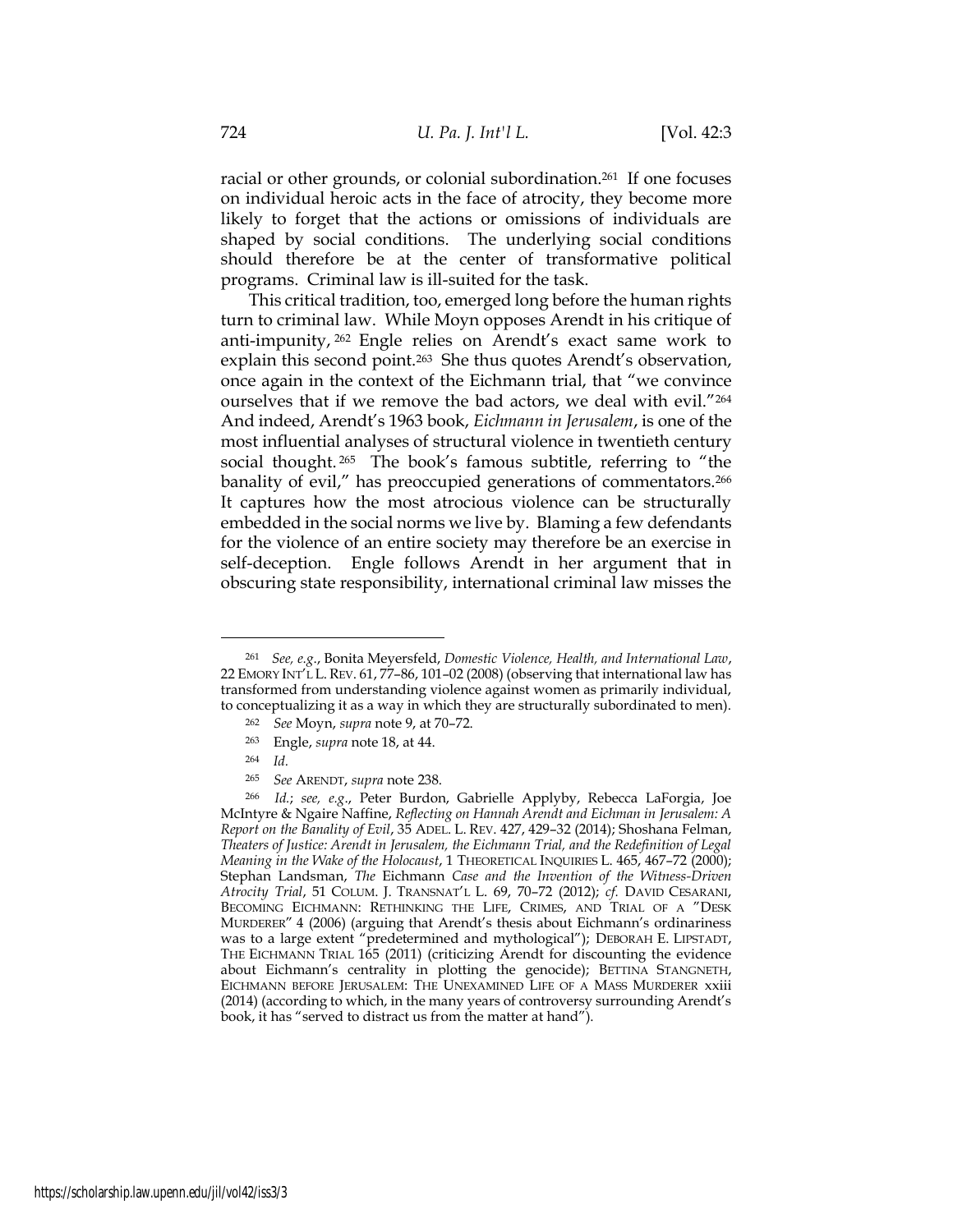ways in which bureaucracy functions.267 Does this critique of the criminal law apply to the new anti-impunity?

For Engle, the structural violence that criminal law fails to address is intertwined with the violence of economic inequality.<sup>268</sup> She develops her critique focusing on attempts to address systemic human rights violations through criminal law. She highlights a relationship between criminal law and economic policies that result in gross domestic inequalities: "Given that neoliberalism depends upon and reinforces criminal law, in part to protect private property rights, the cards are stacked against any attempt to use criminal law to challenge neoliberalism." 269 She thus suggests that tax law, corporate law, and private law generally, may be better suited than criminal law to counter inequality both on the domestic and on the global levels.270 Thus, for example, Engle observes that despite the ICC's mandate to grant compensation to victims, criminal law is illsuited for such economic remedies: "Given the selectivity of criminal prosecutions, the granting of these types of reparation is relatively arbitrary." <sup>271</sup> Alongside a co-author, Helena Alviar García, Engle argues that, in the Colombian context, "the campaign against impunity might have displaced concern for the structural causes of violence and the need to address them deliberately and explicitly."<sup>272</sup>

In the context of armed conflict, both Engle and Moyn have accused anti-impunity of an agenda of "humanizing war," which has allegedly displaced a broader program of ending war.<sup>273</sup> A similar concern has often arisen in my mind in the migration context. Might focusing on the torture and inhuman and degrading treatment of migrants end up simply advancing safer and "better" migrant detention facilities? In both cases—war and migration—the concern is that identifying and insulating instances of gruesome violence helps normalize a structurally violent system. It is

<sup>267</sup> Engle, *supra* note 17, at 44.

<sup>268</sup> *Id*. at 46.

<sup>269</sup> *Id.*

<sup>270</sup> *Id.*

<sup>271</sup> *Id*.

<sup>272</sup> Alviar García & Engle, *supra* note [34,](#page-9-0) at 233; *see also* Natalie Sedecca, *The 'Turn' to Criminal Justice in Human Rights Law: An Analysis in the Context of the 2016 Colombian Peace Agreement*, 19 HUM. RTS. L. REV. 315, 315-45 (2019) (discussing the turn to a focus on criminal prosecution and custodial sentencing in international law).

<sup>273</sup> Engle, *supra* note 4, at 1101–02; Moyn, *supra* not[e 9,](#page-4-0) at 73–74.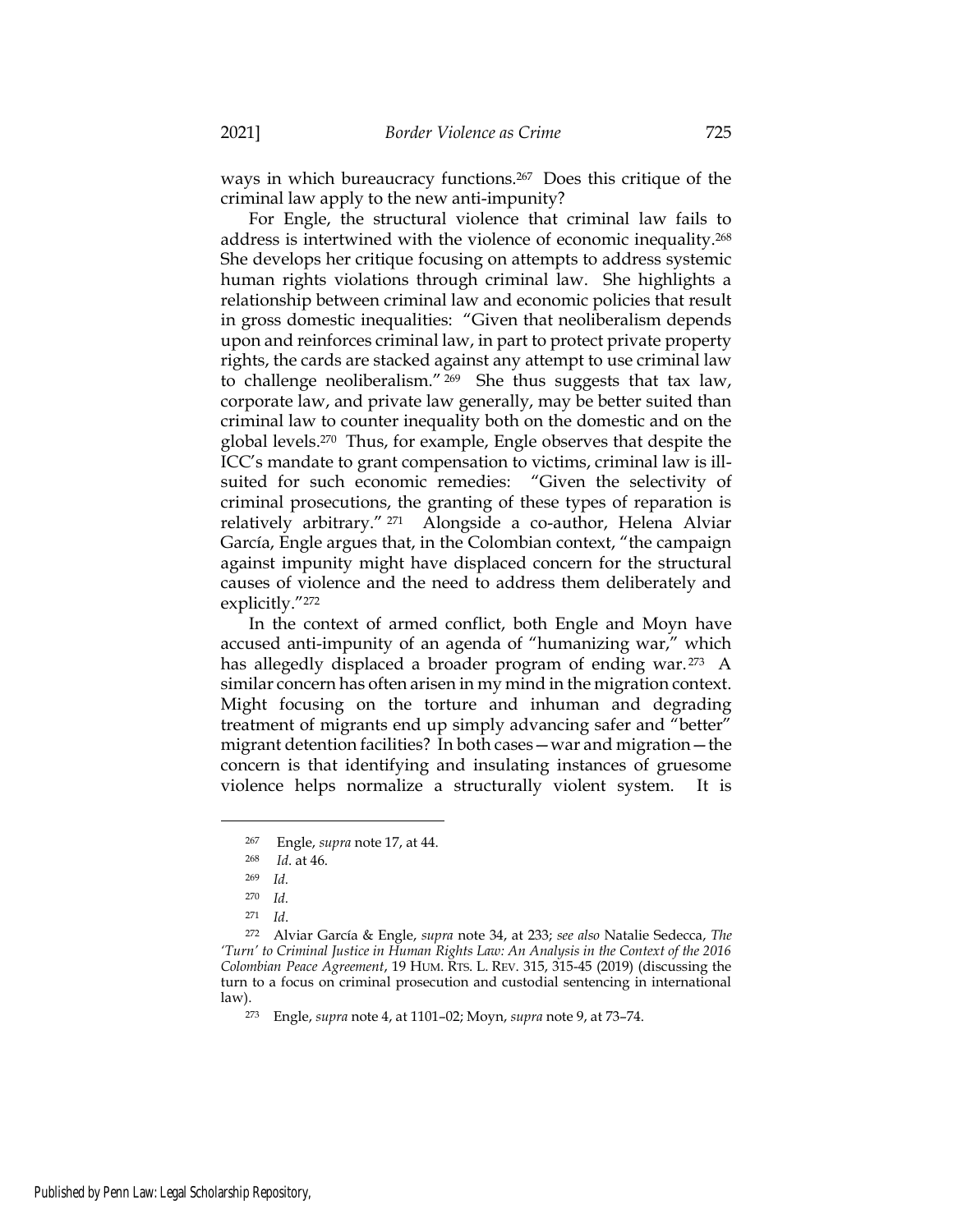imaginable that a program of "prosecuting ICE," even if carried forward, will serve to penalize "bad apples"—low-level agents who may themselves be victims of an economic elite.274 Higher-ranking state officials, including Donald Trump -- or indeed Joe Biden - would remain off the hook.

Moving to another example from the European context, it is hard to question the value of work such as performing rescue at sea.275 In some ways, these are direct descendants of the sanctuary tradition invoked above.<sup>276</sup> Their focus on saving lives is common to some of the efforts that laid the groundwork for criminalization, or those that made criminal allegations. Think of Heller and Pezzani's reporting on the organizational and personal *intentions* that lead to omissions of rescue;<sup>277</sup> and of an argument such as one raised by Shatz and Branco, namely, that omissions of rescue constitute a crime against humanity.278 A legitimate question is whether liberal policymakers in Europe may not *harness* such arguments in a policy ultimately designed to *save migrants and asylum seekers precisely in order to keep them off of European soil*. <sup>279</sup> This indeed may be a fair description of long-held aspirations among centrist policymakers, seeking to more effectively "externalize" European border controls.280 According to such a plan, people would be saved and immediately sent to a safe location outside Europe, where they may nevertheless not be able to realize a life worth living. The sea would be territorialized: a watery, porous sea border would be replaced by a much "harder" one, perhaps relying on the help of drones and other surveillance technologies.281 This may not be an advantage from the standpoints of those who want more open borders.<sup>282</sup>

- <sup>279</sup> *See* Kalpouzos & Mann, *supra* note 123.
- <sup>280</sup> *See supra* note 94.

<sup>274</sup> *See* Itamar Mann, *Hangman's Perspective: Three Genres of Critique Following*  Eichmann, *in* OXFORD HANDBOOK OF INTERNATIONAL CRIMINAL LAW 652 (Kevin Jon Heller et. al. eds., 2020).

<sup>275</sup> *See UN Special Rapporteur Attacks "International Regime of Impunity" Over Migrant Deaths*, *supra* note [40.](#page-10-0)

<sup>276</sup> *See* Falk, *supra* note [50.](#page-12-0)

<sup>277</sup> *See* Heller & Pezzani, *supra* note 145.

<sup>278</sup> *See* Shatz & Branco, *supra* note 153.

<sup>281</sup> *See* Daniel Howden, Apostolis Fotiadis & Antony Loewenstein, *Once Migrants on Mediterranean Were Saved by Naval Patrols. Now They Have to Watch as Drones Fly Over*, GUARDIAN (August 4, 2019), https://www.theguardian.com/world/2019/aug/04/drones-replace-patrol-ship s-mediterranean-fears-more-migrant-deaths-eu [https://perma.cc/BW47-JKG9].

<sup>282</sup> *See* Mann, *supra* note 51.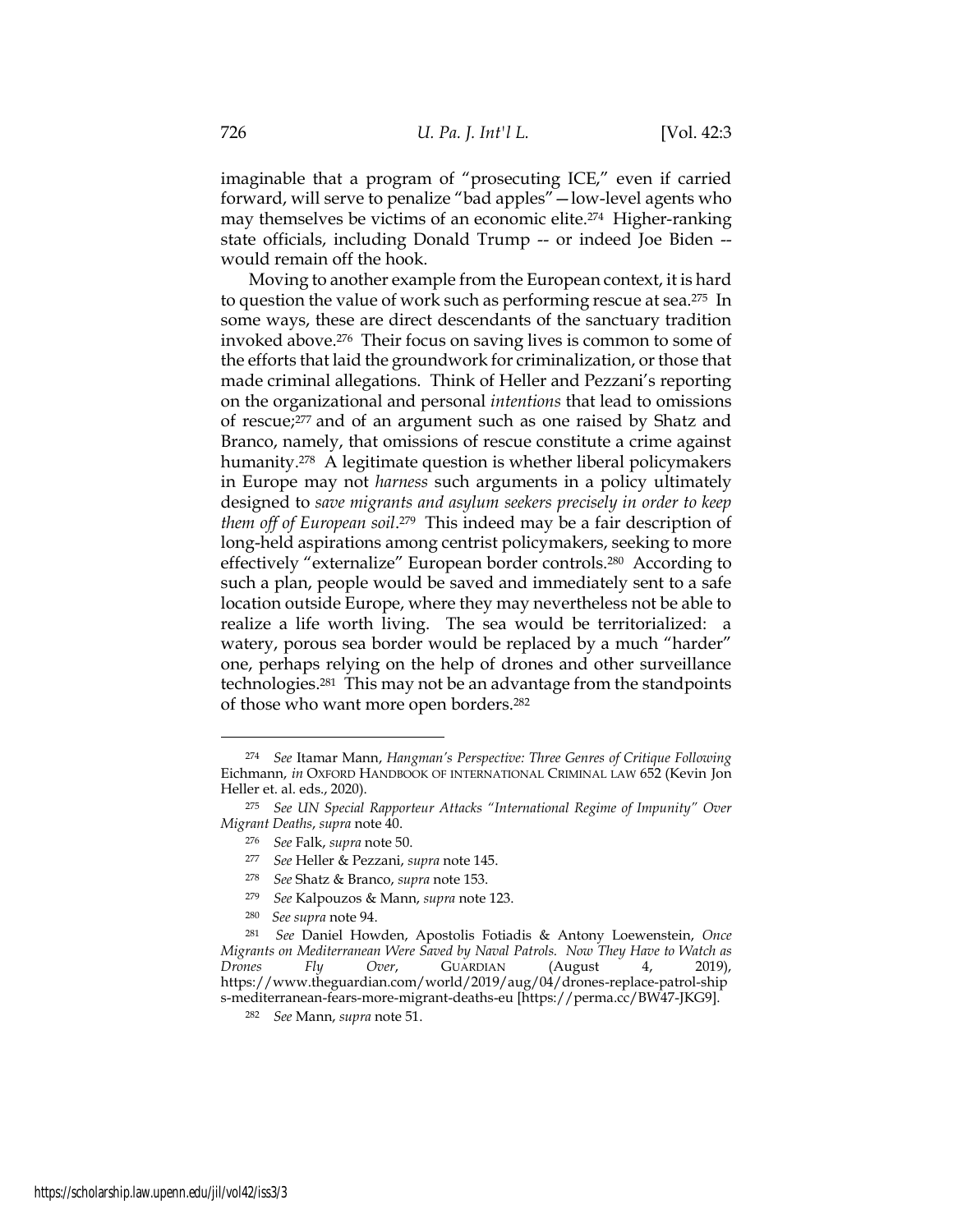But such a critique of migration anti-impunity may miss some of its specificity. In the migration context, the turn to criminal law was also an attempt to shed light on the role of for-profit corporations in border violence.283 This is reflected clearly, I believe, in the Article 15 submission that GLAN and the Stanford clinic submitted to the ICC prosecutor, directed at the complicity of the Spanish company Ferrovial.284 We have also seen, in the Australian context, that the turn to criminal law came *alongside* a use of tort law in a class action alleging that such firms are liable for crimes against humanity.<sup>285</sup> These intersections of criminal law with tort law go beyond a simple retributivism and are self-consciously designed to achieve material results through criminal law alongside other legal disciplines. In other words, criminal law is merely one aspect of a multi-pronged program that is, ideally, very cognizant of the need to address "structural" problems. Ultimately, what is needed is a pluralist legal strategy in which different areas of law complement (rather than displace) each other.<sup>286</sup>

The way in which torts claims can build on an allegation of crimes against humanity has been demonstrated most vividly in the Australian case of *Kamasaee v Commonwealth*. <sup>287</sup> As Gabrielle Holly explains, allegations against the companies that facilitated detention in Manus and Nauru were framed in negligence.288 Yet they

mirror the matters relied on in NGO reports alleging contraventions of IHR [International Human Rights] law and those relied on in the Communiqué [The Stanford/GLAN Article 15 Communication] to support the views of its authors that the Australian Government and its corporate contractors could be prosecuted for crimes against humanity.<sup>289</sup>

- <sup>288</sup> Holly, *supra* note 285.
- <sup>289</sup> *Id.* at 70 (footnotes omitted).

<sup>283</sup> *See* Ioannis Kalpouzos, *International Criminal Law and the Violence Against Migrants*, 21 GERMAN L.J. 571, 585–88 (2020).

<sup>284</sup> Achiume, *supra* note 56.

<sup>285</sup> Gabrielle Holly, *Transnational Tort and Access to Remedy Under the UN*  Guiding Principles on Business and Human Rights: Kamasaee v Commonwealth, 19 MELB. J. INT'L L. 52, 53-54 (2018).

<sup>286</sup> *See* Barrie Sander, *History On Trial: Historical Narrative Pluralism Within And Beyond International Criminal Courts*, 67 INT'L & COMPAR. L.Q. 547, 548 (2018); Nikolas Feith Tan & Thomas Gammeltoft-Hansen, *A Topographical Approach to Accountability for Human Rights Violations in Migration Control,* 21 GERMAN L.J. 335, 336 (2020).

<sup>287</sup> *Kamasaee v Commonwealth* (2016) 52 VR 368; Holly, *supra* note 285.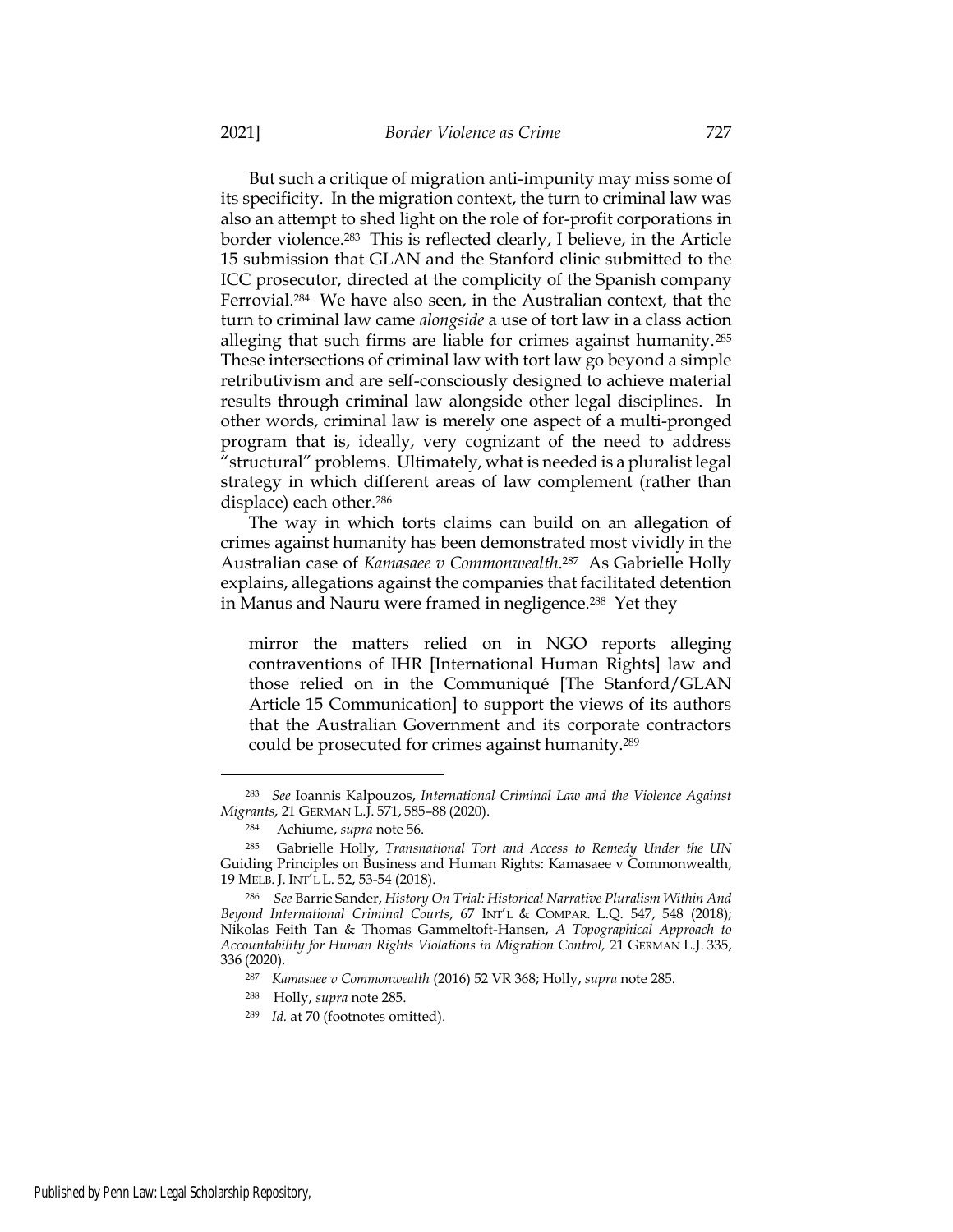In other words, the international criminal law allegations formed a basis for the tort claim and lent it some weight. The *Kamasaee* case surely secured an economic remedy, which is what, for Engle, is missing from anti-impunity initiatives. On June 7, 2017, the parties settled for a sum of 70 million Australian dollars (around 47 million U.S. dollars),<sup>290</sup> 97 percent of which had been disbursed to victims by April 2018.<sup>291</sup> This was "the largest human rights class action settlement in Australian history."<sup>292</sup>

As Holly emphasizes, this economic remedy did not put an end to the structural issues the case sought to tackle. The very fact the case was settled meant that underlying matters of Australian liability were not decided: "[T]he settlement means that there is still no clarity regarding the legal limits on how Australia is entitled to conduct its offshore detention centres, and what its corporate contractors may do to facilitate its policy."293 Similarly, the case did not remove "the veil of secrecy that remains draped over the offshore detention centres."294 While I agree with Engle entirely that economic remedies are crucial in order to address structural violence, they do not suffice. There is a certain residue of structural violence in eschewing accountability, and a massive lack of transparency, which tort litigation may be amenable to. Countering these outcomes in a continued struggle may mean doubling down on the international human rights law and international criminal law strategies, not least because they involve non-Australian forums. Australian courts, even while facilitating an economic remedy by way of settlement, have gone a long way to defend an accountability gap and executive interests, such as secrecy.

Further, the interface between criminal law and private law is rooted in the intellectual sources of the new anti-impunity. The turn to criminal law in the migration context reflects, at least in part, *a concerted effort to redirect earlier anti-impunity campaigns precisely towards more structural issues*. Think, for example, of the relatively early conceptualizations of "state crime" in the Australian context.<sup>295</sup> The term, at least initially more conceivable in criminology than in

- <sup>294</sup> *Id*. at 82 (footnote omitted).
- <sup>295</sup> *See* Green & Grewcock, *supra* note 64.

<sup>290</sup> *Id.* at 71.

<sup>291</sup> *Id*.

<sup>292</sup> *Id*. at 54.

<sup>293</sup> *Id*. at 81 (footnote omitted).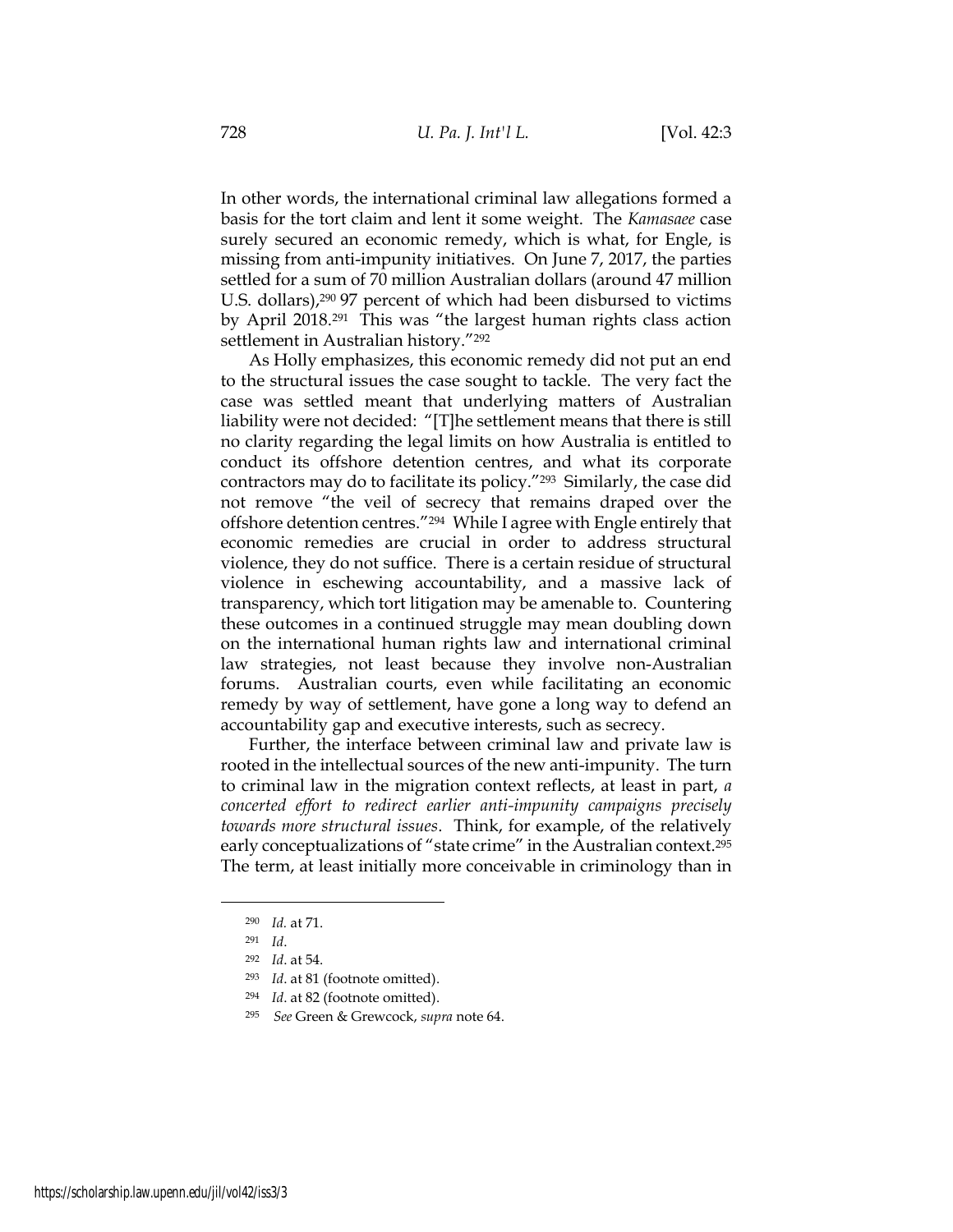law, arguably invited the development of a doctrinal space between the international law of state responsibility and criminal law. This was directed to the protection of the world's poorer populations those who typically cross borders in an unauthorized way.

The work Ioannis Kalpouzos and I did on "banal crimes against humanity" shared a similar agenda.<sup>296</sup> Responding to the Arendtian framing that had also preoccupied Engle, we chose a different direction. Rather than developing an argument against criminal law, we tried to develop a set of criminal law tools that would overcome a shortcoming of the discipline and capture structural violence. <sup>297</sup> Like the "state crime" paradigm, Albahari moves between notions borrowed from criminal law and an analysis of structural violence.298 As reflected both in the academic work and advocacy in all three regional contexts discussed above, the category of "deterrence" emerged ostensibly as a form of governance for large scale populations. Recontextualizing it as amounting to criminal activity is perhaps the boldest and most important collective contribution of the new anti-impunity to a struggle against structural violence.

On a higher level of generality, the new anti-impunity is aimed directly at global structural issues, primarily global redistribution and decolonization.299 No less important is the basic effort to simply *terminate* wrongful activity, which is as much a remedy of human rights law as it is a remedy of criminal law. Considering the *jus cogens* of the new anti-impunity, one might better think of the project as one of abolishing certain forms of border violence, not necessarily imprisoning its perpetrators.

While ambitious programs for global redistribution of wealth have largely failed, one avenue for such redistribution that has arguably been more successful is the bottom-up efforts of migrants. Moving and working across borders, citizens of impoverished countries have managed to send considerable remittances home. Often exposed to slave-like conditions in difficult jobs such as agriculture, they have nevertheless been able to positively influence

<sup>296</sup> *See* Kalpouzos & Mann, *supra* note 123.

<sup>297</sup> *Id.*; s*ee also* Mann, *supra* note 30.

<sup>298</sup> *See* Albahari, *supra* note 138, at 22.

<sup>299</sup> *Cf.* E. Tendayi Achiume, *Migration as Decolonization*, 71 STAN. L. REV. 1509 (2019) (arguing for a different theory of state sovereignty, which affects economic migrants).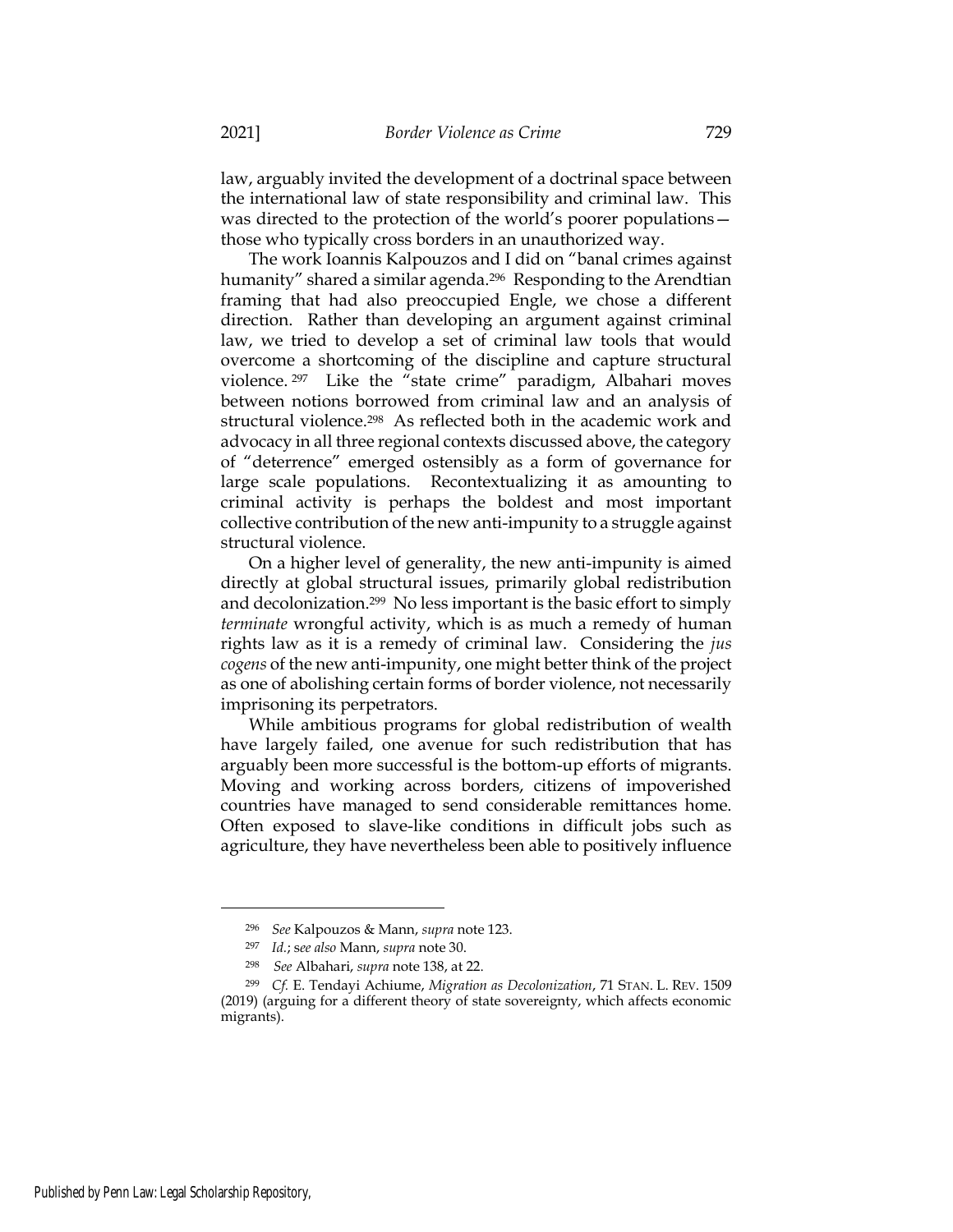the GDPs of their countries.300 Rather than direct transfers of wealth, migrants, both authorized and unauthorized, have arguably been at the forefront of a struggle against global inequality.

For some left-leaning critics, this contribution to reducing global inequality may be associated with a contribution to domestic inequality.301 According to such a position, a freer movement of labor, often alongside lifting trade barriers, has resulted in an increased vulnerability of workers more generally. The latter proposition is probably the most important challenge to left-leaning advocates working for porous or open borders. Yet we believe there is no necessary zero-sum game in which granting opportunities for workers from abroad means disempowering domestic labor. The aim to criminalize border violence should come hand in glove with a concern for redistribution of wealth and particularly for labor at home. Moving to de-colonization, Tendayi Achiume has provided perhaps the most compelling account. For her, such a bottom-up movement of migrants also helps redefine formerly colonial societies, in a way that reflects their debts to former colonies.<sup>302</sup>

Taking these background conditions into account, the work of advocates engaging in the new anti-impunity can be conceptualized in terms of *increasing the costs* of border enforcement. Even if the campaign results in improved detention conditions, such improvement may end up being of use for global redistribution and/or decolonization "from below." The hope is that if one renders border violence more tolerable, this will indirectly facilitate a measure of freedom of movement. And freedom of movement may be the most effective and appropriate way of addressing certain kinds of global structural violence that have proven particularly intractable otherwise.

<sup>300</sup> *See, e.g.*, Muhammad Azam, *The Role of Migrant Workers Remittances in Fostering Economic Growth: The Four Asian Developing Countries' Experiences*, 42 INT'L J. SOC. ECON. 690, 690-705 (2015) (examining the economic impact of migrant workers on economic growth in four developing countries).

<sup>301</sup> *See* Ravi Kanbur, *Globalization and Inequality, in* HANDBOOK OF INCOME DISTRIBUTION 1845 (Anthony B. Atkinson & François Bourguignon eds., 2015) (focusing on the discussion in section 7 on remittances and inequality).

<sup>302</sup> *See* Achiume, *supra* note 308, at 1567.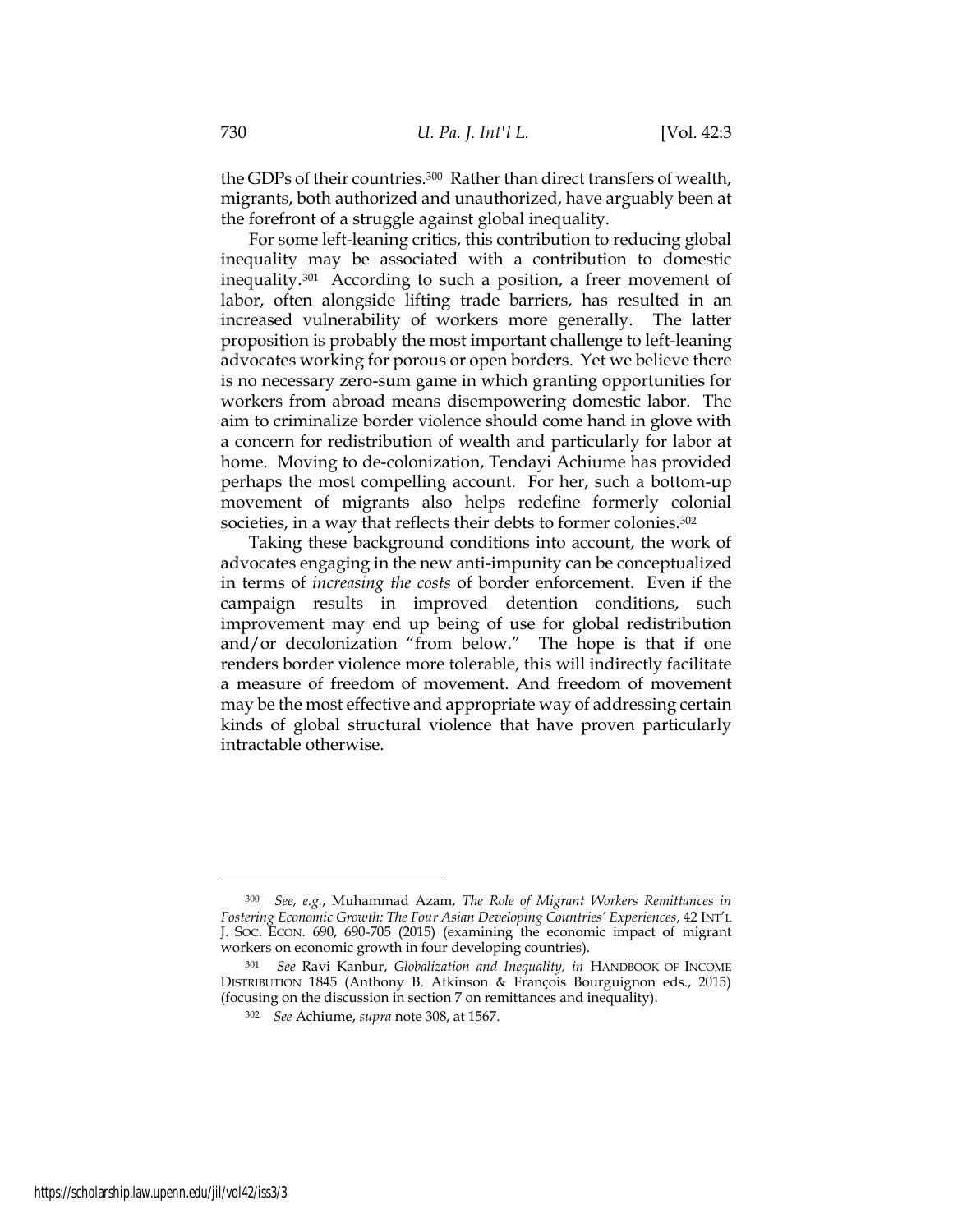# *c. Law and Politics*

In a closely related point, Zinaida Miller observes that "antiimpunity is a kind of anti-politics."<sup>303</sup> Miller's sentiment may at first blush ring true about the new anti-impunity. Think again of Patronaggio's investigation against Salvini for "kidnapping."304 As illustrated by the Italian Senate, if voters are not in line with antiimpunity agendas, their representatives will quickly render futile any appeal to criminal law.305 Anti-impunity advocates hopeful of torture prosecutions against George W. Bush's national security team saw a similar dynamic even after Barack Obama's election. Obama had suggested his administration would consider such prosecutions, but once in office came nowhere near them presumably wary of their political unpopularity.306 Threatening to prosecute where it is politically unpopular is a risky thing to do. It may be likened to pointing an unloaded gun at one's enemy. Further, the rhetorical appeal of mass atrocity may invite a robust and destructive political backlash—something Obama may have sought to prevent, and that Salvini has *embodied*. For consequentialists who seek to better defend human rights, a political backlash is surely another harm that should be forestalled. Seemingly apolitical appeals to criminal law may play in favor of popular leaders aiming to score points against the rule-of-law bureaucracy.

Turning to a criminal law vocabulary may be perceived as a way of avoiding the more difficult conversation: why, in the first place, are migrants and refugees presently exposed to such horrid conditions in so many parts of the world? What are the pragmatic solutions that can be offered to help them? While the enforcement of national borders in many parts of the world surely depends on horrible violence, it is unclear that we know how to do away with them. In the face of intensified migration due to climate change, 307

<sup>303</sup> Miller, *supra* note 18, at 160.

<sup>304</sup> *See supra* notes 149-152 and accompanying text.

<sup>305</sup> *See* Vampa, *supra* note 148.

<sup>306</sup> Adam Serwer, *Obama's Legacy of Impunity for Torture,* ATLANTIC (Mar. 14, 2018), https://www.theatlantic.com/politics/archive/2018/03/obamas-legacyof-impunity-for-torture/555578/ [https://perma.cc/4EEK-L9DT].

<sup>307</sup> Mariam Traore Chazalnoël, *Climate Change and Migration in Vulnerable Countries*, Sustainable Dev. Goals (Sept. 3, 2019), https://www.un.org/sustainabledevelopment/blog/2019/09/climate-change-an d-migration-in-vulnerable-countries/ [https://perma.cc/72CK-6EVY].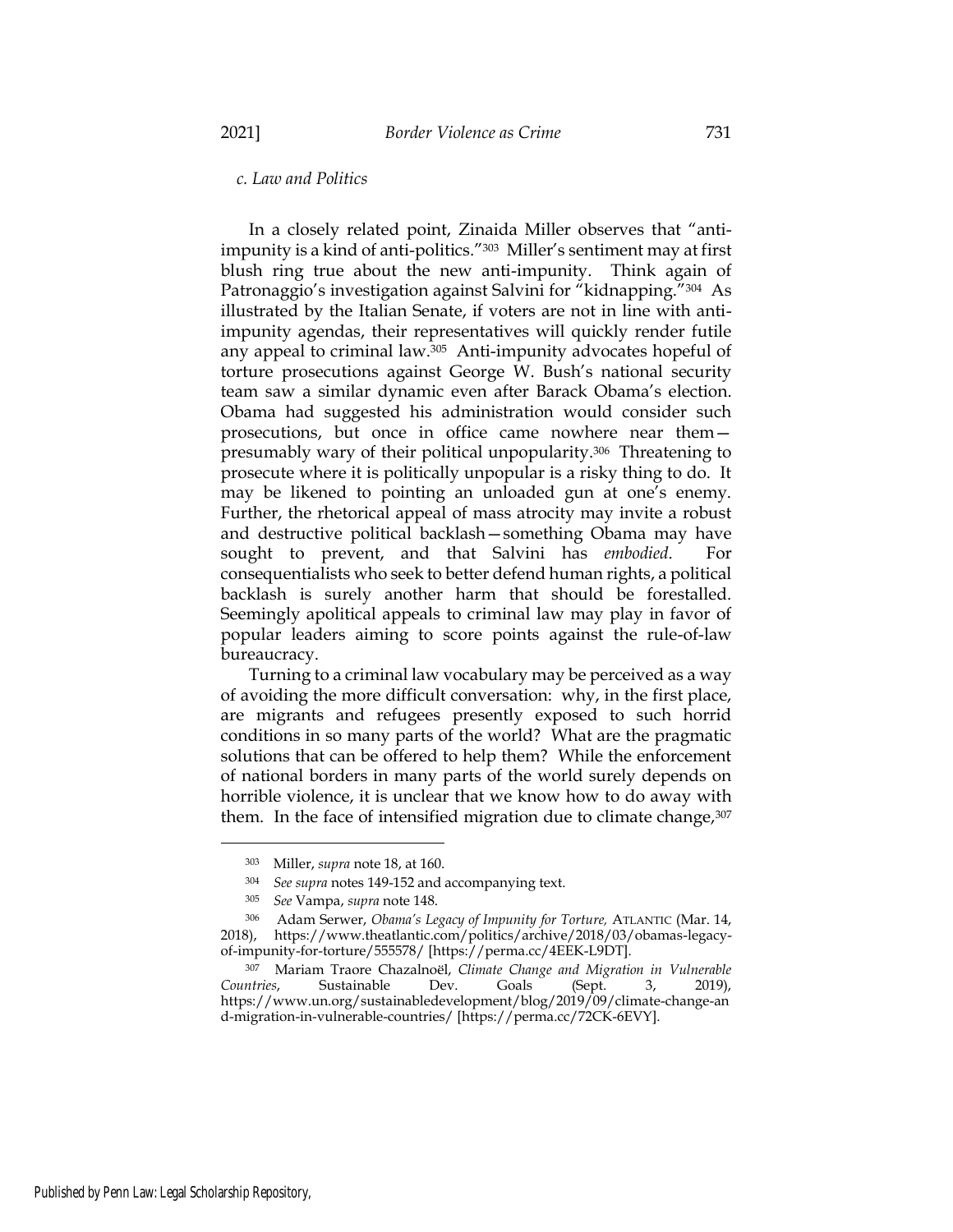the concerns citizens have for their own security are ever more acute; translating them to worries about migration is sometimes understandable. Taken together, these arguments seem to indicate that the new anti-impunity—from Andrew Wilkie to Kamala Harris—is deeply misguided. At best, the new anti-impunity is a vanity project, helping citizens of rich countries alleviate their guilt. At worst, it scares the political center away from accepting policies that may help to welcome migrants and refugees.

Whether anti-impunity is a kind of anti-politics in other areas, I don't know. Whatever the answer, it seems to me the evidence above illustrates beyond any doubt that during the last decade and a half, the new anti-impunity has developed as part of a wider progressive agenda. The place where this is clearest is in the United States, where calls for prosecuting border control agents have been a component of an ascending popular movement, and its loudest proponents have been politicians on the left wing of the Democratic Party. Far from simply mobilizing the courts against the elected government, people like Zephyr Teachout, Alexandria Ocasio-Cortez, and others have made anti-impunity arguments *as part of a strategy designed to win votes*.

# *d.(Re)Writing History*

A fourth critique Engle directs towards the turn to criminal law in human rights focuses on how the trend has resulted in trials being imagined as forums for writing history.308 This concern, which is also traceable back to Arendt,<sup>309</sup> highlights the different kinds of burdens, mainly procedural and evidentiary, which prosecutorial and historical research must lift. When a criminal trial is understood to generate a historical record, the latter is tainted by the peculiarities of criminal law. Such a history may lose its critical role, and simply become subservient to political ends. <sup>310</sup> If, as Moyn remarks, mass atrocity trials are almost invariably "political

<sup>308</sup> *See* Engle, *supra* not[e 4,](#page-3-0) at 1126–27.

<sup>309</sup> *See* Arendt, *supra* note 238.

<sup>310</sup> YOSAL ROGAT, THE EICHMANN TRIAL AND THE RULE OF LAW (1961); *see generally* BARRIE SANDER, DOING JUSTICE TO HISTORY: CONFRONTING THE PAST IN INTERNATIONAL CRIMINAL COURTS (2021).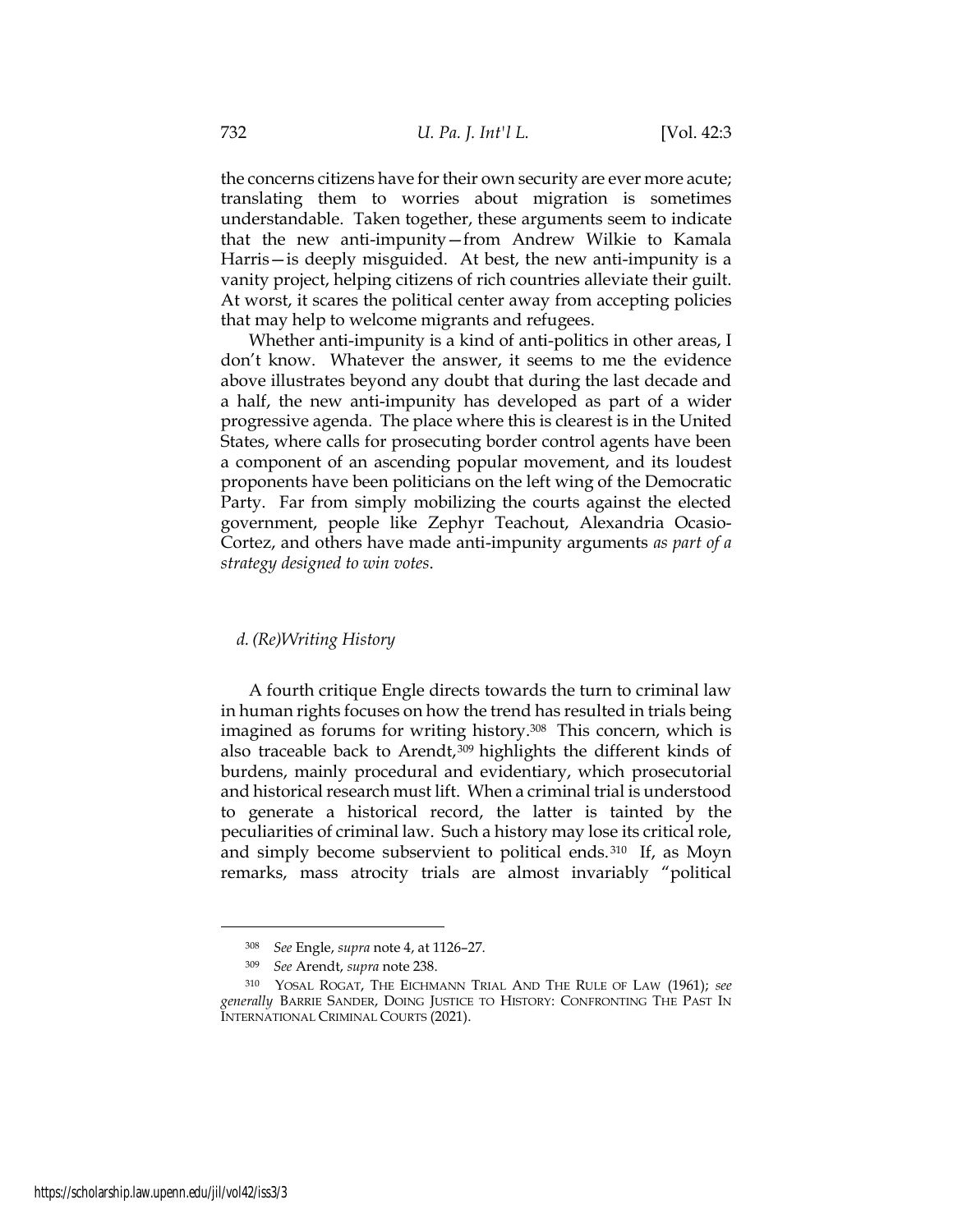trials"; $3^{11}$  and if  $-$  as has arguably often been the case at least since Nuremberg—such trials advance "victors' justice"; then it seems to follow that the history produced by mass atrocity trials will not only be politically tainted, but also will be a history from the point of view of victors.

Anti-impunity has often arisen in the context of societies in transition. Criminal trials have thus been advanced as an instrument of transitional justice. As such, they are supposed to help a society heal from a history of atrocity, restore relations between its factions, and begin anew. The role of criminal trials in writing history is closely linked to this transition. Generally, the court is expected to help narrate a history that the new society can accept as its own. This may be accomplished through the creation of a documentary archive, the hearing of victims and witnesses, and ultimately by the writing of a judgement. The court may further design punishments in a way that reflects the values a new social contract aims to espouse. Criminal trials, in their transitional justice mode, have a constitutional role.

Migration anti-impunity has hardly culminated in trials. What, if any, can be its role in a project of transitional politics? Might one be able to imagine migration anti-impunity as having such a quasiconstitutional role? A possible answer is provided by one aspect of migration anti-impunity I have not discussed thus far: peoples' tribunals. Peoples' tribunals aiming to assert a measure of accountability for the violation of migrant rights have often taken on the form of criminal prosecutions.312 As Dianne Otto has remarked, such tribunals amount to "[i]mpunity in a [d]ifferent [r]egister."<sup>313</sup>

These peoples' tribunals are attempts to rewrite history, in a way that would help imagine an international society in which certain categories of border violence would cease to exist. Imagine what a world without torture or inhuman and degrading treatment of migrants would look like. Let's assume we could still have national borders between states, if perhaps more porous ones. How would they work?

Thinking through such questions requires us to partake in drawing an alternative world history, in which the history of

<sup>311</sup> Moyn, *supra* not[e 9,](#page-4-0) at 72.

<sup>312</sup> *See* Dianne Otto, *Impunity in a Different Register: People's Tribunals and Questions of Judgment, Law, and Responsibility*, *in* ANTI-IMPUNITY AND THE HUMAN RIGHTS AGENDA, *supra* note 8, at 291, 294; *see also* Byrnes & Simm, *supra* note 152, at 11.

<sup>313</sup> *See* Otto, *supra* note 312, at 291.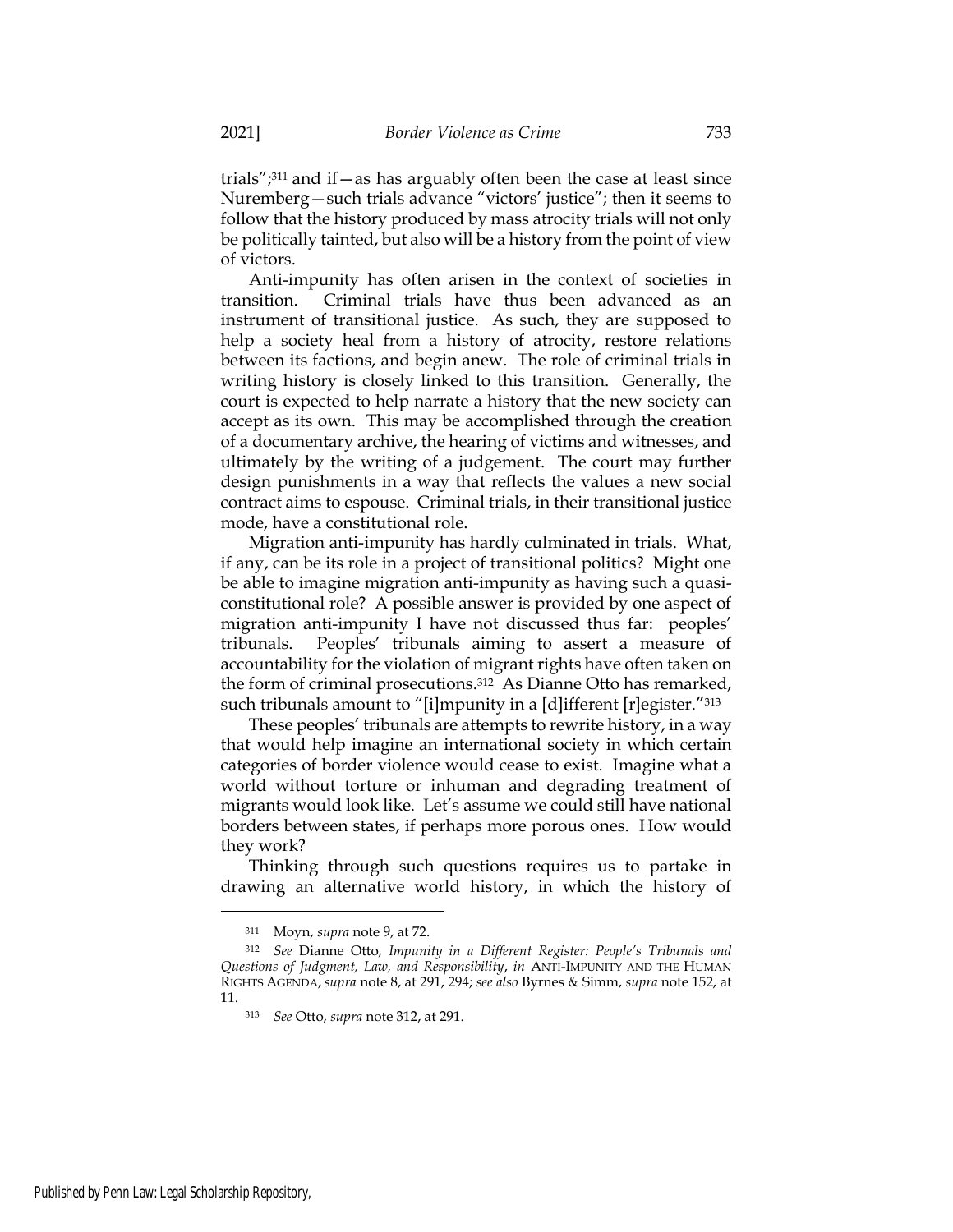migration is part of a larger history of political and economic liberation. Shrugging away the needs of strangers and simply "letting them drown" becomes unconscionable.314 When borders can no longer inflict violence on persons, the result is likely a world of much greater movement across borders; and much greater cooperation between states to facilitate orderly movement, both on bilateral and multilateral levels. But from our present perspective, it is hard to say much more.

This is as far as one can get from a victor's history, and we are still far from winning. The history also does not fall into a naïve or apolitical humanitarianism. The object is not only to protect migrants' bodies, but to engage in a utopian exercise in which barring border violence is only a first step in a much larger project: a new constitutional identity that would buttress an entire transformation of societies and economies in ways that would render such violence unnecessary to begin with.

# V. CONCLUSION

Calls to criminalize border violence, through domestic or international mechanisms, have appeared around the world. This Article has juxtaposed such calls with a trend in human rights scholarship, namely the critique of anti-impunity discourse. I dealt with critiques according to which "the turn to criminal law" in human rights has: (1) lacked justification; (2) ignored structural violence; (3) inappropriately depoliticized human rights; and (4) misguidedly encouraged the appeal to criminal law as a forum for writing history. I have done so relying on an account of the emergence of anti-impunity in the context of migrant struggles around the world, focusing on Australia, Europe, and the United States.

The critical trend has revealed important limitations of criminal law orientations to human rights in war and under authoritarian government. Yet its authors' arguments are often overly broad when examined in the migration context. The new anti-impunity has, to some extent, evolved precisely in order to respond to points such as those the critique has raised, *from within the vocabulary of* 

<sup>314</sup> *See* Naomi Klein, *Let them Drown: The Violence of Othering in a Warming World*, LONDON REV. BOOKS, June 2, 2016, https://www.lrb.co.uk/v38/n11/naomiklein/let-them-drown [https://perma.cc/T7P9-88HZ].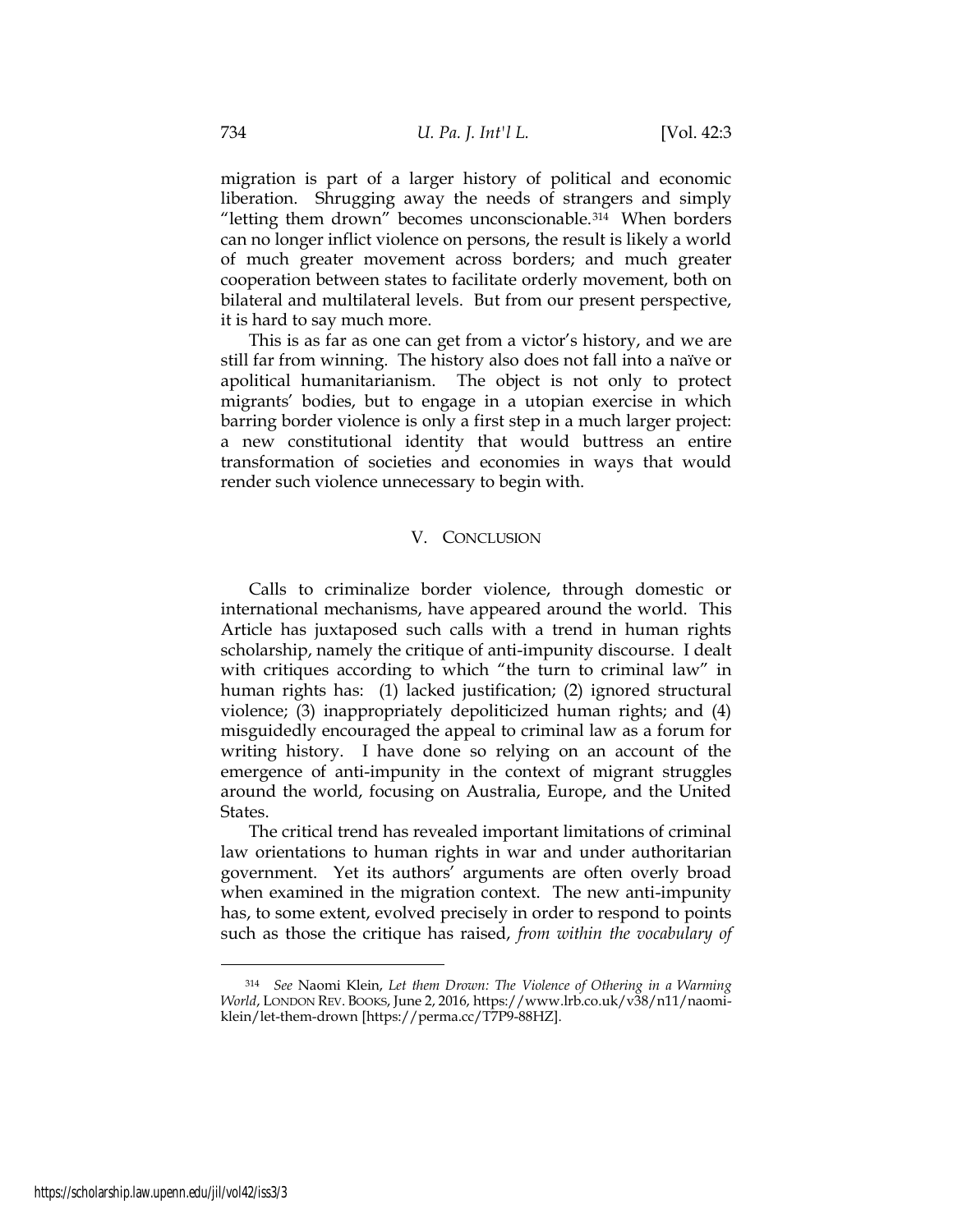*criminal law*. This is crucial, because it is often possible to avoid the pitfalls of criminal law while not entirely doing away with the opportunities for advocacy that it offers.

A possible objection to my approach is that I have narrowed the critique of the turn to criminal law and not treated all of its different angles. This is to some extent true. Karen Engle, Denis Davis, Zinaida Miller, and the authors they have brought together do not take into account the perspective of global migration law.315 This is understandable, as migration is arguably still a small part of the broader anti-impunity discussion. But this is also not true about the entire universe of critical voices. Janie Chuang, who also advanced a critique of the turn to criminal law, closely considered migration issues, focusing specifically on human trafficking.<sup>316</sup>

Chuang favors a labor law perspective, and emphasizes the political ambiguousness of criminalization efforts, which has often been unhelpful. Yet she interestingly takes a more nuanced position, which does give room for criminal law measures:

Although criminal justice approaches have (rightly) received much criticism, crime-control concerns have elevated the issue of trafficking to one of international and national concern . . . when pursued in a victim-centered, rightsprotective manner, criminal justice interventions unquestionably offer much-needed accountability and restitution for egregious wrongs.<sup>317</sup>

Following her cue, I have offered a criminal law approach to border violence that takes criticism on board and is part of a wider variety of legal and political strategies. This Article thus aimed to contribute to a pluralist literature on transnational strategic human rights litigation. <sup>318</sup> What I have called "the new anti-impunity" reflects a sustained attempt to respond through criminal law to structural violence directed by rich states against citizens of poor states and at the fault lines between rich and poor states. This turn to criminal law in the protection of refugees and migrants is still

<sup>&</sup>lt;sup>315</sup> On global migration law as a disciplinary framing (which this Article has aimed to contribute to), see Jaya Ramji-Nogales & Peter J. Spiro, *Introduction to Symposium on Framing Global Migration Law*, 111 AJIL UNBOUND 1 (2017-2018).

<sup>316</sup> Chuang, *supra* note 10.

<sup>317</sup> Chuang, *supra* not[e 10,](#page-4-1) at 641 (footnotes omitted).

<sup>318</sup> *Cf.* Tan & Gammeltoft-Hansen, *supra* note 286 (advocating for a multiprong accountability approach to address human rights violations in migration contexts).